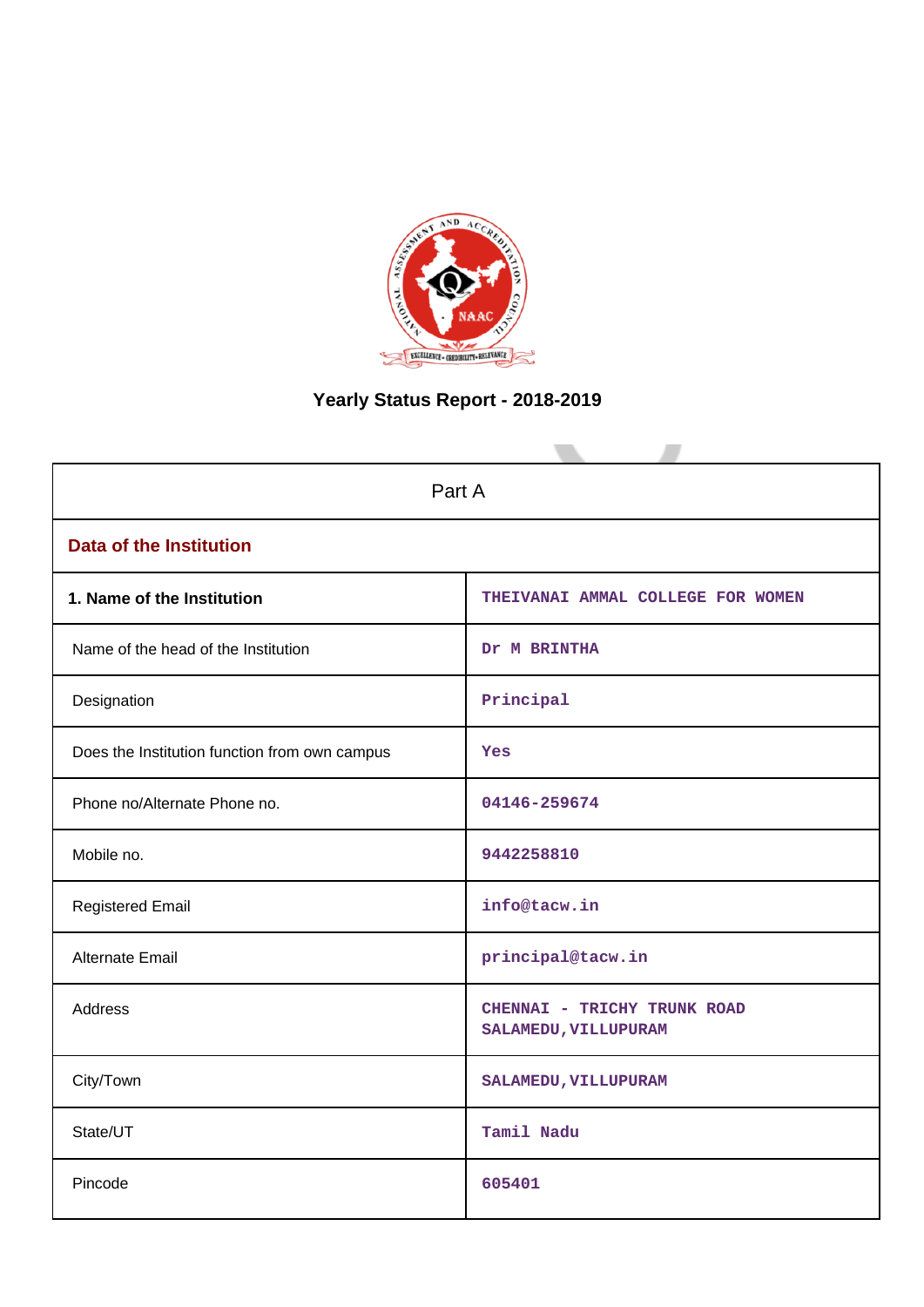| 2. Institutional Status                                                  |                                                                              |
|--------------------------------------------------------------------------|------------------------------------------------------------------------------|
| Autonomous Status (Provide date of Conformant of<br>Autonomous Status)   | 24-Feb-2009                                                                  |
| Type of Institution                                                      | Women                                                                        |
| Location                                                                 | Rural                                                                        |
| <b>Financial Status</b>                                                  | Self financed                                                                |
| Name of the IQAC co-ordinator/Director                                   | Ms B Sridevi & Ms S Akila                                                    |
| Phone no/Alternate Phone no.                                             | 04146259294                                                                  |
| Mobile no.                                                               | 9150200522                                                                   |
| <b>Registered Email</b>                                                  | dean@tacw.in                                                                 |
| <b>Alternate Email</b>                                                   | tacwnaac21@gmail.com                                                         |
| 3. Website Address                                                       |                                                                              |
| Web-link of the AQAR: (Previous Academic Year)                           | http://www.tacw.in/uploaded_files/53<br>5 AOAR 2017-2018.pdf                 |
| 4. Whether Academic Calendar prepared during<br>the year                 | Yes                                                                          |
| if yes, whether it is uploaded in the institutional website:<br>Weblink: | http://www.tacw.in/uploaded_files/535_T<br>ACW Handbook inside 21 Aug 18.pdf |

# **5. Accrediation Details**

| Cycle | Grade | <b>CGPA</b> | Year of      | Validity                 |                          |  |
|-------|-------|-------------|--------------|--------------------------|--------------------------|--|
|       |       |             | Accrediation | Period From              | Period To                |  |
|       | A     | 90          | 2003         | $16 - Sep - 2003$        | 15-Sep-2008              |  |
|       | А     | 3.08        | 2012         | $05 - Ju1 - 2012$        | $04 - \text{Jul} - 2017$ |  |
|       | A     | 3.20        | 2019         | $28 - \text{Mar} - 2019$ | $27 - Mar - 2024$        |  |

**6. Date of Establishment of IQAC 05-Apr-2004**

**7. Internal Quality Assurance System**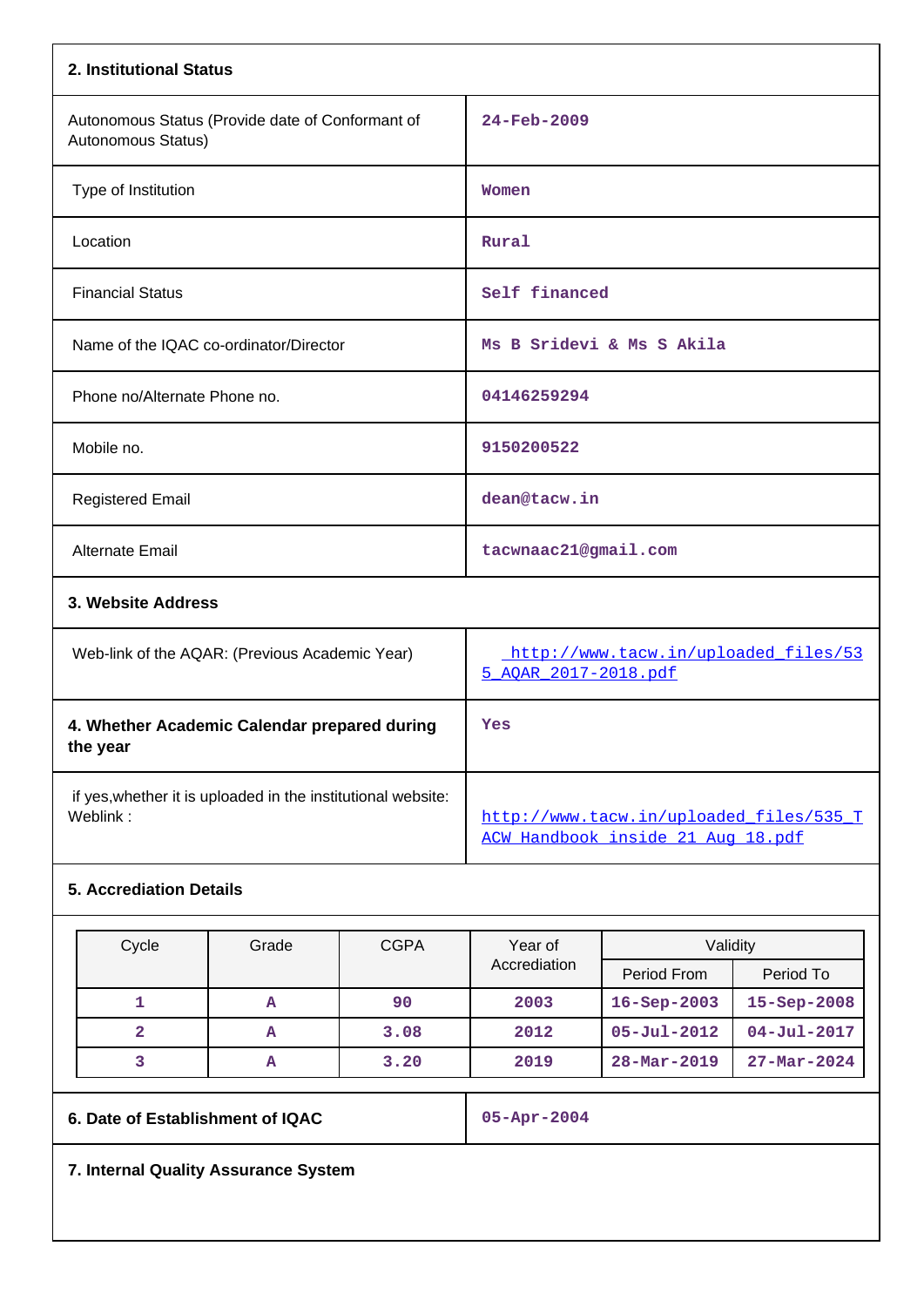|                                                                                                                                         | Quality initiatives by IQAC during the year for promoting quality culture |     |                                                          |  |                                                                                                                                                                   |  |  |  |  |
|-----------------------------------------------------------------------------------------------------------------------------------------|---------------------------------------------------------------------------|-----|----------------------------------------------------------|--|-------------------------------------------------------------------------------------------------------------------------------------------------------------------|--|--|--|--|
| Item /Title of the quality initiative by<br><b>IQAC</b>                                                                                 |                                                                           |     | Date & Duration<br>Number of participants/ beneficiaries |  |                                                                                                                                                                   |  |  |  |  |
| No Data Entered/Not Applicable!!!                                                                                                       |                                                                           |     |                                                          |  |                                                                                                                                                                   |  |  |  |  |
| View File                                                                                                                               |                                                                           |     |                                                          |  |                                                                                                                                                                   |  |  |  |  |
| 8. Provide the list of Special Status conferred by Central/ State Government-<br>UGC/CSIR/DST/DBT/ICMR/TEQIP/World Bank/CPE of UGC etc. |                                                                           |     |                                                          |  |                                                                                                                                                                   |  |  |  |  |
| Institution/Departmen<br>Year of award with<br>Scheme<br><b>Funding Agency</b><br>Amount<br>t/Faculty<br>duration                       |                                                                           |     |                                                          |  |                                                                                                                                                                   |  |  |  |  |
|                                                                                                                                         |                                                                           |     | No Data Entered/Not Applicable!!!                        |  |                                                                                                                                                                   |  |  |  |  |
|                                                                                                                                         |                                                                           |     | No Files Uploaded !!!                                    |  |                                                                                                                                                                   |  |  |  |  |
| 9. Whether composition of IQAC as per latest<br><b>NAAC</b> guidelines:                                                                 |                                                                           |     | Yes                                                      |  |                                                                                                                                                                   |  |  |  |  |
| Upload latest notification of formation of IQAC                                                                                         |                                                                           |     | View File                                                |  |                                                                                                                                                                   |  |  |  |  |
| 10. Number of IQAC meetings held during the<br>year :                                                                                   |                                                                           |     | 13                                                       |  |                                                                                                                                                                   |  |  |  |  |
| The minutes of IQAC meeting and compliances to the<br>decisions have been uploaded on the institutional<br>website                      |                                                                           | Yes |                                                          |  |                                                                                                                                                                   |  |  |  |  |
| Upload the minutes of meeting and action taken report                                                                                   |                                                                           |     | View File                                                |  |                                                                                                                                                                   |  |  |  |  |
| 11. Whether IQAC received funding from any of<br>the funding agency to support its activities<br>during the year?                       |                                                                           |     | Yes                                                      |  |                                                                                                                                                                   |  |  |  |  |
| If yes, mention the amount                                                                                                              |                                                                           |     | 2116620                                                  |  |                                                                                                                                                                   |  |  |  |  |
| Year                                                                                                                                    |                                                                           |     | 2018                                                     |  |                                                                                                                                                                   |  |  |  |  |
| 12. Significant contributions made by IQAC during the current year(maximum five bullets)                                                |                                                                           |     |                                                          |  |                                                                                                                                                                   |  |  |  |  |
| Central Instrumentation Laboratory . Affiliation of New Courses (i) M.Phil.<br>Restructure and Updation . NIRF Submission               |                                                                           |     |                                                          |  | . IIQA and SSR Submission and completed NAAC Peer Team Visit . Establishment of<br>Biochemistry Physics (ii) Ph.D. Chemistry and (iii) B.Sc. Psychology . Website |  |  |  |  |
|                                                                                                                                         | No Files Uploaded !!!                                                     |     |                                                          |  |                                                                                                                                                                   |  |  |  |  |
| 13. Plan of action chalked out by the IQAC in the beginning of the academic year towards Quality                                        |                                                                           |     |                                                          |  |                                                                                                                                                                   |  |  |  |  |

٦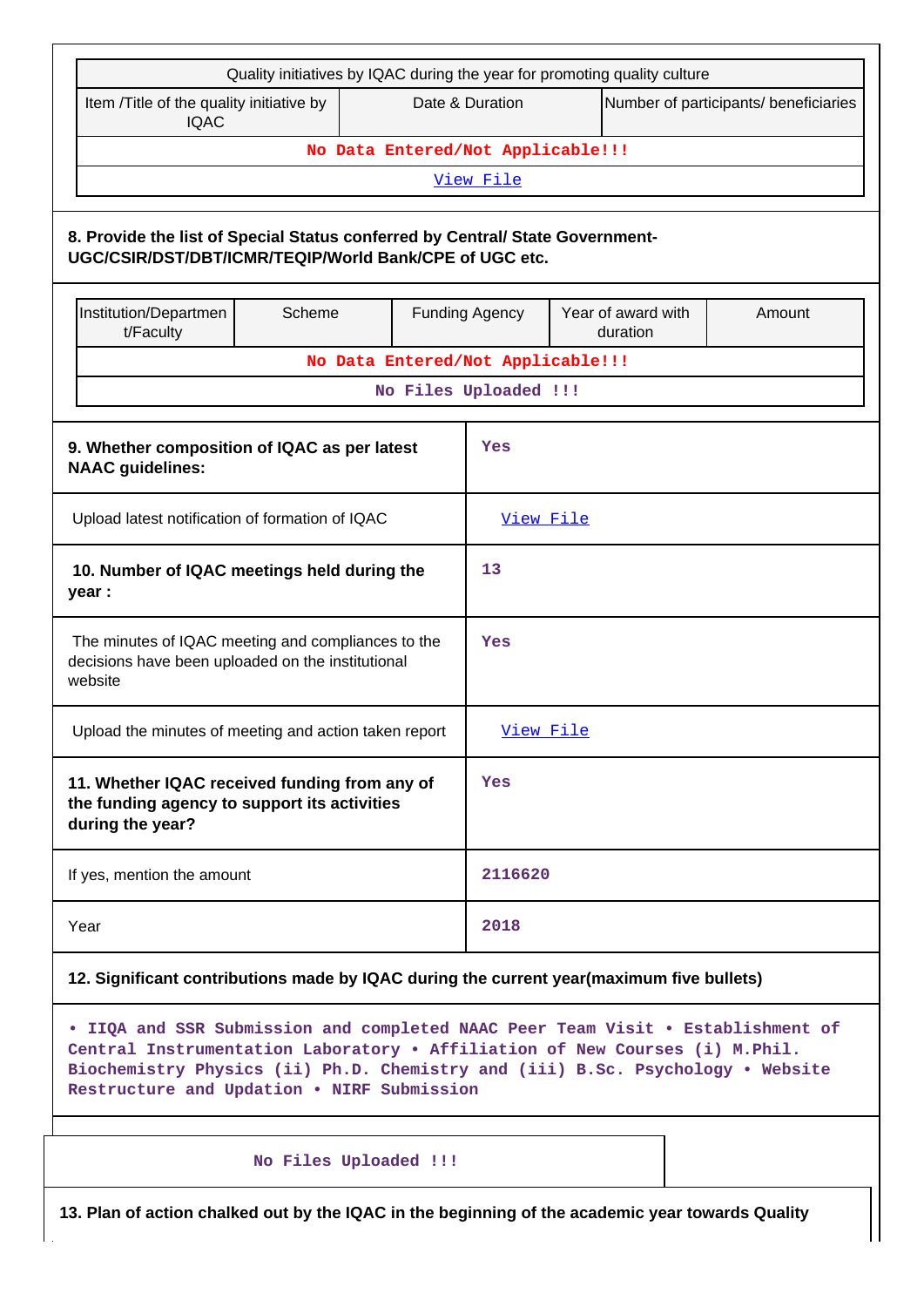| Enhancement and outcome achieved by the end of the academic year                                                     |                                                                                                                                                                                                                                                                                                                                                                                                                                                                                                                                                                                                                                                                                                                                                                                                                                                                                              |  |  |  |  |
|----------------------------------------------------------------------------------------------------------------------|----------------------------------------------------------------------------------------------------------------------------------------------------------------------------------------------------------------------------------------------------------------------------------------------------------------------------------------------------------------------------------------------------------------------------------------------------------------------------------------------------------------------------------------------------------------------------------------------------------------------------------------------------------------------------------------------------------------------------------------------------------------------------------------------------------------------------------------------------------------------------------------------|--|--|--|--|
| Plan of Action                                                                                                       | Achivements/Outcomes                                                                                                                                                                                                                                                                                                                                                                                                                                                                                                                                                                                                                                                                                                                                                                                                                                                                         |  |  |  |  |
|                                                                                                                      | No Data Entered/Not Applicable!!!                                                                                                                                                                                                                                                                                                                                                                                                                                                                                                                                                                                                                                                                                                                                                                                                                                                            |  |  |  |  |
|                                                                                                                      | View File                                                                                                                                                                                                                                                                                                                                                                                                                                                                                                                                                                                                                                                                                                                                                                                                                                                                                    |  |  |  |  |
| 14. Whether AQAR was placed before statutory<br>body?                                                                | Yes                                                                                                                                                                                                                                                                                                                                                                                                                                                                                                                                                                                                                                                                                                                                                                                                                                                                                          |  |  |  |  |
| Name of Statutory Body                                                                                               | <b>Meeting Date</b>                                                                                                                                                                                                                                                                                                                                                                                                                                                                                                                                                                                                                                                                                                                                                                                                                                                                          |  |  |  |  |
| College Development Council                                                                                          | $01 - Dec - 2018$                                                                                                                                                                                                                                                                                                                                                                                                                                                                                                                                                                                                                                                                                                                                                                                                                                                                            |  |  |  |  |
| 15. Whether NAAC/or any other accredited<br>body(s) visited IQAC or interacted with it to<br>assess the functioning? | Yes                                                                                                                                                                                                                                                                                                                                                                                                                                                                                                                                                                                                                                                                                                                                                                                                                                                                                          |  |  |  |  |
| Date of Visit                                                                                                        | 24-Mar-2019                                                                                                                                                                                                                                                                                                                                                                                                                                                                                                                                                                                                                                                                                                                                                                                                                                                                                  |  |  |  |  |
| 16. Whether institutional data submitted to<br><b>AISHE:</b>                                                         | Yes                                                                                                                                                                                                                                                                                                                                                                                                                                                                                                                                                                                                                                                                                                                                                                                                                                                                                          |  |  |  |  |
| Year of Submission                                                                                                   | 2019                                                                                                                                                                                                                                                                                                                                                                                                                                                                                                                                                                                                                                                                                                                                                                                                                                                                                         |  |  |  |  |
| Date of Submission                                                                                                   | 05-Feb-2019                                                                                                                                                                                                                                                                                                                                                                                                                                                                                                                                                                                                                                                                                                                                                                                                                                                                                  |  |  |  |  |
| 17. Does the Institution have Management<br><b>Information System?</b>                                               | Yes                                                                                                                                                                                                                                                                                                                                                                                                                                                                                                                                                                                                                                                                                                                                                                                                                                                                                          |  |  |  |  |
| If yes, give a brief descripiton and a list of modules<br>currently operational (maximum 500 words)                  | The Institute implements the<br>eGovernance activity fully automated<br>with cloud based Mastersoft ERP<br>Solution. Our aim is to provide a<br>solution that enables institutions to<br>meet the varying demands of<br>stakeholders in the education sector.<br>TACW at present that is moving towards<br>process of paperless practices for<br>academic and administrative<br>functioning. The entire student and<br>faculty details are maintained in the<br>software, which reduce the level of<br>paper usage in the college. The<br>information's within the college are<br>passed as e - communication . It has 12<br>modules, designed with different<br>operations of our college to function<br>their administrative processes.<br>Significance of eGovernance System .<br>Reduction of manual work. •<br>Synchronizing of operations of Academic<br>and NonAcademic department. . |  |  |  |  |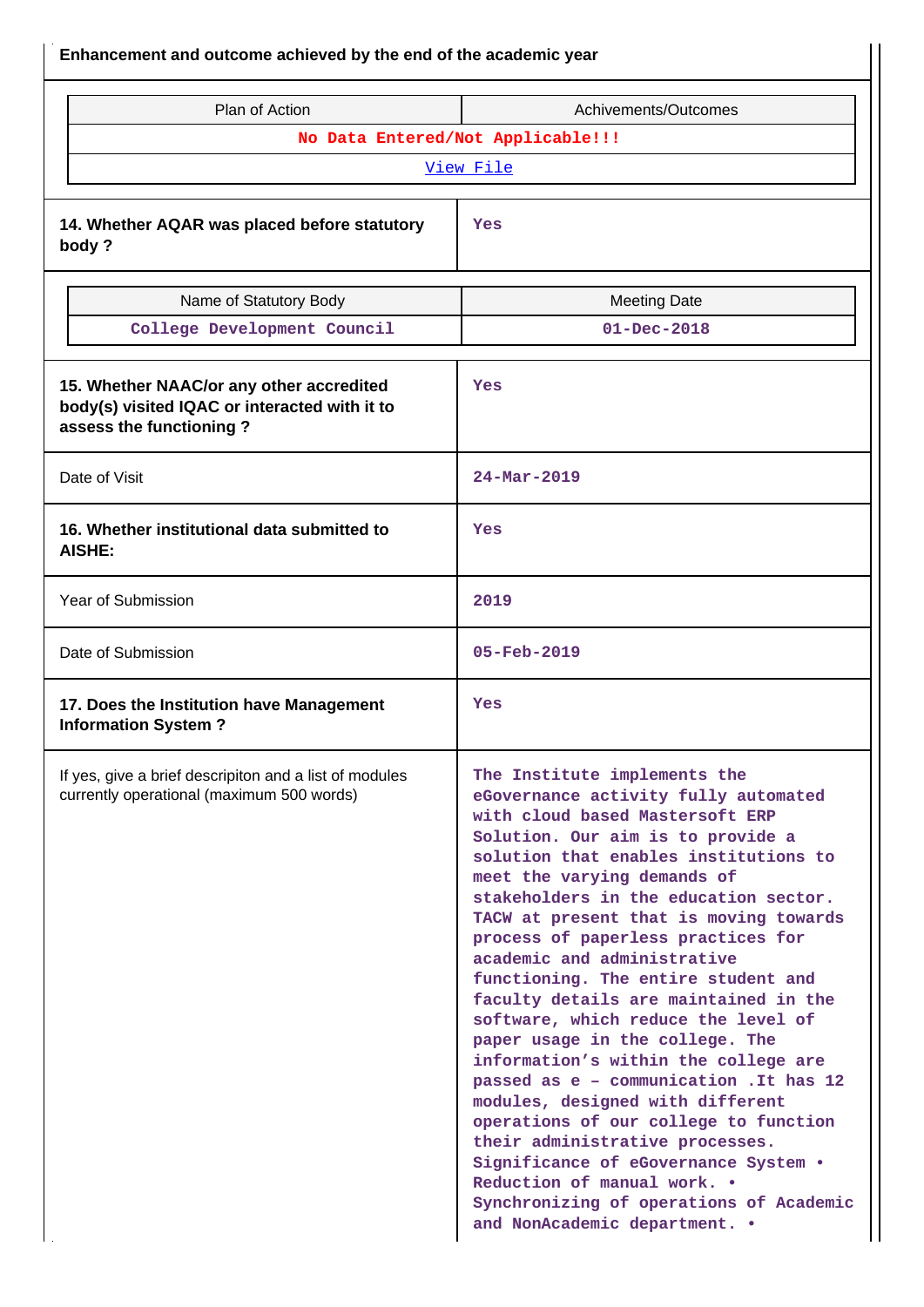**Generation of reports/ receipts/ drafts for all modules. • Secured Data. • Affordable Customization. • Usage of Modern Web Technologies. • 24x7 online and offline support. It has 12 modules designed with different operations of the college as follows: • College admission • Attendance Management • Examination • Student Administration • Faculty Profile • Finance • Library • Transport • Hostel • Purchase and stores • Website • Dispatch The automated facility enables to send short messages service (SMS) to all parents regarding attendance of their wards, and important day to day activities of the college. Data is stored in cloud and data retrieval is possible from any administrative office in the college. The college website gives the college profile and all the activities of the college. The examination module is linked with Admission, Finance and Attendance. The entire examination works are done with the software. The library is fully automated and facilitated by Mastersoft ERP Software, a cloud based automation system, user friendly, multiuser package for computerization of all the inhouse operations of the library.**

# **Part B**

| <b>CRITERION I - CURRICULAR ASPECTS</b>                                                                                |                                                                                         |  |  |                          |  |                      |                       |  |  |  |
|------------------------------------------------------------------------------------------------------------------------|-----------------------------------------------------------------------------------------|--|--|--------------------------|--|----------------------|-----------------------|--|--|--|
| 1.1 - Curriculum Design and Development                                                                                |                                                                                         |  |  |                          |  |                      |                       |  |  |  |
|                                                                                                                        | 1.1.1 – Programmes for which syllabus revision was carried out during the Academic year |  |  |                          |  |                      |                       |  |  |  |
|                                                                                                                        |                                                                                         |  |  |                          |  |                      |                       |  |  |  |
|                                                                                                                        | Date of Revision<br>Name of Programme<br>Programme Specialization<br>Programme Code     |  |  |                          |  |                      |                       |  |  |  |
|                                                                                                                        | No Data Entered/Not Applicable !!!                                                      |  |  |                          |  |                      |                       |  |  |  |
|                                                                                                                        | View File                                                                               |  |  |                          |  |                      |                       |  |  |  |
| 1.1.2 – Programmes/ courses focussed on employability/ entrepreneurship/ skill development during the Academic<br>year |                                                                                         |  |  |                          |  |                      |                       |  |  |  |
| Programme with<br>Code                                                                                                 | Date of Introduction<br>Programme<br>Specialization                                     |  |  | Course with Code         |  | Date of Introduction |                       |  |  |  |
|                                                                                                                        | No Data Entered/Not Applicable !!!                                                      |  |  |                          |  |                      |                       |  |  |  |
|                                                                                                                        |                                                                                         |  |  | View File                |  |                      |                       |  |  |  |
| 1.2 - Academic Flexibility                                                                                             |                                                                                         |  |  |                          |  |                      |                       |  |  |  |
| 1.2.1 - New programmes/courses introduced during the Academic year                                                     |                                                                                         |  |  |                          |  |                      |                       |  |  |  |
| Programme/Course                                                                                                       |                                                                                         |  |  | Programme Specialization |  |                      | Dates of Introduction |  |  |  |
|                                                                                                                        | No Data Entered/Not Applicable !!!                                                      |  |  |                          |  |                      |                       |  |  |  |
|                                                                                                                        |                                                                                         |  |  | View File                |  |                      |                       |  |  |  |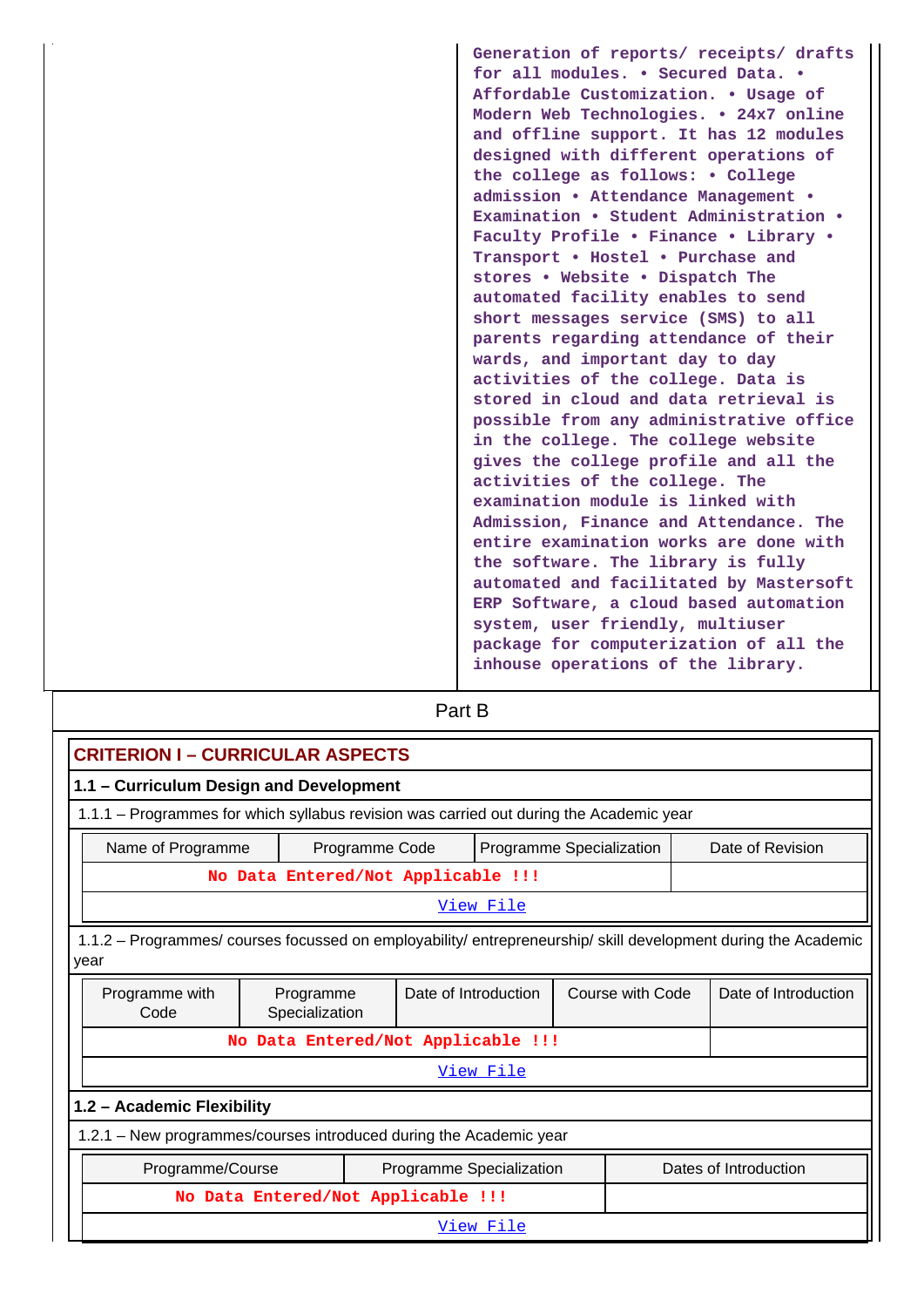1.2.2 – Programmes in which Choice Based Credit System (CBCS)/Elective Course System implemented at the College level during the Academic year.

| Name of programmes adopting<br><b>CBCS</b> | Programme Specialization                                                                   | Date of implementation of<br><b>CBCS/Elective Course System</b> |  |  |
|--------------------------------------------|--------------------------------------------------------------------------------------------|-----------------------------------------------------------------|--|--|
| <b>BA</b>                                  | <b>TAMIL</b>                                                                               | 13/06/2018                                                      |  |  |
| <b>BA</b>                                  | <b>ENGLISH</b>                                                                             | 13/06/2018                                                      |  |  |
| <b>BBA</b>                                 | <b>BUSINESS ADMINSTRATION</b>                                                              | 13/06/2018                                                      |  |  |
| <b>BCom</b>                                | <b>COMMERCE</b>                                                                            | 13/06/2018                                                      |  |  |
| <b>BSC</b>                                 | <b>PHYSICS</b>                                                                             | 13/06/2018                                                      |  |  |
| <b>BSC</b>                                 | <b>CHEMISTRY</b>                                                                           | 13/06/2018                                                      |  |  |
| <b>BSC</b>                                 | <b>BIOCHEMISTRY</b>                                                                        | 13/06/2018                                                      |  |  |
| <b>BSC</b>                                 | <b>MATHEMATICS</b>                                                                         | 13/06/2018                                                      |  |  |
| <b>BSC</b>                                 | <b>COMPUTER SCIENCE</b>                                                                    | 13/06/2018                                                      |  |  |
| <b>BCA</b>                                 | <b>COMPUTER APPLICATION</b>                                                                | 13/06/2018                                                      |  |  |
| <b>BSC</b>                                 | <b>PSYCHOLOGY</b>                                                                          | 13/06/2018                                                      |  |  |
| <b>MA</b>                                  | <b>TAMIL</b>                                                                               | 13/06/2018                                                      |  |  |
| <b>MA</b>                                  | <b>ENGLISH</b>                                                                             | 13/06/2018                                                      |  |  |
| <b>MCom</b>                                | <b>COMMERCE</b>                                                                            | 13/06/2018                                                      |  |  |
| <b>MCA</b>                                 | COMPUTER APPLICATION                                                                       | 13/06/2018                                                      |  |  |
| <b>MSC</b>                                 | <b>PHYSICS</b>                                                                             | 13/06/2018                                                      |  |  |
| <b>MSC</b>                                 | <b>CHEMISTRY</b>                                                                           | 13/06/2018                                                      |  |  |
| <b>MSC</b>                                 | <b>BIOCHEMSITRY</b>                                                                        | 13/06/2018                                                      |  |  |
| <b>MSC</b>                                 | <b>MATHEMATICS</b>                                                                         | 13/06/2018<br>13/06/2018                                        |  |  |
| <b>MSC</b>                                 | <b>COMPUTER SCIENCE</b>                                                                    |                                                                 |  |  |
| <b>MPhil</b>                               | <b>TAMIL</b>                                                                               | 13/06/2018                                                      |  |  |
| MPhil                                      | <b>ENGLISH</b>                                                                             | 13/06/2018                                                      |  |  |
| <b>MPhil</b>                               | <b>COMMERCE</b>                                                                            | 13/06/2018                                                      |  |  |
| <b>MPhil</b>                               | <b>MATHEMATICS</b>                                                                         | 13/06/2018                                                      |  |  |
| MPhil                                      | <b>COMPUTER SCIENCE</b>                                                                    | 13/06/2018                                                      |  |  |
| <b>BCom</b>                                | <b>COMPUTER APPLICATION</b>                                                                | 13/06/2018                                                      |  |  |
| <b>MPhil</b>                               | <b>CHEMISTRY</b>                                                                           | 13/06/2018                                                      |  |  |
| <b>MPhil</b>                               | <b>BIOCHEMISTRY</b>                                                                        | 13/06/2018                                                      |  |  |
| <b>MPhil</b>                               | <b>PHYSICS</b>                                                                             | 13/06/2018                                                      |  |  |
| PhD or DPhil                               | <b>TAMIL</b>                                                                               | 13/06/2018                                                      |  |  |
| PhD or DPhil                               | <b>MATHEMATICS</b>                                                                         | 13/06/2018                                                      |  |  |
| PhD or DPhil                               | <b>COMPUTER SCIENCE</b>                                                                    | 13/06/2018                                                      |  |  |
| PhD or DPhil                               | <b>COMMERCE</b>                                                                            | 13/06/2018                                                      |  |  |
| 1.3 - Curriculum Enrichment                |                                                                                            |                                                                 |  |  |
|                                            | 1.3.1 - Value-added courses imparting transferable and life skills offered during the year |                                                                 |  |  |
| <b>Value Added Courses</b>                 | Date of Introduction                                                                       | Number of Students Enrolled                                     |  |  |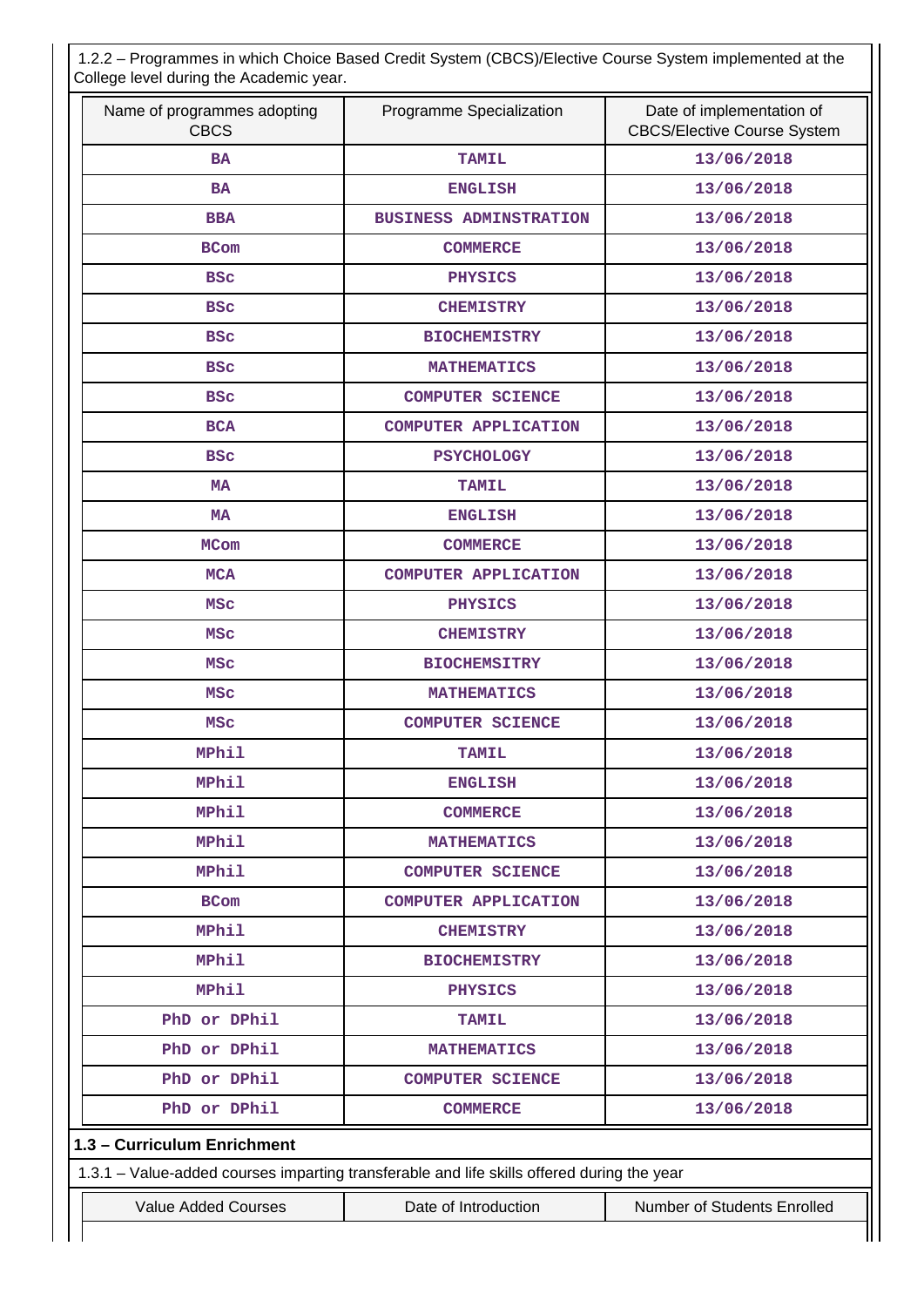| No Data Entered/Not Applicable !!!                                                                           |                          |                                                              |  |  |  |  |  |  |
|--------------------------------------------------------------------------------------------------------------|--------------------------|--------------------------------------------------------------|--|--|--|--|--|--|
| View File                                                                                                    |                          |                                                              |  |  |  |  |  |  |
| 1.3.2 – Field Projects / Internships under taken during the year                                             |                          |                                                              |  |  |  |  |  |  |
| Project/Programme Title                                                                                      | Programme Specialization | No. of students enrolled for Field<br>Projects / Internships |  |  |  |  |  |  |
| No Data Entered/Not Applicable !!!                                                                           |                          |                                                              |  |  |  |  |  |  |
|                                                                                                              | View File                |                                                              |  |  |  |  |  |  |
| 1.4 - Feedback System                                                                                        |                          |                                                              |  |  |  |  |  |  |
| 1.4.1 – Whether structured feedback received from all the stakeholders.                                      |                          |                                                              |  |  |  |  |  |  |
| <b>Students</b>                                                                                              |                          | Yes                                                          |  |  |  |  |  |  |
| Teachers                                                                                                     |                          | Yes                                                          |  |  |  |  |  |  |
| <b>Employers</b>                                                                                             |                          | Yes                                                          |  |  |  |  |  |  |
| Alumni                                                                                                       |                          | Yes                                                          |  |  |  |  |  |  |
| Parents                                                                                                      |                          | Yes                                                          |  |  |  |  |  |  |
| 1.4.2 – How the feedback obtained is being analyzed and utilized for overall development of the institution? |                          |                                                              |  |  |  |  |  |  |

potained is being analyzed and utilized for overall dev (maximum 500 words)

Feedback Obtained

**The college adopts a feedback system for interactions with students and faculty. IQAC ensures the implementation of the improvements in the academic processes. Feedback system is designed to collect semester-wise student feedback, exit poll and alumni feedback on graduation day and alumni meet. The curriculum is reviewed once in three years and updated every year to meet the emerging needs of students and other stakeholders. Feedback from students from Heads of the department is analyzed and forms the basis for future plan on academic teaching and learning process. Feedback collected from Students, Parents, Alumni and External Experts to measure the attainment of the learning outcomes. The Board of studies invites alumni placed in industries to provide their inputs in the framing of syllabi. Outgoing students and alumnae feedback focus part of curricular revision process to strengthen the syllabus Performance of the faculty is assessed with the following inputs: 1. The student feedback at the end of each semester - At the end of each semester the students assess the faculty on the teaching learning aspect of the curriculum. 2. Heads of the department and Faculty feedback collected at the end of the semester as vice-verse. 3. A report on academic up gradation by faculty in the form of department report annually for college day report and management incentive is used for faculty performance appraisal. The IQAC issues feedback forms to assess teaching-learning mechanism, structures methodologies. The college takes steps to ensure positive outcome by correcting discrepancies. Student Feedback is obtained from the students (25 per class) at the end of every semester (twice in an academic year). The students review the teachers on various parameters. The consolidated feedback report is reviewed by IQAC coordinator and forwarded to the Principal. Based on the feedback required modifications are carried out in the curriculum, teaching learning process evaluation. Expert Feedback is collected from external experts in Board of studies, Academic Council and examiners on curriculum and evaluation process. Feedback forms also will be sent through post or mail and collected. Faculty Feedback from faculty is also collected before curriculum revision. This will be discussed collected in the department meeting conducted. Alumnae Feedback from the alumnae is collected at the time of alumnae meet on graduation day. These feedback forms are consolidated by the alumnae coordinator, analyzed by IQAC for further action. Exit poll Parent's feedback is collected at the end of**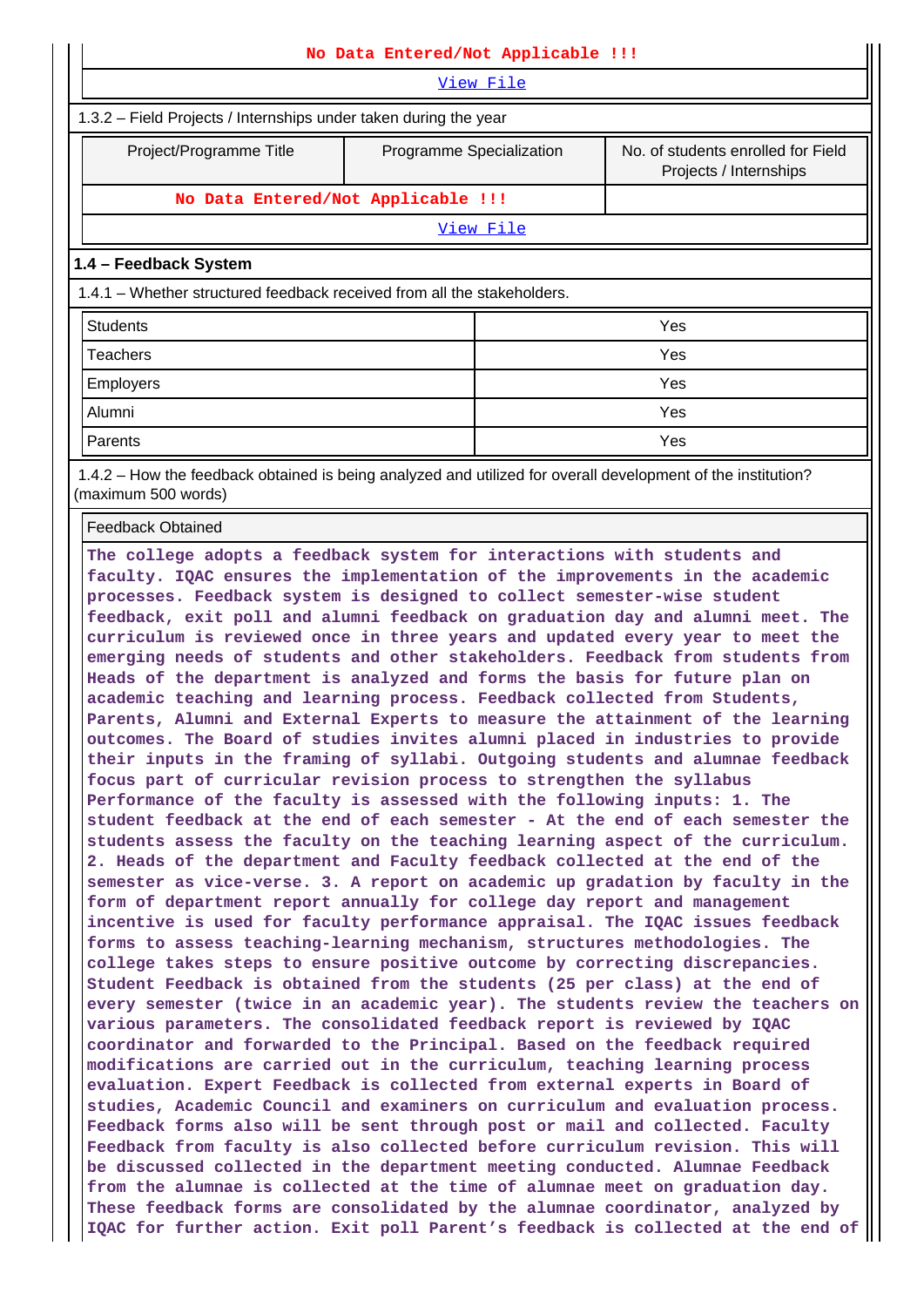**the year as exit poll manually through final year students. Faculty by HoD Every semester performance of the new teachers is assessed by collecting feedback from the HoDs which will be considered for the continuation of service in forth coming years HoD by Faculty Effective leadership and contribution of the HoD for the progress of the department is assessed through feedback collected from the department faculty. Bench marking with reputed institution With the focus of providing quality education the IQAC follows benchmarking exercise by visiting reputed institution as part of assessment.**

# **CRITERION II – TEACHING- LEARNING AND EVALUATION**

# **2.1 – Student Enrolment and Profile**

 2.1.1 – Demand Ratio during the year Name of the Programme Programme Specialization Number of seats available Number of Application received Students Enrolled **No Data Entered/Not Applicable !!!** [View File](https://assessmentonline.naac.gov.in/public/Postacc/Demand_ratio/8869_Demand_ratio_1610964831.xlsx) **2.2 – Catering to Student Diversity** 2.2.1 – Student - Full time teacher ratio (current year data) Year | Number of students enrolled | students enrolled in the institution (UG) Number of in the institution (PG) Number of fulltime teachers available in the institution teaching only UG courses Number of fulltime teachers available in the institution teaching only PG courses Number of teachers teaching both UG and PG courses  **2018 2326 242 77 34 111 2.3 – Teaching - Learning Process** 2.3.1 – Percentage of teachers using ICT for effective teaching with Learning Management Systems (LMS), Elearning resources etc. (current year data) Number of Teachers on Roll Number of teachers using ICT (LMS, e-Resources) ICT Tools and resources available Number of ICT enabled Classrooms Numberof smart classrooms E-resources and techniques used **111** 111 | 7 | 5 | 3 | 6 [View File of ICT Tools and resources](https://assessmentonline.naac.gov.in/public/Postacc/ict_tools/8869_ict_tools_1614854842.xlsx) [View File of E-resources and techniques used](https://assessmentonline.naac.gov.in/public/Postacc/e_resource/8869_e_resource_1614854859.xlsx) 2.3.2 – Students mentoring system available in the institution? Give details. (maximum 500 words) The college has mentoring system, each student is assigned with mentor. The mentor provides enough support, confidence and motivation towards the progression of students in academic, co-curricular and extracurricular activities. Students are admitted with diverse skill set and learning attitudes, the college takes responsibility to identify the learning levels of the students. The mentor provides guidelines and motivation to their further progress during their course period. Student diversity is catered through Academic counselling at the time of admission. Student progression is monitored through ward tutor mentoring, academic and personal counselling. Mentoring system for counselling the students internally, also through appointed counsellor. Number of students enrolled in the institution Number of fulltime teachers **Number of fulltime teachers** Mentor : Mentee Ratio **2551** 111 1:23 **2.4 – Teacher Profile and Quality** 2.4.1 – Number of full time teachers appointed during the year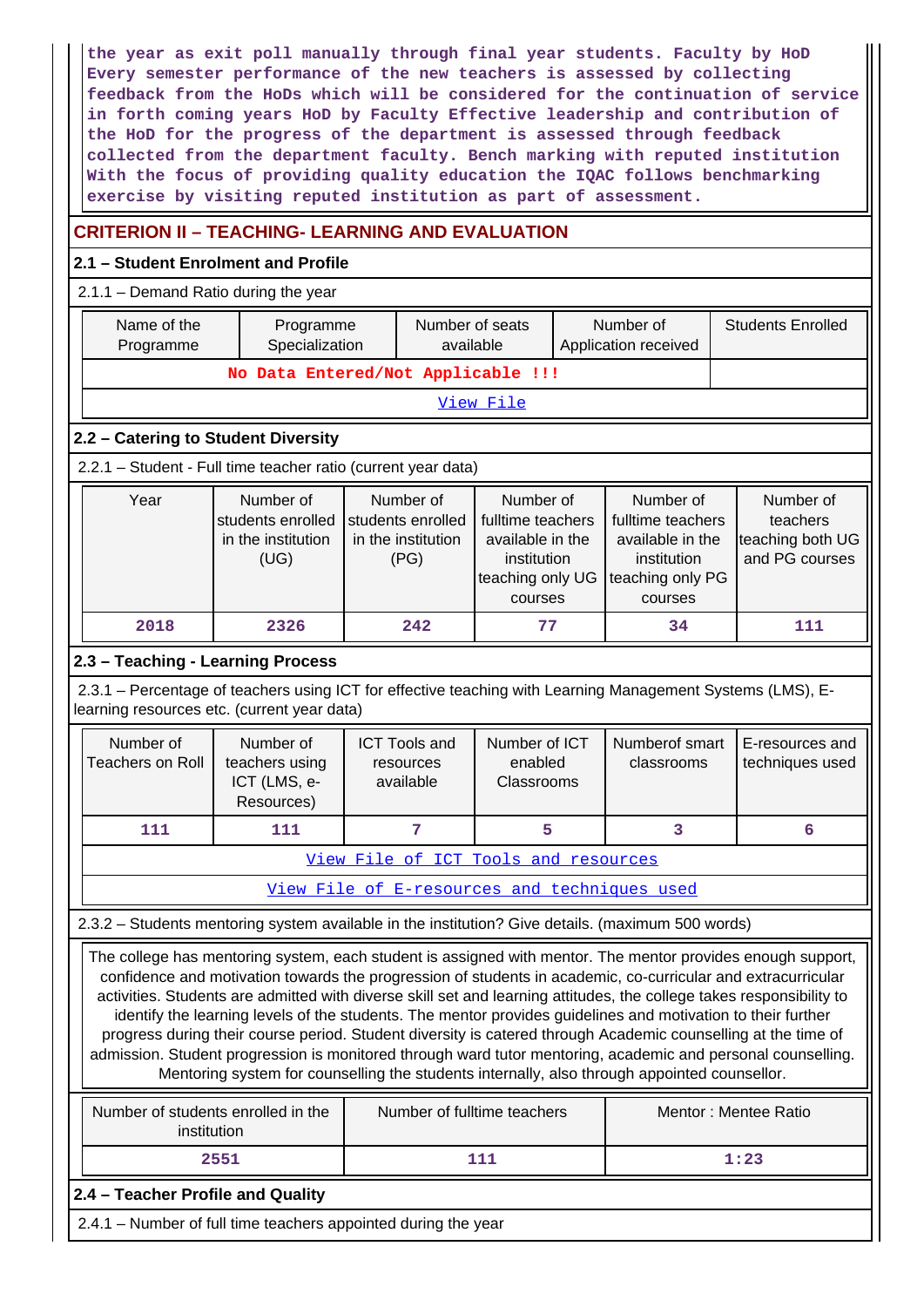| No. of sanctioned<br>positions                                                                                                                                                                         |                                                                                                                     | No. of filled positions |                                                                                                            | Vacant positions                                           |                                                                       | Positions filled during<br>the current year                                     |                                                              |  | No. of faculty with<br>Ph.D                                                           |  |
|--------------------------------------------------------------------------------------------------------------------------------------------------------------------------------------------------------|---------------------------------------------------------------------------------------------------------------------|-------------------------|------------------------------------------------------------------------------------------------------------|------------------------------------------------------------|-----------------------------------------------------------------------|---------------------------------------------------------------------------------|--------------------------------------------------------------|--|---------------------------------------------------------------------------------------|--|
| 111                                                                                                                                                                                                    | 111                                                                                                                 |                         | Nill                                                                                                       |                                                            | 111                                                                   |                                                                                 | 20                                                           |  |                                                                                       |  |
| 2.4.2 - Honours and recognition received by teachers (received awards, recognition, fellowships at State, National,<br>International level from Government, recognised bodies during the year )        |                                                                                                                     |                         |                                                                                                            |                                                            |                                                                       |                                                                                 |                                                              |  |                                                                                       |  |
| Year of Award                                                                                                                                                                                          |                                                                                                                     |                         | Name of full time teachers<br>receiving awards from<br>state level, national level,<br>international level |                                                            |                                                                       | Designation                                                                     |                                                              |  | Name of the award,<br>fellowship, received from<br>Government or recognized<br>bodies |  |
| No Data Entered/Not Applicable !!!                                                                                                                                                                     |                                                                                                                     |                         |                                                                                                            |                                                            |                                                                       |                                                                                 |                                                              |  |                                                                                       |  |
| View File                                                                                                                                                                                              |                                                                                                                     |                         |                                                                                                            |                                                            |                                                                       |                                                                                 |                                                              |  |                                                                                       |  |
| 2.5 - Evaluation Process and Reforms                                                                                                                                                                   |                                                                                                                     |                         |                                                                                                            |                                                            |                                                                       |                                                                                 |                                                              |  |                                                                                       |  |
| 2.5.1 – Number of days from the date of semester-end/ year- end examination till the declaration of results during<br>the year                                                                         |                                                                                                                     |                         |                                                                                                            |                                                            |                                                                       |                                                                                 |                                                              |  |                                                                                       |  |
|                                                                                                                                                                                                        | Programme Name<br>Semester/year<br>Programme Code<br>Last date of the last<br>semester-end/year-<br>end examination |                         |                                                                                                            |                                                            |                                                                       | Date of declaration of<br>results of semester-<br>end/ year- end<br>examination |                                                              |  |                                                                                       |  |
|                                                                                                                                                                                                        | No Data Entered/Not Applicable !!!                                                                                  |                         |                                                                                                            |                                                            |                                                                       |                                                                                 |                                                              |  |                                                                                       |  |
|                                                                                                                                                                                                        |                                                                                                                     |                         |                                                                                                            |                                                            | View File                                                             |                                                                                 |                                                              |  |                                                                                       |  |
| 2.5.2 - Average percentage of Student complaints/grievances about evaluation against total number appeared in<br>the examinations during the year                                                      |                                                                                                                     |                         |                                                                                                            |                                                            |                                                                       |                                                                                 |                                                              |  |                                                                                       |  |
| Number of complaints or grievances<br>about evaluation                                                                                                                                                 |                                                                                                                     |                         |                                                                                                            | Total number of students appeared<br>in the examination    |                                                                       |                                                                                 |                                                              |  | Percentage                                                                            |  |
|                                                                                                                                                                                                        | Nill                                                                                                                |                         |                                                                                                            |                                                            | 2586                                                                  |                                                                                 |                                                              |  | 0                                                                                     |  |
| 2.6 - Student Performance and Learning Outcomes                                                                                                                                                        |                                                                                                                     |                         |                                                                                                            |                                                            |                                                                       |                                                                                 |                                                              |  |                                                                                       |  |
| 2.6.1 - Program outcomes, program specific outcomes and course outcomes for all programs offered by the<br>institution are stated and displayed in website of the institution (to provide the weblink) |                                                                                                                     |                         |                                                                                                            |                                                            |                                                                       |                                                                                 |                                                              |  |                                                                                       |  |
|                                                                                                                                                                                                        |                                                                                                                     |                         |                                                                                                            | http://www.tacw.in/uploaded files/PO - PSO - CO.pdf        |                                                                       |                                                                                 |                                                              |  |                                                                                       |  |
| 2.6.2 - Pass percentage of students                                                                                                                                                                    |                                                                                                                     |                         |                                                                                                            |                                                            |                                                                       |                                                                                 |                                                              |  |                                                                                       |  |
| Programme<br>Code                                                                                                                                                                                      | Programme<br>Name                                                                                                   |                         |                                                                                                            | Programme<br>Specialization                                | Number of<br>students<br>appeared in the<br>final year<br>examination |                                                                                 | Number of<br>students passed<br>in final year<br>examination |  | Pass Percentage                                                                       |  |
|                                                                                                                                                                                                        |                                                                                                                     |                         |                                                                                                            | No Data Entered/Not Applicable !!!                         |                                                                       |                                                                                 |                                                              |  |                                                                                       |  |
|                                                                                                                                                                                                        |                                                                                                                     |                         |                                                                                                            |                                                            | View File                                                             |                                                                                 |                                                              |  |                                                                                       |  |
| 2.7 - Student Satisfaction Survey                                                                                                                                                                      |                                                                                                                     |                         |                                                                                                            |                                                            |                                                                       |                                                                                 |                                                              |  |                                                                                       |  |
| 2.7.1 - Student Satisfaction Survey (SSS) on overall institutional performance (Institution may design the<br>questionnaire) (results and details be provided as weblink)                              |                                                                                                                     |                         |                                                                                                            |                                                            |                                                                       |                                                                                 |                                                              |  |                                                                                       |  |
|                                                                                                                                                                                                        |                                                                                                                     |                         |                                                                                                            | http://www.tacw.in/uploaded files/naacagar 1 2018-2019.csv |                                                                       |                                                                                 |                                                              |  |                                                                                       |  |
| <b>CRITERION III – RESEARCH, INNOVATIONS AND EXTENSION</b>                                                                                                                                             |                                                                                                                     |                         |                                                                                                            |                                                            |                                                                       |                                                                                 |                                                              |  |                                                                                       |  |
| 3.1 - Promotion of Research and Facilities                                                                                                                                                             |                                                                                                                     |                         |                                                                                                            |                                                            |                                                                       |                                                                                 |                                                              |  |                                                                                       |  |
| 3.1.1 – The institution provides seed money to its teachers for research                                                                                                                               |                                                                                                                     |                         |                                                                                                            |                                                            |                                                                       |                                                                                 |                                                              |  |                                                                                       |  |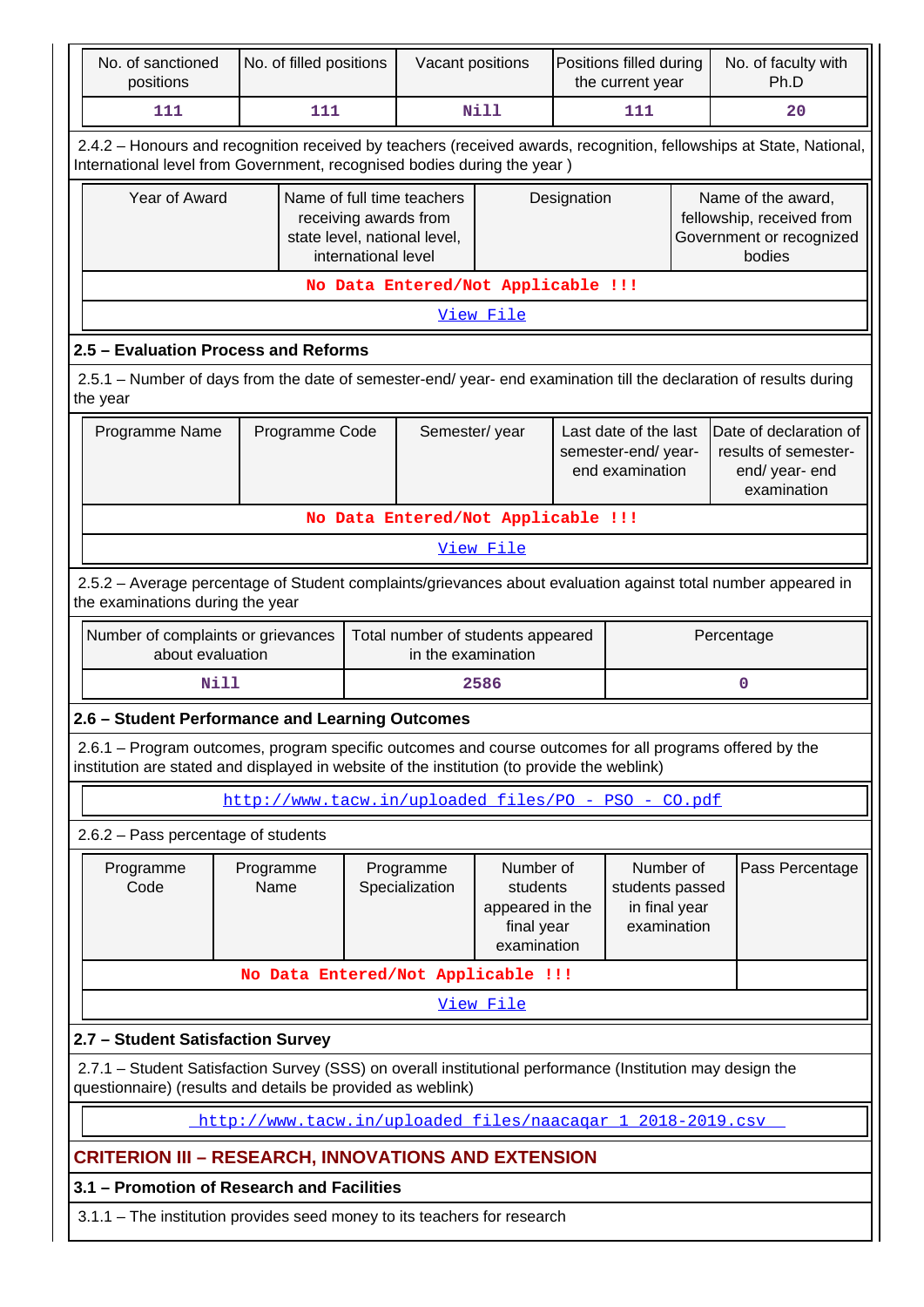|                                                                                                                                          |                                                                        |                                    | Yes                     |  |                                    |            |  |  |  |
|------------------------------------------------------------------------------------------------------------------------------------------|------------------------------------------------------------------------|------------------------------------|-------------------------|--|------------------------------------|------------|--|--|--|
| Name of the teacher getting seed money                                                                                                   |                                                                        |                                    |                         |  |                                    |            |  |  |  |
|                                                                                                                                          |                                                                        |                                    |                         |  |                                    |            |  |  |  |
|                                                                                                                                          |                                                                        |                                    | <b>Nill</b>             |  |                                    |            |  |  |  |
|                                                                                                                                          |                                                                        |                                    |                         |  |                                    |            |  |  |  |
|                                                                                                                                          |                                                                        |                                    |                         |  |                                    |            |  |  |  |
|                                                                                                                                          |                                                                        |                                    | View File               |  |                                    |            |  |  |  |
| 3.1.2 - Teachers awarded National/International fellowship for advanced studies/ research during the year                                |                                                                        |                                    |                         |  |                                    |            |  |  |  |
| Name of the teacher<br>Name of the award<br>Date of award<br><b>Type</b><br>Awarding agency<br>awarded the<br>fellowship                 |                                                                        |                                    |                         |  |                                    |            |  |  |  |
| National                                                                                                                                 | <b>NIL</b>                                                             |                                    | NIL                     |  | Nill                               | <b>NIL</b> |  |  |  |
| International                                                                                                                            | NIL                                                                    |                                    | <b>NIL</b>              |  | Nill                               | <b>NIL</b> |  |  |  |
|                                                                                                                                          |                                                                        |                                    | No file uploaded.       |  |                                    |            |  |  |  |
| 3.2 - Resource Mobilization for Research                                                                                                 |                                                                        |                                    |                         |  |                                    |            |  |  |  |
| 3.2.1 - Research funds sanctioned and received from various agencies, industry and other organisations                                   |                                                                        |                                    |                         |  |                                    |            |  |  |  |
| Nature of the Project                                                                                                                    | Duration<br>Name of the funding<br>Total grant<br>sanctioned<br>agency |                                    |                         |  | Amount received<br>during the year |            |  |  |  |
| Major<br>Projects                                                                                                                        | 1825                                                                   |                                    | <b>DST-FIST</b>         |  | 4500000                            | 2109120    |  |  |  |
| Minor<br>Projects                                                                                                                        | 365                                                                    |                                    | TNSCST,<br>Chennai      |  | 7500                               | 7500       |  |  |  |
| Any Other<br>(Specify)                                                                                                                   | 1                                                                      |                                    | NCW, New<br>Delhi       |  | 100000                             | 100000     |  |  |  |
|                                                                                                                                          |                                                                        |                                    | No file uploaded.       |  |                                    |            |  |  |  |
| 3.2.2 - Number of ongoing research projects per teacher funded by government and non-government agencies                                 |                                                                        |                                    |                         |  |                                    |            |  |  |  |
| during the years                                                                                                                         |                                                                        |                                    |                         |  |                                    |            |  |  |  |
|                                                                                                                                          |                                                                        |                                    | $\overline{\mathbf{2}}$ |  |                                    |            |  |  |  |
| 3.3 - Innovation Ecosystem                                                                                                               |                                                                        |                                    |                         |  |                                    |            |  |  |  |
| 3.3.1 - Workshops/Seminars Conducted on Intellectual Property Rights (IPR) and Industry-Academia Innovative<br>practices during the year |                                                                        |                                    |                         |  |                                    |            |  |  |  |
| Title of workshop/seminar                                                                                                                |                                                                        |                                    | Name of the Dept.       |  |                                    | Date       |  |  |  |
|                                                                                                                                          |                                                                        | No Data Entered/Not Applicable !!! |                         |  |                                    |            |  |  |  |
|                                                                                                                                          |                                                                        |                                    | View File               |  |                                    |            |  |  |  |
| 3.3.2 - Awards for Innovation won by Institution/Teachers/Research scholars/Students during the year                                     |                                                                        |                                    |                         |  |                                    |            |  |  |  |
| Title of the innovation                                                                                                                  | Name of Awardee                                                        |                                    | Awarding Agency         |  | Date of award                      | Category   |  |  |  |
|                                                                                                                                          |                                                                        | No Data Entered/Not Applicable !!! |                         |  |                                    |            |  |  |  |
|                                                                                                                                          |                                                                        |                                    | View File               |  |                                    |            |  |  |  |
| 3.3.3 - No. of Incubation centre created, start-ups incubated on campus during the year                                                  |                                                                        |                                    |                         |  |                                    |            |  |  |  |
| Incubation                                                                                                                               | Name                                                                   | Sponsered By                       | Name of the             |  | Nature of Start-                   | Date of    |  |  |  |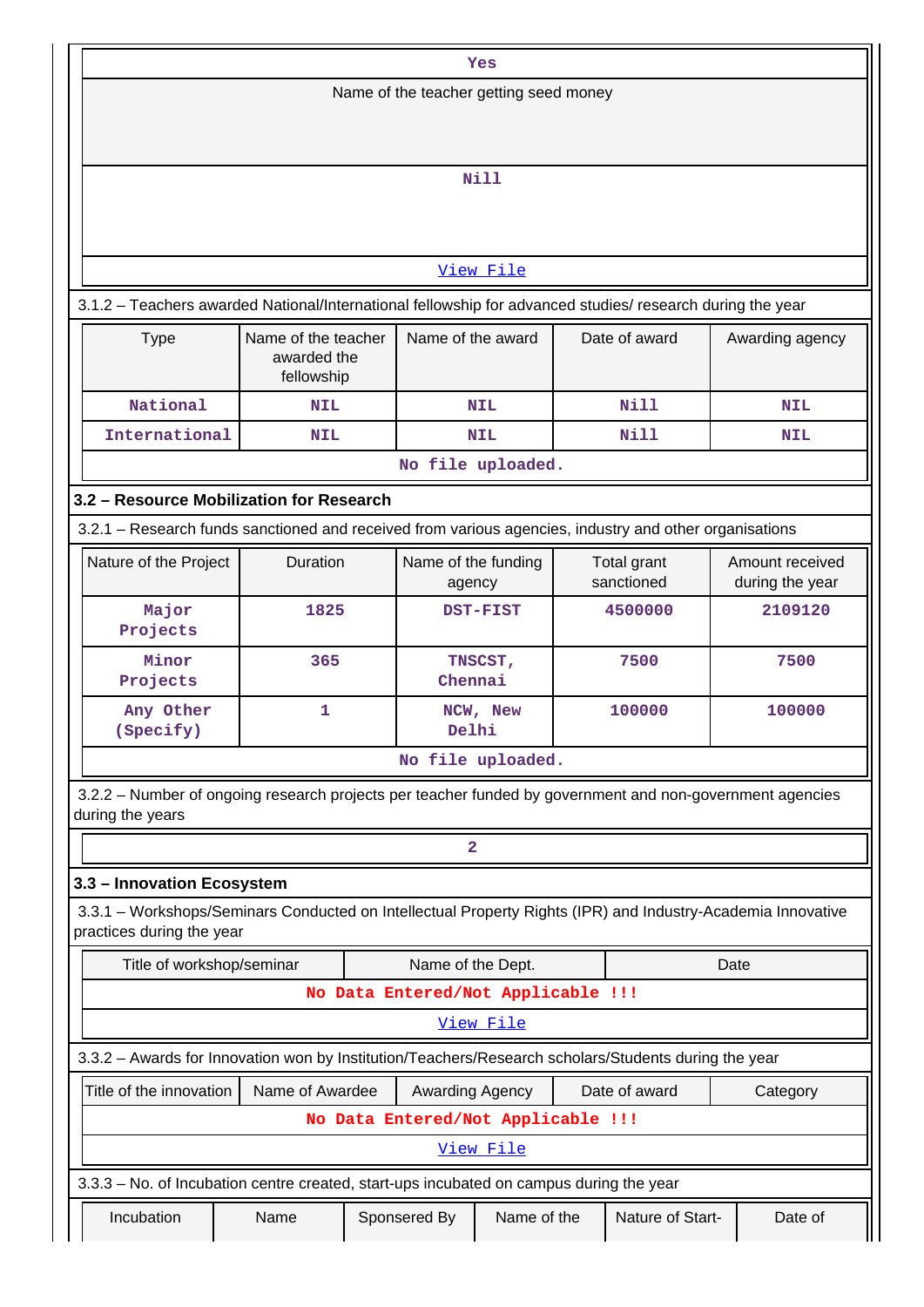| Center                                                                                                                                                                |                         |  |                                            |                        |             | Start-up                               |  | <b>up</b>                                                          | Commencement                                                       |  |  |  |
|-----------------------------------------------------------------------------------------------------------------------------------------------------------------------|-------------------------|--|--------------------------------------------|------------------------|-------------|----------------------------------------|--|--------------------------------------------------------------------|--------------------------------------------------------------------|--|--|--|
| Mushroom<br>Cultivation                                                                                                                                               | Mushroom<br>Cultivation |  | Theivanai<br>Ammal<br>College for<br>Women |                        |             | Mushroom<br>Cultivation<br>Cultivation |  | Mushroom                                                           | 13/06/2018                                                         |  |  |  |
| Vermi<br>Composting                                                                                                                                                   | Vermi<br>Composting     |  | Theivanai<br>Ammal<br>College for<br>Women |                        |             | Vermi<br>Composting                    |  | Vermi<br>Composting                                                | 13/06/2018                                                         |  |  |  |
| No file uploaded.                                                                                                                                                     |                         |  |                                            |                        |             |                                        |  |                                                                    |                                                                    |  |  |  |
| 3.4 - Research Publications and Awards                                                                                                                                |                         |  |                                            |                        |             |                                        |  |                                                                    |                                                                    |  |  |  |
| $3.4.1$ – Ph. Ds awarded during the year                                                                                                                              |                         |  |                                            |                        |             |                                        |  |                                                                    |                                                                    |  |  |  |
| Number of PhD's Awarded<br>Name of the Department                                                                                                                     |                         |  |                                            |                        |             |                                        |  |                                                                    |                                                                    |  |  |  |
|                                                                                                                                                                       | B.B.A                   |  |                                            |                        |             |                                        |  | 1                                                                  |                                                                    |  |  |  |
|                                                                                                                                                                       | <b>TAMIL</b>            |  |                                            |                        |             |                                        |  | 1                                                                  |                                                                    |  |  |  |
|                                                                                                                                                                       | <b>CHEMISTRY</b>        |  |                                            |                        |             |                                        |  | $\overline{a}$                                                     |                                                                    |  |  |  |
| 3.4.2 - Research Publications in the Journals notified on UGC website during the year                                                                                 |                         |  |                                            |                        |             |                                        |  |                                                                    |                                                                    |  |  |  |
| <b>Type</b>                                                                                                                                                           |                         |  | Department                                 |                        |             | Number of Publication                  |  |                                                                    | Average Impact Factor (if<br>any)                                  |  |  |  |
|                                                                                                                                                                       |                         |  |                                            |                        |             | No Data Entered/Not Applicable !!!     |  |                                                                    |                                                                    |  |  |  |
|                                                                                                                                                                       |                         |  |                                            |                        | View File   |                                        |  |                                                                    |                                                                    |  |  |  |
| 3.4.3 - Books and Chapters in edited Volumes / Books published, and papers in National/International Conference<br>Proceedings per Teacher during the year            |                         |  |                                            |                        |             |                                        |  |                                                                    |                                                                    |  |  |  |
|                                                                                                                                                                       | Department              |  |                                            |                        |             |                                        |  | Number of Publication                                              |                                                                    |  |  |  |
|                                                                                                                                                                       | <b>BIOCHEMISTRY</b>     |  |                                            |                        |             |                                        |  | 1                                                                  |                                                                    |  |  |  |
|                                                                                                                                                                       |                         |  |                                            | No file uploaded.      |             |                                        |  |                                                                    |                                                                    |  |  |  |
| 3.4.4 - Patents published/awarded during the year                                                                                                                     |                         |  |                                            |                        |             |                                        |  |                                                                    |                                                                    |  |  |  |
| <b>Patent Details</b>                                                                                                                                                 |                         |  | Patent status                              |                        |             | <b>Patent Number</b>                   |  |                                                                    | Date of Award                                                      |  |  |  |
| <b>NIL</b>                                                                                                                                                            |                         |  | <b>Nill</b>                                |                        | <b>Nill</b> |                                        |  |                                                                    | Nill                                                               |  |  |  |
|                                                                                                                                                                       |                         |  |                                            | No file uploaded.      |             |                                        |  |                                                                    |                                                                    |  |  |  |
| 3.4.5 - Bibliometrics of the publications during the last academic year based on average citation index in Scopus/<br>Web of Science or PubMed/ Indian Citation Index |                         |  |                                            |                        |             |                                        |  |                                                                    |                                                                    |  |  |  |
| Title of the<br>Paper                                                                                                                                                 | Name of<br>Author       |  | Title of journal                           | Year of<br>publication |             | <b>Citation Index</b>                  |  | Institutional<br>affiliation as<br>mentioned in<br>the publication | Number of<br>citations<br>excluding self<br>citation               |  |  |  |
|                                                                                                                                                                       |                         |  |                                            |                        |             | No Data Entered/Not Applicable !!!     |  |                                                                    |                                                                    |  |  |  |
|                                                                                                                                                                       |                         |  |                                            |                        | View File   |                                        |  |                                                                    |                                                                    |  |  |  |
| 3.4.6 - h-Index of the Institutional Publications during the year. (based on Scopus/ Web of science)                                                                  |                         |  |                                            |                        |             |                                        |  |                                                                    |                                                                    |  |  |  |
| Title of the<br>Paper                                                                                                                                                 | Name of<br>Author       |  | Title of journal                           | Year of<br>publication |             | h-index                                |  | Number of<br>citations<br>excluding self<br>citation               | Institutional<br>affiliation as<br>mentioned in<br>the publication |  |  |  |
| No Data Entered/Not Applicable !!!                                                                                                                                    |                         |  |                                            |                        |             |                                        |  |                                                                    |                                                                    |  |  |  |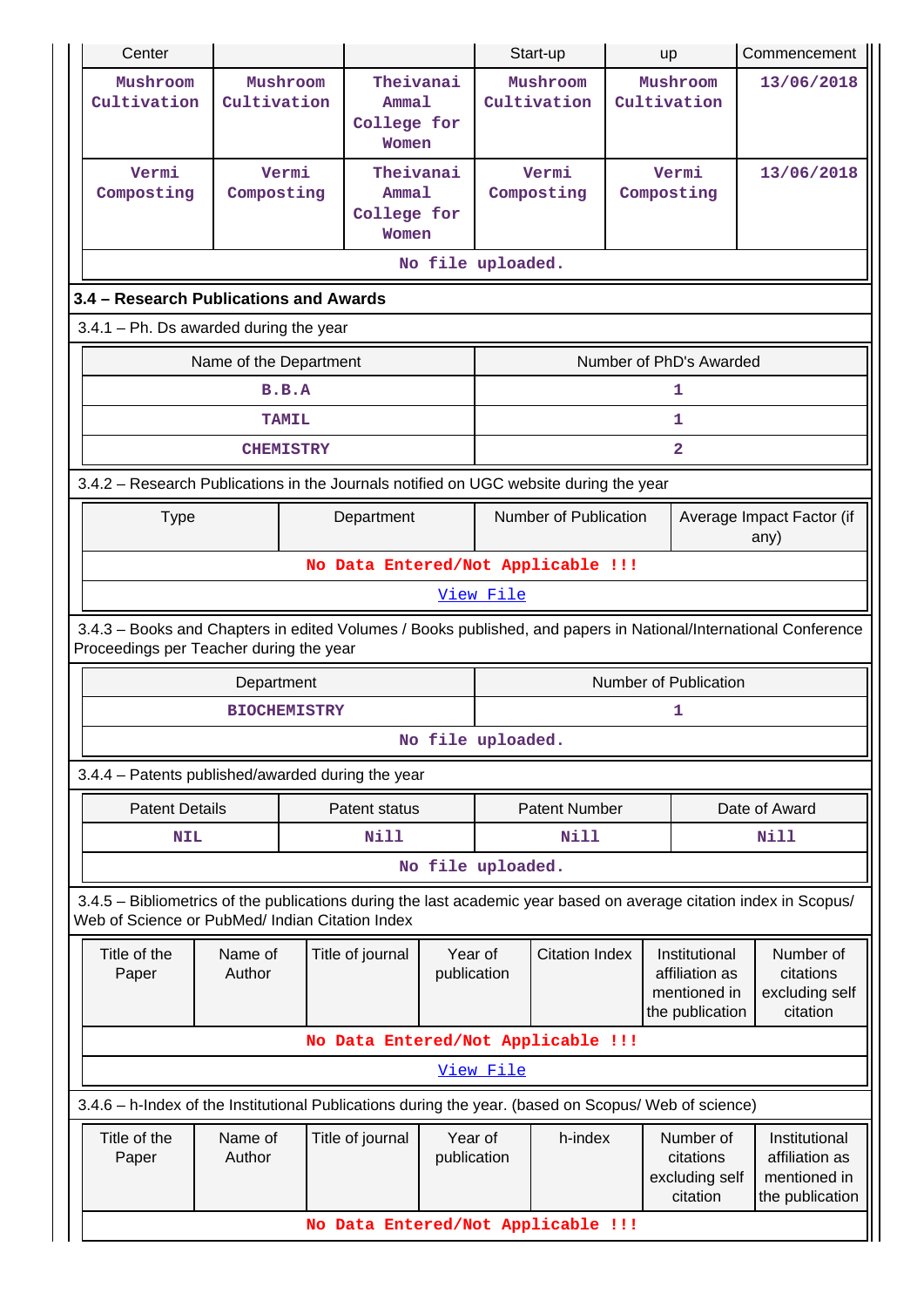| No file uploaded.                                                                                                                                                                                                  |  |                                                                      |                              |                         |                                                         |  |                                                          |  |  |  |
|--------------------------------------------------------------------------------------------------------------------------------------------------------------------------------------------------------------------|--|----------------------------------------------------------------------|------------------------------|-------------------------|---------------------------------------------------------|--|----------------------------------------------------------|--|--|--|
| 3.4.7 - Faculty participation in Seminars/Conferences and Symposia during the year                                                                                                                                 |  |                                                                      |                              |                         |                                                         |  |                                                          |  |  |  |
| Number of Faculty<br>International<br>National<br><b>State</b><br>Local                                                                                                                                            |  |                                                                      |                              |                         |                                                         |  |                                                          |  |  |  |
| Attended/Semi<br>nars/Workshops                                                                                                                                                                                    |  | 21                                                                   |                              | 23                      | <b>Nill</b>                                             |  | <b>Nill</b>                                              |  |  |  |
| Presented<br>papers                                                                                                                                                                                                |  | 6                                                                    |                              | $\overline{\mathbf{2}}$ | <b>Nill</b>                                             |  | <b>Nill</b>                                              |  |  |  |
| View File                                                                                                                                                                                                          |  |                                                                      |                              |                         |                                                         |  |                                                          |  |  |  |
| 3.5 - Consultancy                                                                                                                                                                                                  |  |                                                                      |                              |                         |                                                         |  |                                                          |  |  |  |
| 3.5.1 - Revenue generated from Consultancy during the year                                                                                                                                                         |  |                                                                      |                              |                         |                                                         |  |                                                          |  |  |  |
| Name of the Consultan(s)<br>Name of consultancy<br>Consulting/Sponsoring<br>Revenue generated<br>(amount in rupees)<br>department<br>Agency<br>project                                                             |  |                                                                      |                              |                         |                                                         |  |                                                          |  |  |  |
| Biochemistry TACW                                                                                                                                                                                                  |  | Mushroom<br>Cultivation                                              |                              |                         | <b>TACW</b>                                             |  | 3600                                                     |  |  |  |
|                                                                                                                                                                                                                    |  |                                                                      | No file uploaded.            |                         |                                                         |  |                                                          |  |  |  |
| 3.5.2 - Revenue generated from Corporate Training by the institution during the year                                                                                                                               |  |                                                                      |                              |                         |                                                         |  |                                                          |  |  |  |
| Name of the<br>Consultan(s)<br>department                                                                                                                                                                          |  | Title of the<br>programme                                            | Agency seeking /<br>training |                         | Revenue generated<br>(amount in rupees)                 |  | Number of trainees                                       |  |  |  |
| <b>NIL</b>                                                                                                                                                                                                         |  | <b>NIL</b>                                                           |                              | <b>NIL</b>              | <b>Nill</b>                                             |  | <b>Nill</b>                                              |  |  |  |
|                                                                                                                                                                                                                    |  |                                                                      | No file uploaded.            |                         |                                                         |  |                                                          |  |  |  |
| 3.6 - Extension Activities                                                                                                                                                                                         |  |                                                                      |                              |                         |                                                         |  |                                                          |  |  |  |
| 3.6.1 – Number of extension and outreach programmes conducted in collaboration with industry, community and<br>Non- Government Organisations through NSS/NCC/Red cross/Youth Red Cross (YRC) etc., during the year |  |                                                                      |                              |                         |                                                         |  |                                                          |  |  |  |
| Title of the activities                                                                                                                                                                                            |  | Organising unit/agency/   Number of teachers<br>collaborating agency |                              |                         | participated in such<br>activities                      |  | Number of students<br>participated in such<br>activities |  |  |  |
|                                                                                                                                                                                                                    |  | No Data Entered/Not Applicable !!!                                   |                              |                         |                                                         |  |                                                          |  |  |  |
|                                                                                                                                                                                                                    |  |                                                                      |                              | View File               |                                                         |  |                                                          |  |  |  |
| 3.6.2 - Awards and recognition received for extension activities from Government and other recognized bodies<br>during the year                                                                                    |  |                                                                      |                              |                         |                                                         |  |                                                          |  |  |  |
| Name of the activity                                                                                                                                                                                               |  | Award/Recognition                                                    |                              |                         | <b>Awarding Bodies</b>                                  |  | Number of students<br><b>Benefited</b>                   |  |  |  |
| Swacha Bharath                                                                                                                                                                                                     |  | <b>NIL</b>                                                           |                              |                         | <b>NIL</b>                                              |  | Nill                                                     |  |  |  |
|                                                                                                                                                                                                                    |  |                                                                      | No file uploaded.            |                         |                                                         |  |                                                          |  |  |  |
| 3.6.3 - Students participating in extension activities with Government Organisations, Non-Government<br>Organisations and programmes such as Swachh Bharat, Aids Awareness, Gender Issue, etc. during the year     |  |                                                                      |                              |                         |                                                         |  |                                                          |  |  |  |
| Name of the scheme                                                                                                                                                                                                 |  | Organising unit/Agen<br>cy/collaborating<br>agency                   | Name of the activity         |                         | Number of teachers<br>participated in such<br>activites |  | Number of students<br>participated in such<br>activites  |  |  |  |
|                                                                                                                                                                                                                    |  | No Data Entered/Not Applicable !!!                                   |                              |                         |                                                         |  |                                                          |  |  |  |
|                                                                                                                                                                                                                    |  |                                                                      |                              | View File               |                                                         |  |                                                          |  |  |  |
| 3.7 - Collaborations                                                                                                                                                                                               |  |                                                                      |                              |                         |                                                         |  |                                                          |  |  |  |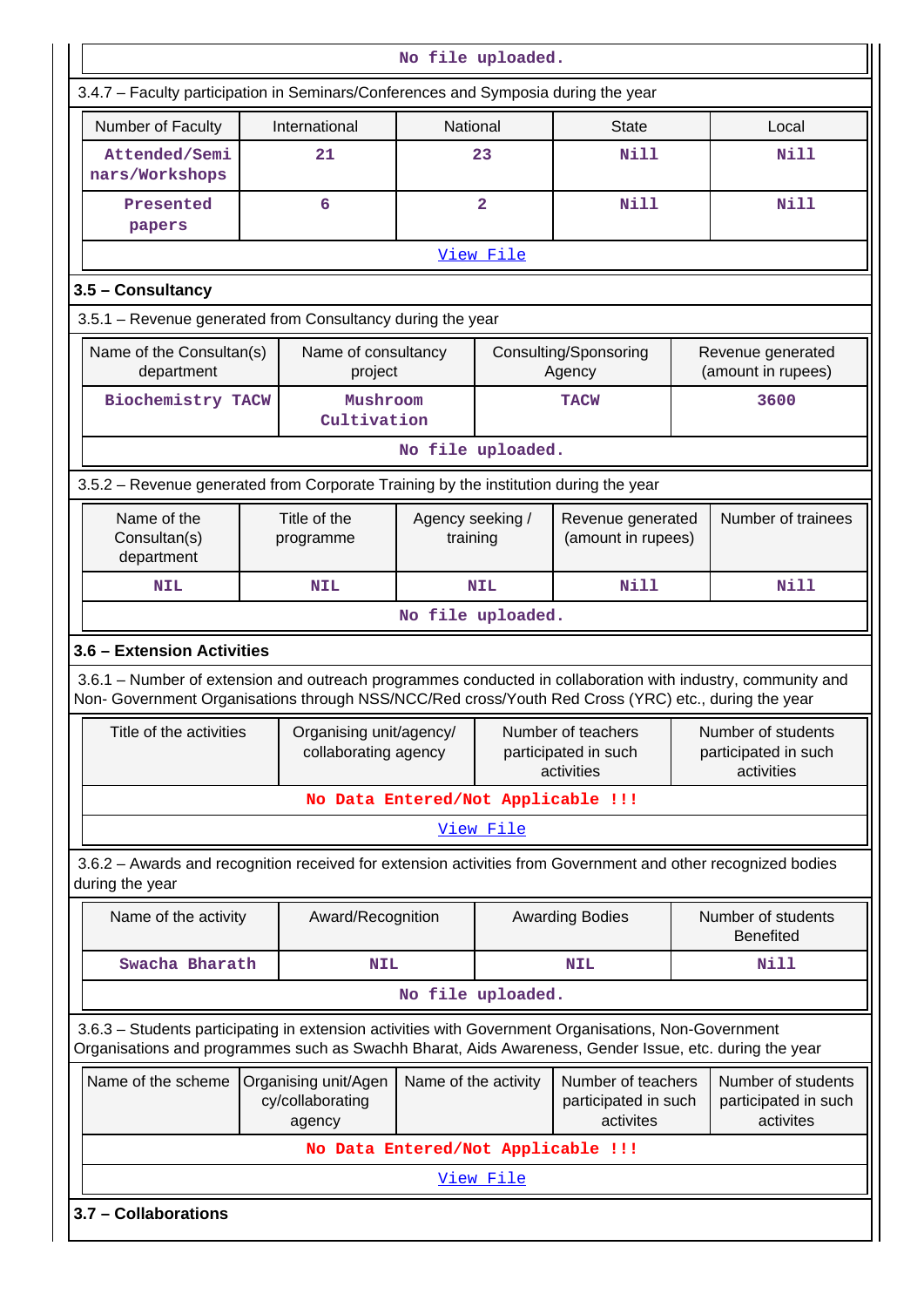| 3.7.1 - Number of Collaborative activities for research, faculty exchange, student exchange during the year                                              |                                                                                                              |                    |              |                                                |                                |                    |                                                           |
|----------------------------------------------------------------------------------------------------------------------------------------------------------|--------------------------------------------------------------------------------------------------------------|--------------------|--------------|------------------------------------------------|--------------------------------|--------------------|-----------------------------------------------------------|
|                                                                                                                                                          | Source of financial support<br>Duration<br>Nature of activity<br>Participant                                 |                    |              |                                                |                                |                    |                                                           |
|                                                                                                                                                          |                                                                                                              |                    |              | No Data Entered/Not Applicable !!!             |                                |                    |                                                           |
|                                                                                                                                                          |                                                                                                              |                    |              | View File                                      |                                |                    |                                                           |
| 3.7.2 - Linkages with institutions/industries for internship, on-the- job training, project work, sharing of research<br>facilities etc. during the year |                                                                                                              |                    |              |                                                |                                |                    |                                                           |
| Nature of linkage                                                                                                                                        | Title of the<br>Name of the<br>linkage<br>partnering<br>institution/<br>industry<br>/research lab<br>details |                    | with contact | <b>Duration From</b>                           | <b>Duration To</b>             |                    | Participant                                               |
|                                                                                                                                                          |                                                                                                              |                    |              | No Data Entered/Not Applicable !!!             |                                |                    |                                                           |
|                                                                                                                                                          |                                                                                                              |                    |              | View File                                      |                                |                    |                                                           |
| 3.7.3 - MoUs signed with institutions of national, international importance, other institutions, industries, corporate<br>houses etc. during the year    |                                                                                                              |                    |              |                                                |                                |                    |                                                           |
| Organisation                                                                                                                                             |                                                                                                              | Date of MoU signed |              | Purpose/Activities                             |                                |                    | Number of<br>students/teachers<br>participated under MoUs |
| No Data Entered/Not Applicable !!!                                                                                                                       |                                                                                                              |                    |              |                                                |                                |                    |                                                           |
|                                                                                                                                                          |                                                                                                              |                    |              | View File                                      |                                |                    |                                                           |
| <b>CRITERION IV - INFRASTRUCTURE AND LEARNING RESOURCES</b>                                                                                              |                                                                                                              |                    |              |                                                |                                |                    |                                                           |
| 4.1 - Physical Facilities                                                                                                                                |                                                                                                              |                    |              |                                                |                                |                    |                                                           |
| 4.1.1 - Budget allocation, excluding salary for infrastructure augmentation during the year                                                              |                                                                                                              |                    |              |                                                |                                |                    |                                                           |
| Budget allocated for infrastructure augmentation                                                                                                         |                                                                                                              |                    |              | Budget utilized for infrastructure development |                                |                    |                                                           |
|                                                                                                                                                          |                                                                                                              | 3                  |              |                                                |                                | 307.97             |                                                           |
|                                                                                                                                                          |                                                                                                              | 140                |              |                                                |                                | 145.44             |                                                           |
| 4.1.2 - Details of augmentation in infrastructure facilities during the year                                                                             |                                                                                                              |                    |              |                                                |                                |                    |                                                           |
|                                                                                                                                                          | <b>Facilities</b>                                                                                            |                    |              |                                                | <b>Existing or Newly Added</b> |                    |                                                           |
|                                                                                                                                                          |                                                                                                              |                    |              | No Data Entered/Not Applicable !!!             |                                |                    |                                                           |
|                                                                                                                                                          |                                                                                                              |                    |              | View File                                      |                                |                    |                                                           |
|                                                                                                                                                          | 4.2 - Library as a Learning Resource                                                                         |                    |              |                                                |                                |                    |                                                           |
| 4.2.1 - Library is automated {Integrated Library Management System (ILMS)}                                                                               |                                                                                                              |                    |              |                                                |                                |                    |                                                           |
| software                                                                                                                                                 | Name of the ILMS<br>Nature of automation (fully<br>or patially)                                              |                    | Version      |                                                |                                | Year of automation |                                                           |
| Cloud Mastersoft<br><b>ERP</b>                                                                                                                           |                                                                                                              |                    | Fully        | Nill                                           |                                |                    | 2017                                                      |
|                                                                                                                                                          | 4.2.2 - Library Services                                                                                     |                    |              |                                                |                                |                    |                                                           |
| Library<br>Service Type                                                                                                                                  |                                                                                                              | Existing           |              | Total<br>Newly Added                           |                                |                    |                                                           |
|                                                                                                                                                          |                                                                                                              |                    |              | No Data Entered/Not Applicable !!!             |                                |                    |                                                           |
|                                                                                                                                                          | View File                                                                                                    |                    |              |                                                |                                |                    |                                                           |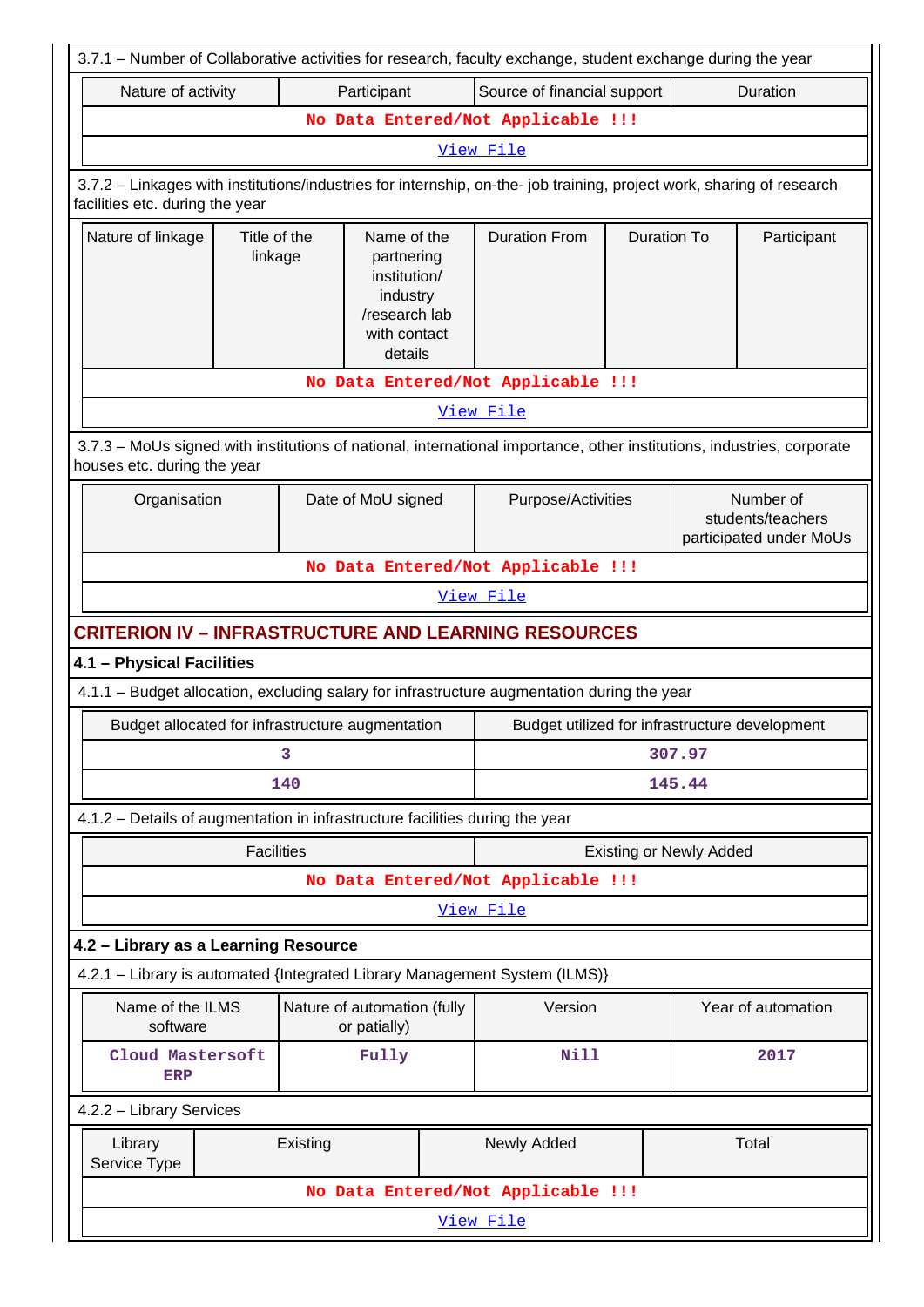4.2.3 – E-content developed by teachers such as: e-PG- Pathshala, CEC (under e-PG- Pathshala CEC (Under Graduate) SWAYAM other MOOCs platform NPTEL/NMEICT/any other Government initiatives & institutional (Learning Management System (LMS) etc Name of the Teacher  $\parallel$  Name of the Module Platform on which module is developed Date of launching econtent  **Nil Nil Nil Nill No file uploaded. 4.3 – IT Infrastructure** 4.3.1 – Technology Upgradation (overall)  $Type \mid Total Co$ mputers **Computer** Lab Internet Browsing centers **Computer Centers** Office Departme nts Available Bandwidt h (MBPS/ GBPS) **Others Existin g 269 3 200 0 0 50 23 200 11 Added 70 1 200 0 0 0 0 200 0 Total 339 4 400 0 0 50 23 400 11** 4.3.2 – Bandwidth available of internet connection in the Institution (Leased line) **400 MBPS/ GBPS** 4.3.3 – Facility for e-content Name of the e-content development facility Frovide the link of the videos and media centre and recording facility  **Provide the link of the videos and media centre and recording facility** [http://www.tacw.in/uploaded\\_files/535\\_4](http://www.tacw.in/uploaded_files/535_4.3.3_LINK_LMS&_RECORDING.pdf) [.3.3\\_LINK\\_LMS&\\_RECORDING.pdf](http://www.tacw.in/uploaded_files/535_4.3.3_LINK_LMS&_RECORDING.pdf) **4.4 – Maintenance of Campus Infrastructure** 4.4.1 – Expenditure incurred on maintenance of physical facilities and academic support facilities, excluding salary component, during the year Assigned Budget on academic facilities Expenditure incurred on maintenance of academic facilities Assigned budget on physical facilities Expenditure incurredon maintenance of physical facilites  **50 51.66 200 207.1** 4.4.2 – Procedures and policies for maintaining and utilizing physical, academic and support facilities - laboratory, library, sports complex, computers, classrooms etc. (maximum 500 words) (information to be available in institutional Website) **Statutory Bodies facilitate the decision making process and also involve the stakeholders and comprises as per UGC Norms. Governing Body - new initiatives taken by the college are discussed before going to Academic Council. Board of Studies - suggestions received from the Members for the curriculum design and revision. Academic Council - curriculum designed in BOS is approved here. College Administrative Council comprises of - Principal, Vice-Principal, Dean of Academic Affairs, Dean of Students Affairs, Dean of Research and Controller of Examinations. This council meets to discuss and recommend policy matters before presenting them in the CDC. College Development Council consists of the Heads of departments as its members. It conducts monthly meetings to discuss and evolve policies for betterment. Faculty Development Council has teaching faculty, office assistants, system administrators, AO as its members. It**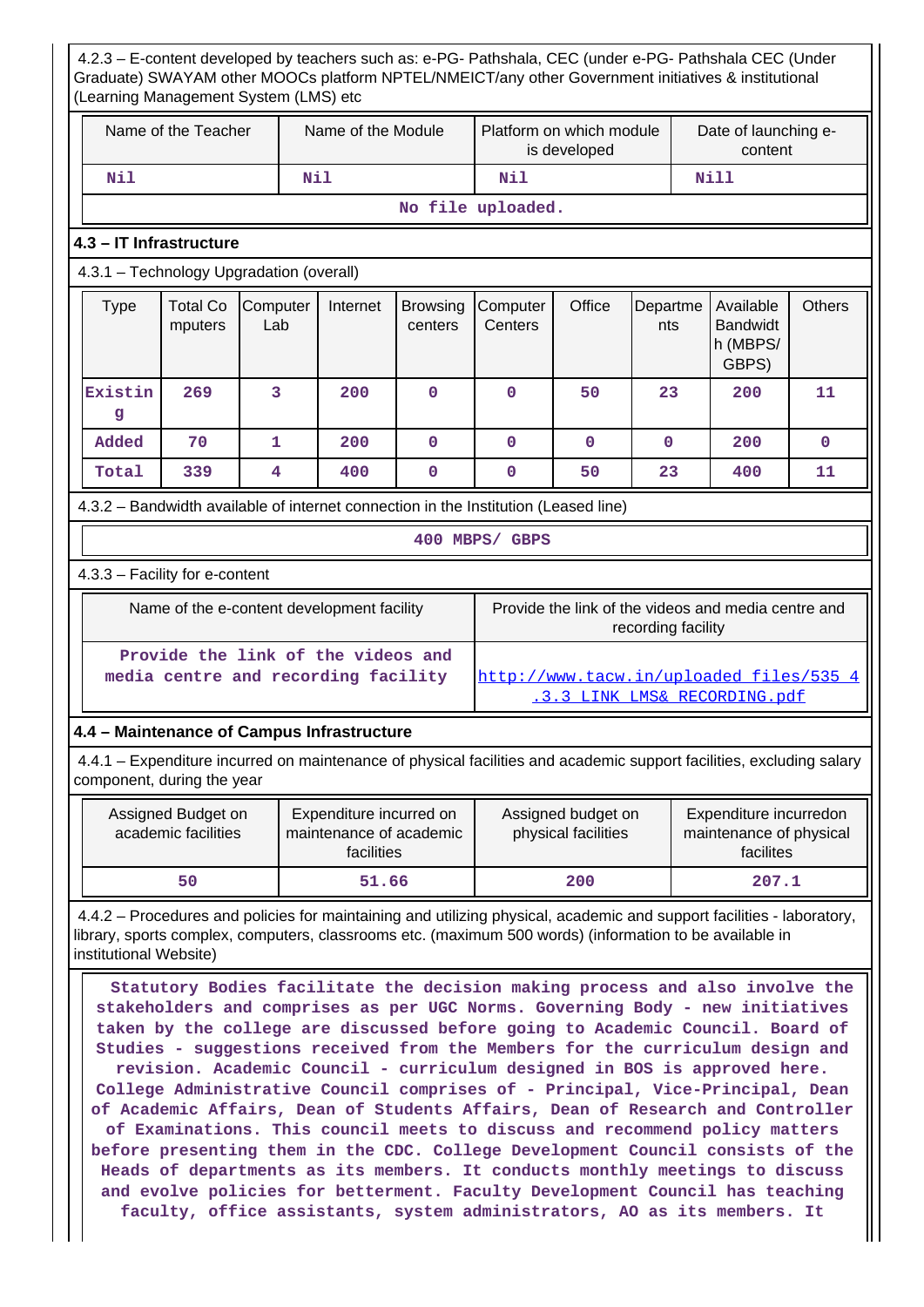**conducts monthly meetings and knowledge dissemination lectures, celebrates faculty birthdays to promote friendly environment on the campus. Academic Affairs Committee is aimed at designing course profile, revision of syllabi, conduct of Board of Studies and Academic Council meetings. This exercise empowers the youngsters with updated knowledge, and skills. Controller of examinations takes care of CIA, ESE, Result Publication and issue of mark statement. Examination Committee is made up of teachers – minimum two from each department. The members are incharge of course registration CIA test, fixing examiners for question paper setting, paper valuation, software testing and verifying the mark sheets before result publication. Research Development Cell is an exclusive mechanism for promoting research and encouraging off campus participation, conduct of seminars, paper presentations and research publications and approaching funding agencies for projects. Quality education is imparted. Cocurricular Committee includes submission of proposals for conducting Addon Courses, bringing MoUs with agencies, maintaining attendance, ensuring the completion of course syllabus and issue of certificates by the agency. The plan and execution of extension activity is also taken care of by this committee. College Student Council comprises of elected chairperson, Vicechairperson selected class representatives, department club presidents, hostel representatives and service club presidents. The council takes active part in contributing to the societal welfare and the nation building process. Service rules of Employees are given in the service rule book enclosed. The special leave given to faculty during maternity, sickness and earned leave are given in additional information. Recruitment – The department HODs prepare the workload and the faculty requirement for the forthcoming semester which is verified by Principal and submitted for approval to the Registrar. A selection board comprising of Registrar, HoD and One senior teacher of the College is formed to select eligible candidates. Promotional policies – Being a self-financing college, annual increments are considered based on the performance in the previous academic year. Promotion to Associate professor from Assistant professor is done as per UGC norms. Grievance redressal mechanism – Faculty suggestion box is placed near the administrative office and they convey their difficulties in faculty association meetings or to the administrative officers who in turn voice their opinion in the council meetings.**

[http://www.tacw.in/uploaded\\_files/535\\_Cri\\_6\\_Addl\\_Infoo\\_6.2.2.pdf](http://www.tacw.in/uploaded_files/535_Cri_6_Addl_Infoo_6.2.2.pdf)

# **CRITERION V – STUDENT SUPPORT AND PROGRESSION**

### **5.1 – Student Support**

5.1.1 – Scholarships and Financial Support

|                                         | Name/Title of the scheme | Number of students | Amount in Rupees |  |  |
|-----------------------------------------|--------------------------|--------------------|------------------|--|--|
| Financial Support<br>from institution   | Nill                     | Nill               | Nill             |  |  |
| Financial Support<br>from Other Sources |                          |                    |                  |  |  |
| a) National                             | Nill                     | Nill               | Nill             |  |  |
| b)International                         | Nill                     | Nill               | Nill             |  |  |
| View File                               |                          |                    |                  |  |  |

 5.1.2 – Number of capability enhancement and development schemes such as Soft skill development, Remedial coaching, Language lab, Bridge courses, Yoga, Meditation, Personal Counselling and Mentoring etc.,

| Name of the capability<br>enhancement scheme | Date of implemetation | Number of students<br>enrolled | Agencies involved |  |  |
|----------------------------------------------|-----------------------|--------------------------------|-------------------|--|--|
| No Data Entered/Not Applicable !!!           |                       |                                |                   |  |  |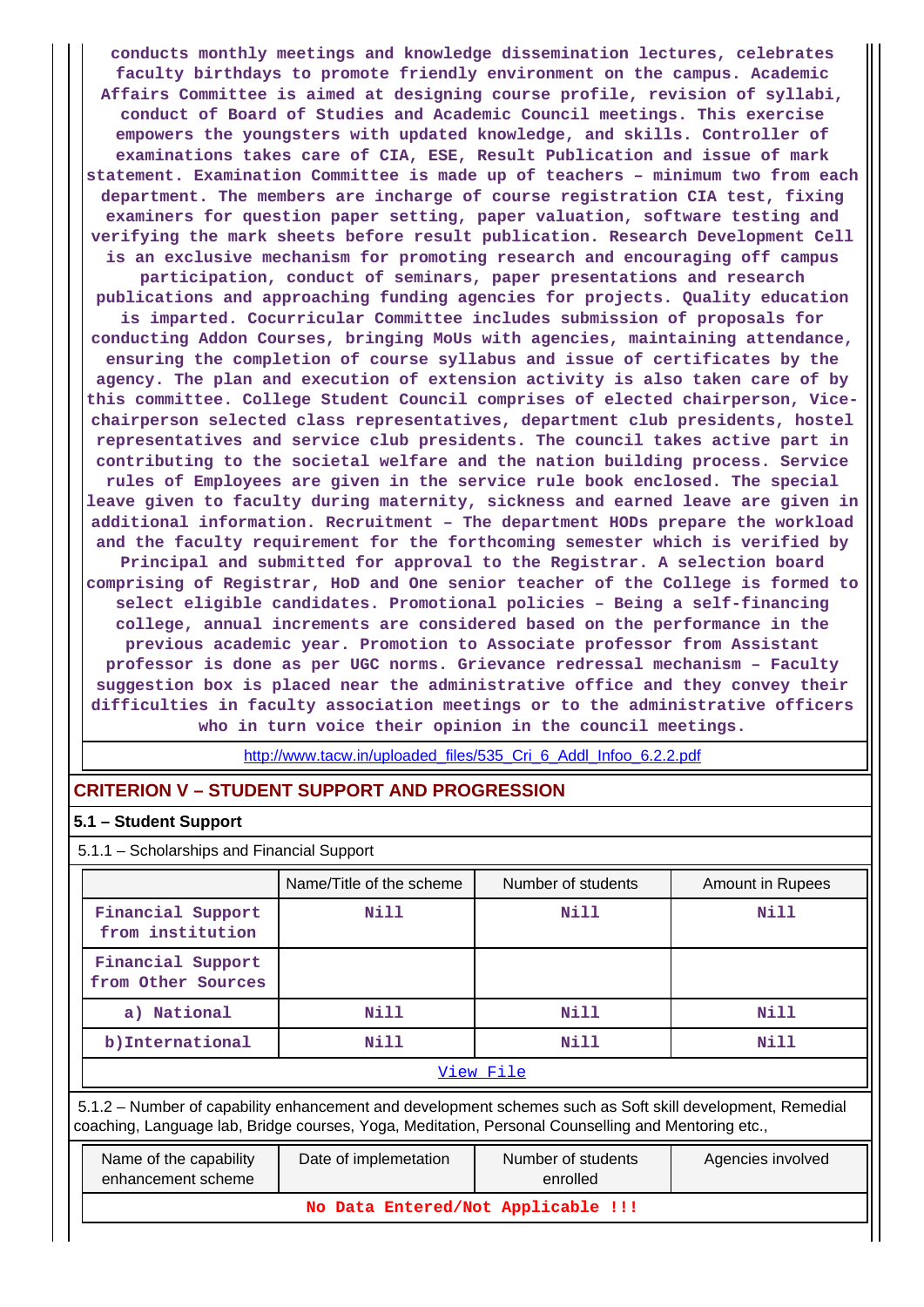|                                                                                                                                                                                        | View File                                                                                                |                                                                      |                                                                             |                                                              |                                     |  |
|----------------------------------------------------------------------------------------------------------------------------------------------------------------------------------------|----------------------------------------------------------------------------------------------------------|----------------------------------------------------------------------|-----------------------------------------------------------------------------|--------------------------------------------------------------|-------------------------------------|--|
| 5.1.3 - Students benefited by guidance for competitive examinations and career counselling offered by the<br>institution during the year                                               |                                                                                                          |                                                                      |                                                                             |                                                              |                                     |  |
| Year                                                                                                                                                                                   | Name of the<br>scheme                                                                                    | Number of<br>benefited<br>students for<br>competitive<br>examination | Number of<br>benefited<br>students by<br>career<br>counseling<br>activities | Number of<br>students who<br>have passedin<br>the comp. exam | Number of<br>studentsp placed       |  |
| No Data Entered/Not Applicable !!!                                                                                                                                                     |                                                                                                          |                                                                      |                                                                             |                                                              |                                     |  |
|                                                                                                                                                                                        | View File                                                                                                |                                                                      |                                                                             |                                                              |                                     |  |
| 5.1.4 – Institutional mechanism for transparency, timely redressal of student grievances, Prevention of sexual<br>harassment and ragging cases during the year                         |                                                                                                          |                                                                      |                                                                             |                                                              |                                     |  |
| Total grievances received                                                                                                                                                              |                                                                                                          | Number of grievances redressed                                       |                                                                             | Avg. number of days for grievance<br>redressal               |                                     |  |
|                                                                                                                                                                                        | <b>Nill</b>                                                                                              |                                                                      | <b>Nill</b>                                                                 |                                                              | <b>Nill</b>                         |  |
| 5.2 - Student Progression                                                                                                                                                              |                                                                                                          |                                                                      |                                                                             |                                                              |                                     |  |
| 5.2.1 - Details of campus placement during the year                                                                                                                                    |                                                                                                          |                                                                      |                                                                             |                                                              |                                     |  |
|                                                                                                                                                                                        | On campus                                                                                                |                                                                      | Nameof                                                                      | Off campus                                                   |                                     |  |
| Nameof<br>organizations<br>visited                                                                                                                                                     | students<br>participated                                                                                 | Number of<br>Number of<br>stduents placed                            |                                                                             | Number of<br>students<br>participated                        | Number of<br>stduents placed        |  |
|                                                                                                                                                                                        |                                                                                                          | No Data Entered/Not Applicable !!!                                   |                                                                             |                                                              |                                     |  |
|                                                                                                                                                                                        |                                                                                                          |                                                                      | View File                                                                   |                                                              |                                     |  |
| 5.2.2 – Student progression to higher education in percentage during the year                                                                                                          |                                                                                                          |                                                                      |                                                                             |                                                              |                                     |  |
| Year                                                                                                                                                                                   | Number of<br>students<br>enrolling into<br>higher education                                              | Programme<br>graduated from                                          | Depratment<br>graduated from                                                | Name of<br>institution joined                                | Name of<br>programme<br>admitted to |  |
| 2018                                                                                                                                                                                   | 319                                                                                                      | Nill                                                                 | <b>Nill</b>                                                                 | Nill                                                         | Nill                                |  |
|                                                                                                                                                                                        |                                                                                                          |                                                                      | View File                                                                   |                                                              |                                     |  |
| 5.2.3 - Students qualifying in state/ national/ international level examinations during the year<br>(eg:NET/SET/SLET/GATE/GMAT/CAT/GRE/TOFEL/Civil Services/State Government Services) |                                                                                                          |                                                                      |                                                                             |                                                              |                                     |  |
|                                                                                                                                                                                        | Items                                                                                                    |                                                                      |                                                                             | Number of students selected/ qualifying                      |                                     |  |
|                                                                                                                                                                                        |                                                                                                          | No Data Entered/Not Applicable !!!                                   |                                                                             |                                                              |                                     |  |
|                                                                                                                                                                                        |                                                                                                          |                                                                      | View File                                                                   |                                                              |                                     |  |
|                                                                                                                                                                                        | 5.2.4 – Sports and cultural activities / competitions organised at the institution level during the year |                                                                      |                                                                             |                                                              |                                     |  |
| Activity<br>Level<br><b>Number of Participants</b>                                                                                                                                     |                                                                                                          |                                                                      |                                                                             |                                                              |                                     |  |
|                                                                                                                                                                                        | No Data Entered/Not Applicable !!!                                                                       |                                                                      |                                                                             |                                                              |                                     |  |
|                                                                                                                                                                                        |                                                                                                          |                                                                      | View File                                                                   |                                                              |                                     |  |
| 5.3 - Student Participation and Activities                                                                                                                                             |                                                                                                          |                                                                      |                                                                             |                                                              |                                     |  |
| 5.3.1 – Number of awards/medals for outstanding performance in sports/cultural activities at national/international<br>level (award for a team event should be counted as one)         |                                                                                                          |                                                                      |                                                                             |                                                              |                                     |  |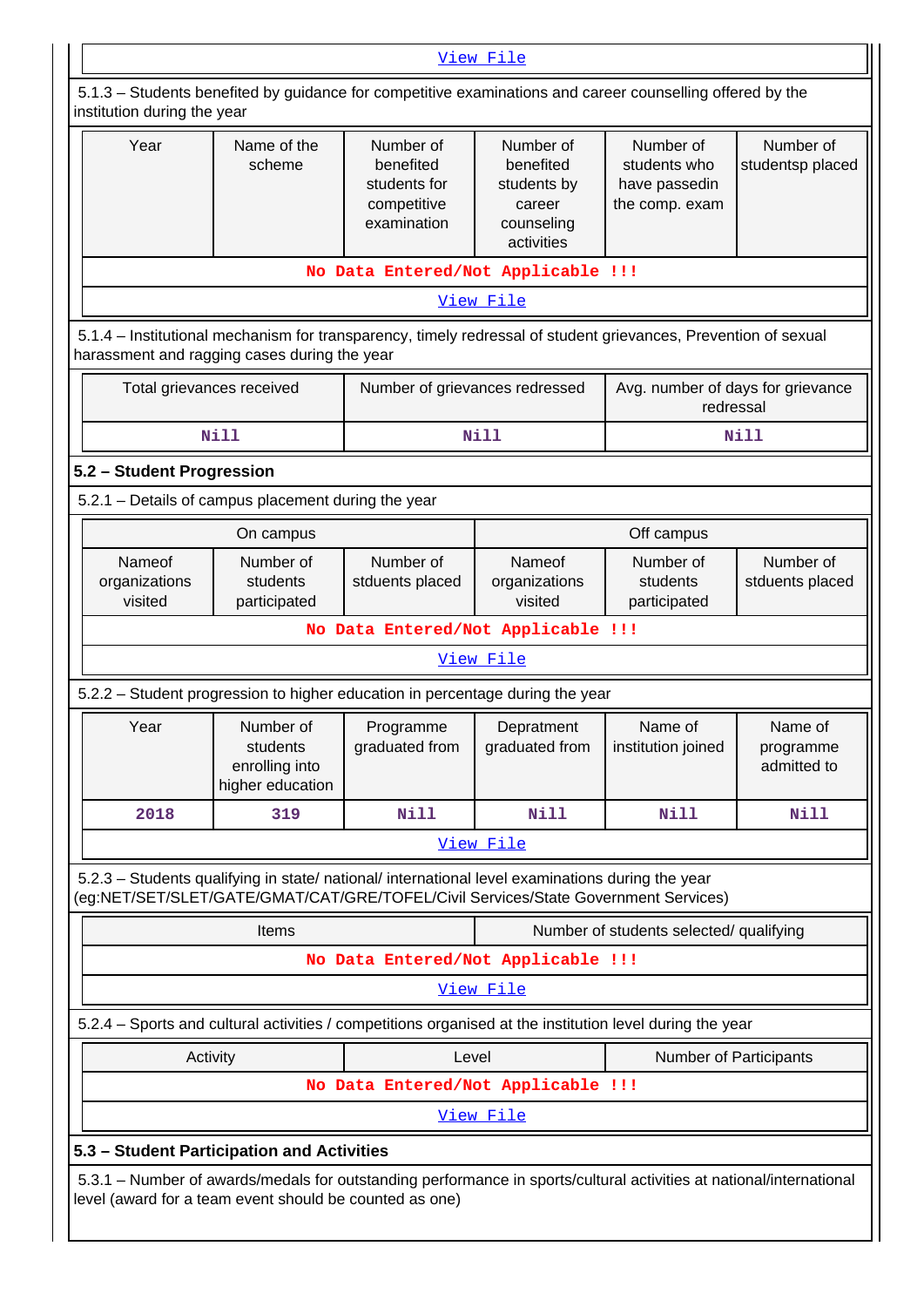| Year | Name of the<br>award/medal                  | National/<br>Internaional | Number of<br>awards for<br><b>Sports</b> | Number of<br>awards for<br>Cultural | Student ID<br>number | Name of the<br>student |  |
|------|---------------------------------------------|---------------------------|------------------------------------------|-------------------------------------|----------------------|------------------------|--|
| 2018 | Nill<br>Nill<br>Nil<br>Nill<br>Nill<br>Nill |                           |                                          |                                     |                      |                        |  |
|      | No file uploaded.                           |                           |                                          |                                     |                      |                        |  |

 5.3.2 – Activity of Student Council & representation of students on academic & administrative bodies/committees of the institution (maximum 500 words)

 **College Student Council The college has vibrant students' council with elected chairperson, vice chairperson, and selected office bearers for each department. The council is devoted to help students realise their potentials. College Student Council is actively involved in the conduct of various activities and programmes on the campus. The activities include Council Inauguration, Fine Arts Programmes, contribution to charity homes and celebration of national festivals like Independence Day, Republic Day, Teachers Day, Women's Day, National Science Day, Religious Harmony Day, Thanksgiving and Farwell. Department Association Activities Each department has association to train students in the academic events. The selected office bearers actively organise various activities like report writing, paper presentation, quiz, drama, Data Base creation, Blog creation, and E-News letter creation. Discipline on Campus The student council members monitor the students discipline on campus and implement the disciplinary rules among the students. They monitor the late arrival of students and maintain register. Fine Arts The Fine Arts committee encourages students' participation in performing arts and organises the Teen Talents Day for I UG students, monthly cultural programmes for I, II and III UG students, and also Inter departmental cultural programmes. Contribution to Society The students' council takes initiatives in helping the needy people. They motivate students to donate to old age homes, orphanages, deaf and dumb schools, association for blinds and Government schools. They also contribute to children's welfare fund, corpus fund, Indian Armed Forces Fund. This year our students donated inverters to St.John Society for development, Villupuram. Band Troop The college has an active band troop that is constitute of students musicians. College also offers the Band music as vocational course. The band music troop performs during programs to honour the chief guest and they used to perform in sister concerns on request. Extension Activity Student Representatives are nominated for each service club to lead the outreach activities to achieve the goal of rural empowerment. Students volunteer themselves to the service of rural people by registering in any one of the nine service clubs. To create a social change our Extension clubs organize various programmes on environmental issues, women empowerment, blood donation, child abuse, pulse polio, road safety and cancer awareness. Physical Education The department of Physical Education plays a vital role in our college by imparting vigorous training. Sports secretary and her team take a lead role to conduct various on campus sports events and sports day. Our students have excelled in various games and brought laurels to the institution. Representation of Students on academic administrative bodies Academic Bodies Student representatives contribute to the curriculum development process along with Academic and Industrial experts in the Board of Studies and Academic council meetings in their discipline to present their perspective of the curriculum. Students Open Forum Study Circle Students open forum and Study circle are organise discussions and presentations for UG PG students on recent developments in their discipline and burning issues related to women, education and society to spread awareness in the young minds.**

**5.4 – Alumni Engagement**

5.4.1 – Whether the institution has registered Alumni Association?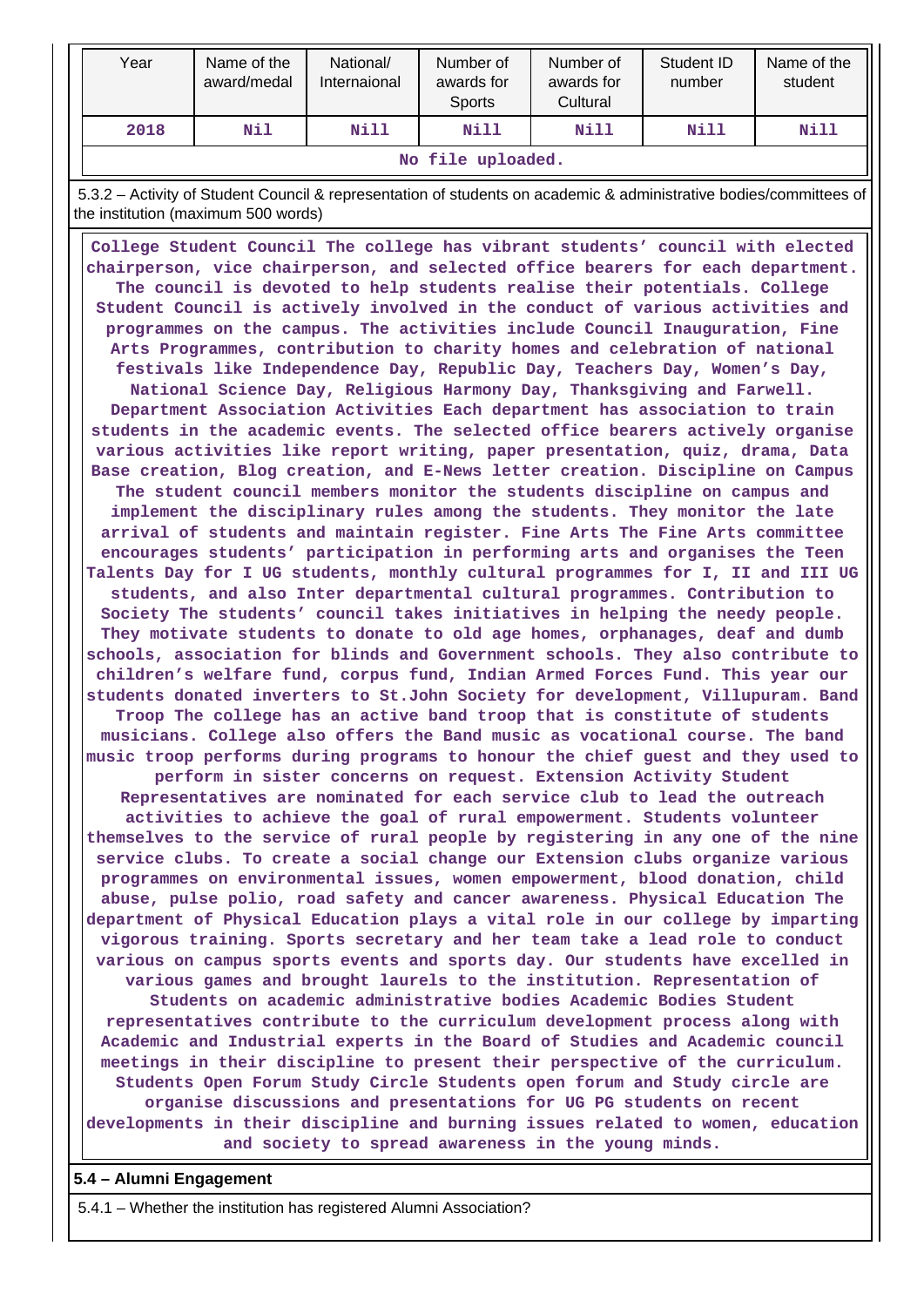**Yes**

 **TACW Alumnae association intends to track the alumnae and connecting with them after college to build up continuing bond with the Alumni, the Institute takes steps and has collaboration with the Alumnae for mutual benefits and support. After college day celebration lamp lighting ceremony is held to inaugurate the Alumnae Association. Each student registers with the departments as alumni in their final year and alumni meet is organized on 26th January 2019 The alumnae are invited through newspaper advertisement, digital media through facebook and website, formal invitation is sent to students through letters and phone calls. Alumni registration is also done through college website. On the day of Alumnae Meet around 400 alumnae participate and extend their gratitude and veneration for the college. Well settled alumnae are invited to share their experiences with the institution as well as in the work place. Cultural programme, discussion and connecting with the other students take place followed by management sponsored lunch. The alumni takes home the pleasant memories and a small remembrance memento with them. NRI alumnae who could not attend the meet in person, connects lively through videocall with the students placed/residing abroad Contribution to the development of the institution • Alumni contribute to curricular development by being a part of Board of Studies and Academic Council of the college and through feedback. • The Board of studies invites alumni placed in industries to provide their inputs in the framing of syllabi during the board of studies meeting. • Outgoing students and alumnae feedback focus part of curricular revision process to strengthen the syllabus. • Alumni are invited to act as a speaker and participants of a workshop or seminars. • Well placed alumnae suggest the fellow alumnae regarding career guidance and job opportunities. • Alumnae express their job experience to the present students to give exposure on work places. • 907 final year students contribute Rs 600/- each for alumnae association.**

5.4.2 – No. of registered Alumni:

**907**

5.4.3 – Alumni contribution during the year (in Rupees) :

**544200**

5.4.4 – Meetings/activities organized by Alumni Association :

**Alumni Meet 26.01.2019 Graduation Day 24.02.2019**

### **CRITERION VI – GOVERNANCE, LEADERSHIP AND MANAGEMENT**

#### **6.1 – Institutional Vision and Leadership**

 6.1.1 – Mention two practices of decentralization and participative management during the last year (maximum 500 words)

 **The nature of governance of the college are the following and functions for the holistic development. Bodies Functions Management: Resource management and approval of statutory bodies for all activities Registrar : ESSK Academic and financial approval for all matters Deputy Registrar Recommends matters related to Vice principal and Dean (s) office Principal Coordinates all the internal administrative sub units and also acts as Liason officer with outside agencies. Vice Principal: Department requirement, time table and class room arrangement, hostel matters Dean (A): Academic affairs, NAAC, IQAC. Dean (R): Activities related to research on off campus, M.Phil Ph.D matters. Dean (S): Student support and progression through extension and career guidance, training placement and vocational courses COE CIA exam, ESE, Publication of result, issue of mark sheets and provisional certificates AO Infrastructure maintenance, transport, purchase and servicing of items College administrative**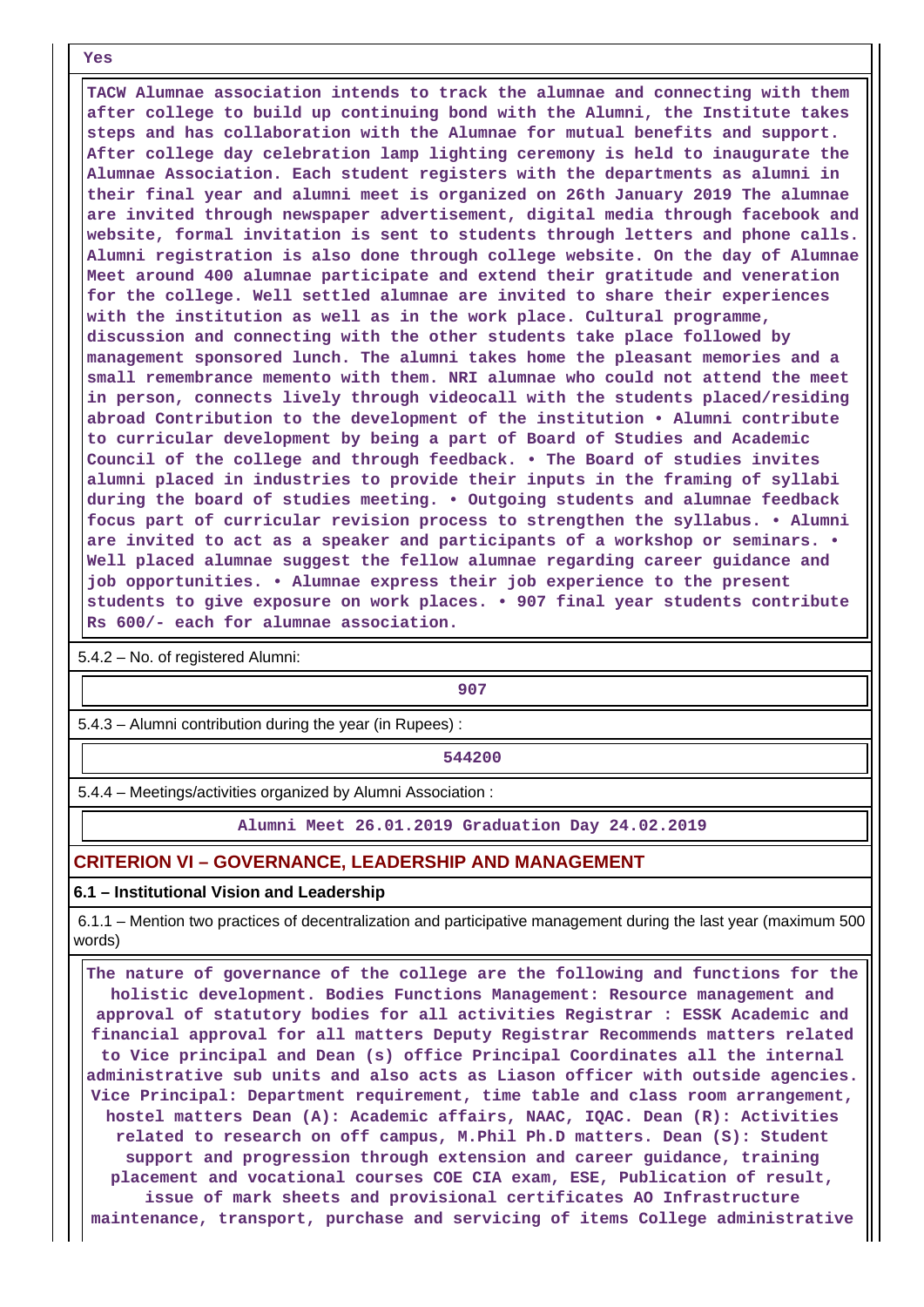**council is the core team of administrators focusing on holistic view of the events. Participative Management Decisions in the aforesaid committees are evolved through guidance of coordinators and administrative officers. Meetings of departments, College Development Council, faculty associations enable information sharing, idea generation and decisions. College Student council evolves plan for the year and execute them. The students also take part in Board of Studies and Academic Council meetings and engage in designing curriculum. Case study The decentralized administration and participatory management is evident in the conduct of extension activity in the college. As a part of service to the community development, the college aims to raise social awareness of students and teachers and to transfer the knowledge and skills to the rural community. The TACW outreach programme activities are coordinated by the outreach staff with an objective to interact with rural people, analyse various forces operative in the society and to induce attitudinal changes on Literacy, Health hygiene, Women empowerment. All the departments of the college offer one club to initiate a sense of responsibility and leadership commitments in the students. Participating in the extension activity is mandatory in the first year and minimum of 60 hours has to be earned for getting 1 credit in the first year. There is also extra credit earning option by continuing in the II year. The topics are given for theory and activity of all the clubs and evaluation methods are given. These matters are discussed in the board of studies and passed in the Academic council. Extension coordinator, Faculty advisors work along with Dean (S) and plan the activity for each club at the beginning of the year. The management plays an advisory role by motivating the students to do well. The second and fourth Saturday of every month is a holiday for the college which is utilized for extension activity. Buses are arranged under the supervision of AO to play the students along with Faculty advisors to the villages as per plan of activity. The activities of the students in the villages Mundiyampakkam, Kosapalayam,V.Ariyalur, Kolathur, Thumbur, Sanimedu create social awareness, improve the life style of the people.**

| 6.1.2 – Does the institution have a Management Information System (MIS)?                                              |                                                                                                                                                            |  |  |  |
|-----------------------------------------------------------------------------------------------------------------------|------------------------------------------------------------------------------------------------------------------------------------------------------------|--|--|--|
| <b>Yes</b>                                                                                                            |                                                                                                                                                            |  |  |  |
| 6.2 – Strategy Development and Deployment                                                                             |                                                                                                                                                            |  |  |  |
| 6.2.1 – Quality improvement strategies adopted by the institution for each of the following (with in 100 words each): |                                                                                                                                                            |  |  |  |
| Details<br>Strategy Type                                                                                              |                                                                                                                                                            |  |  |  |
| Examination and Evaluation                                                                                            | Controller of examinations takes care<br>of CIA, ESE, Result Publication and<br>issue of mark statement. Examination<br>Committee is made up of teachers - |  |  |  |

**Research and** 

|             | publication.                                                                                                                                                                                                                                                                               |
|-------------|--------------------------------------------------------------------------------------------------------------------------------------------------------------------------------------------------------------------------------------------------------------------------------------------|
| Development | Research Development Cell is an<br>exclusive mechanism for promoting<br>research and encouraging off campus<br>participation, conduct of seminars,<br>paper presentations and research<br>publications and approaching funding<br>agencies for projects. Quality<br>education is imparted. |

**minimum two from each department. The members are incharge of course registration CIA test, fixing examiners for question paper setting, paper valuation, software testing and verifying the mark sheets before result**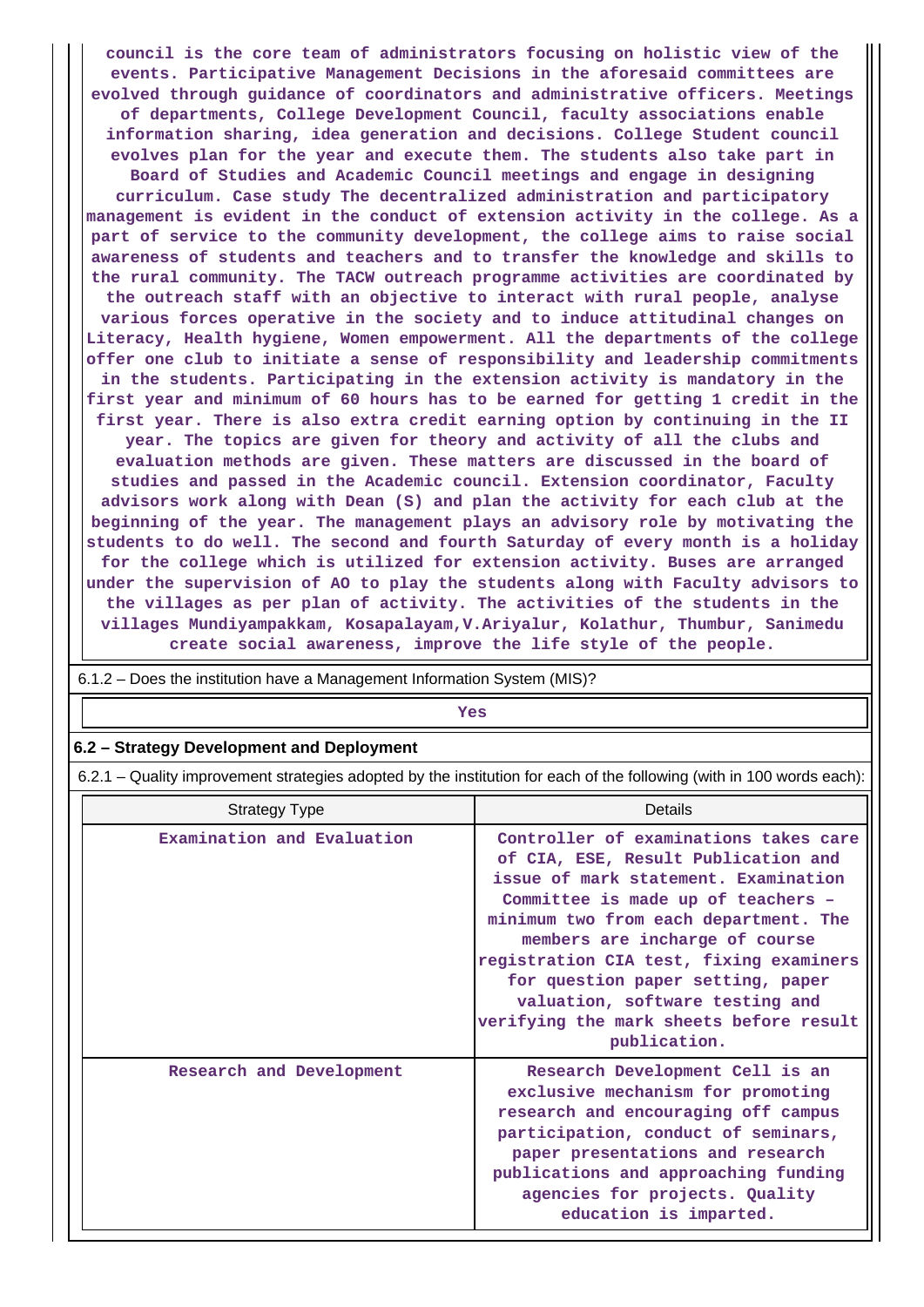| 6.2.2 – Implementation of e-governance in areas of operations:                                                                                                                             |                                      |                                                                                                                                                                                                  |                                                                                                                                                       |                                                                                                                                                       |                                                                                                                                                       |                                                                             |                                                  |                   |                                                                                 |
|--------------------------------------------------------------------------------------------------------------------------------------------------------------------------------------------|--------------------------------------|--------------------------------------------------------------------------------------------------------------------------------------------------------------------------------------------------|-------------------------------------------------------------------------------------------------------------------------------------------------------|-------------------------------------------------------------------------------------------------------------------------------------------------------|-------------------------------------------------------------------------------------------------------------------------------------------------------|-----------------------------------------------------------------------------|--------------------------------------------------|-------------------|---------------------------------------------------------------------------------|
|                                                                                                                                                                                            |                                      | E-governace area                                                                                                                                                                                 |                                                                                                                                                       |                                                                                                                                                       |                                                                                                                                                       |                                                                             | <b>Details</b>                                   |                   |                                                                                 |
|                                                                                                                                                                                            | Planning and Development             |                                                                                                                                                                                                  |                                                                                                                                                       | Mastersofterp.solution private<br>limited 1456-A, opposite to polytechnic<br>college new nandavanam, Nagpur -<br>440009, India, Ph No. 91-712-2713702 |                                                                                                                                                       |                                                                             |                                                  |                   |                                                                                 |
| Administration                                                                                                                                                                             |                                      |                                                                                                                                                                                                  | Mastersofterp.solution private<br>limited 1456-A, opposite to polytechnic<br>college new nandavanam, Nagpur -<br>440009, India, Ph No. 91-712-2713702 |                                                                                                                                                       |                                                                                                                                                       |                                                                             |                                                  |                   |                                                                                 |
|                                                                                                                                                                                            |                                      |                                                                                                                                                                                                  | Finance and Accounts                                                                                                                                  |                                                                                                                                                       |                                                                                                                                                       | Mastersofterp.solution private<br>college new nandavanam, Nagpur -          |                                                  |                   | limited 1456-A, opposite to polytechnic<br>440009, India, Ph No. 91-712-2713702 |
|                                                                                                                                                                                            |                                      |                                                                                                                                                                                                  | Student Admission and Support                                                                                                                         |                                                                                                                                                       |                                                                                                                                                       | Mastersofterp.solution private<br>college new nandavanam, Nagpur -          |                                                  |                   | limited 1456-A, opposite to polytechnic<br>440009, India, Ph No. 91-712-2713702 |
|                                                                                                                                                                                            |                                      | Examination                                                                                                                                                                                      |                                                                                                                                                       |                                                                                                                                                       | Mastersofterp.solution private<br>limited 1456-A, opposite to polytechnic<br>college new nandavanam, Nagpur -<br>440009, India, Ph No. 91-712-2713702 |                                                                             |                                                  |                   |                                                                                 |
|                                                                                                                                                                                            | 6.3 - Faculty Empowerment Strategies |                                                                                                                                                                                                  |                                                                                                                                                       |                                                                                                                                                       |                                                                                                                                                       |                                                                             |                                                  |                   |                                                                                 |
| 6.3.1 – Teachers provided with financial support to attend conferences / workshops and towards membership fee<br>of professional bodies during the year                                    |                                      |                                                                                                                                                                                                  |                                                                                                                                                       |                                                                                                                                                       |                                                                                                                                                       |                                                                             |                                                  |                   |                                                                                 |
| Year                                                                                                                                                                                       |                                      | Name of Teacher                                                                                                                                                                                  |                                                                                                                                                       | workshop attended<br>for which financial<br>support provided                                                                                          | Name of conference/                                                                                                                                   | Name of the<br>professional body for<br>which membership<br>fee is provided |                                                  | Amount of support |                                                                                 |
|                                                                                                                                                                                            |                                      |                                                                                                                                                                                                  | No Data Entered/Not Applicable !!!                                                                                                                    |                                                                                                                                                       |                                                                                                                                                       |                                                                             |                                                  |                   |                                                                                 |
|                                                                                                                                                                                            |                                      |                                                                                                                                                                                                  |                                                                                                                                                       |                                                                                                                                                       | View File                                                                                                                                             |                                                                             |                                                  |                   |                                                                                 |
| 6.3.2 - Number of professional development / administrative training programmes organized by the Colleges for<br>teaching and non teaching staff during the year                           |                                      |                                                                                                                                                                                                  |                                                                                                                                                       |                                                                                                                                                       |                                                                                                                                                       |                                                                             |                                                  |                   |                                                                                 |
| Year                                                                                                                                                                                       |                                      | Title of the<br>Title of the<br>professional<br>administrative<br>development<br>training<br>programme<br>programme<br>organised for<br>organised for<br>teaching staff<br>non-teaching<br>staff |                                                                                                                                                       |                                                                                                                                                       | From date<br>To Date                                                                                                                                  |                                                                             | Number of<br>participants<br>(Teaching<br>staff) |                   | Number of<br>participants<br>(non-teaching<br>staff)                            |
|                                                                                                                                                                                            | No Data Entered/Not Applicable !!!   |                                                                                                                                                                                                  |                                                                                                                                                       |                                                                                                                                                       |                                                                                                                                                       |                                                                             |                                                  |                   |                                                                                 |
|                                                                                                                                                                                            |                                      |                                                                                                                                                                                                  |                                                                                                                                                       |                                                                                                                                                       | <u>View File</u>                                                                                                                                      |                                                                             |                                                  |                   |                                                                                 |
| 6.3.3 - No. of teachers attending professional development programmes, viz., Orientation Programme, Refresher<br>Course, Short Term Course, Faculty Development Programmes during the year |                                      |                                                                                                                                                                                                  |                                                                                                                                                       |                                                                                                                                                       |                                                                                                                                                       |                                                                             |                                                  |                   |                                                                                 |
| Title of the<br>professional<br>development<br>programme                                                                                                                                   |                                      |                                                                                                                                                                                                  | Number of teachers<br>From Date<br>who attended                                                                                                       |                                                                                                                                                       |                                                                                                                                                       | To date                                                                     |                                                  |                   | Duration                                                                        |
|                                                                                                                                                                                            |                                      |                                                                                                                                                                                                  | No Data Entered/Not Applicable !!!                                                                                                                    |                                                                                                                                                       |                                                                                                                                                       |                                                                             |                                                  |                   |                                                                                 |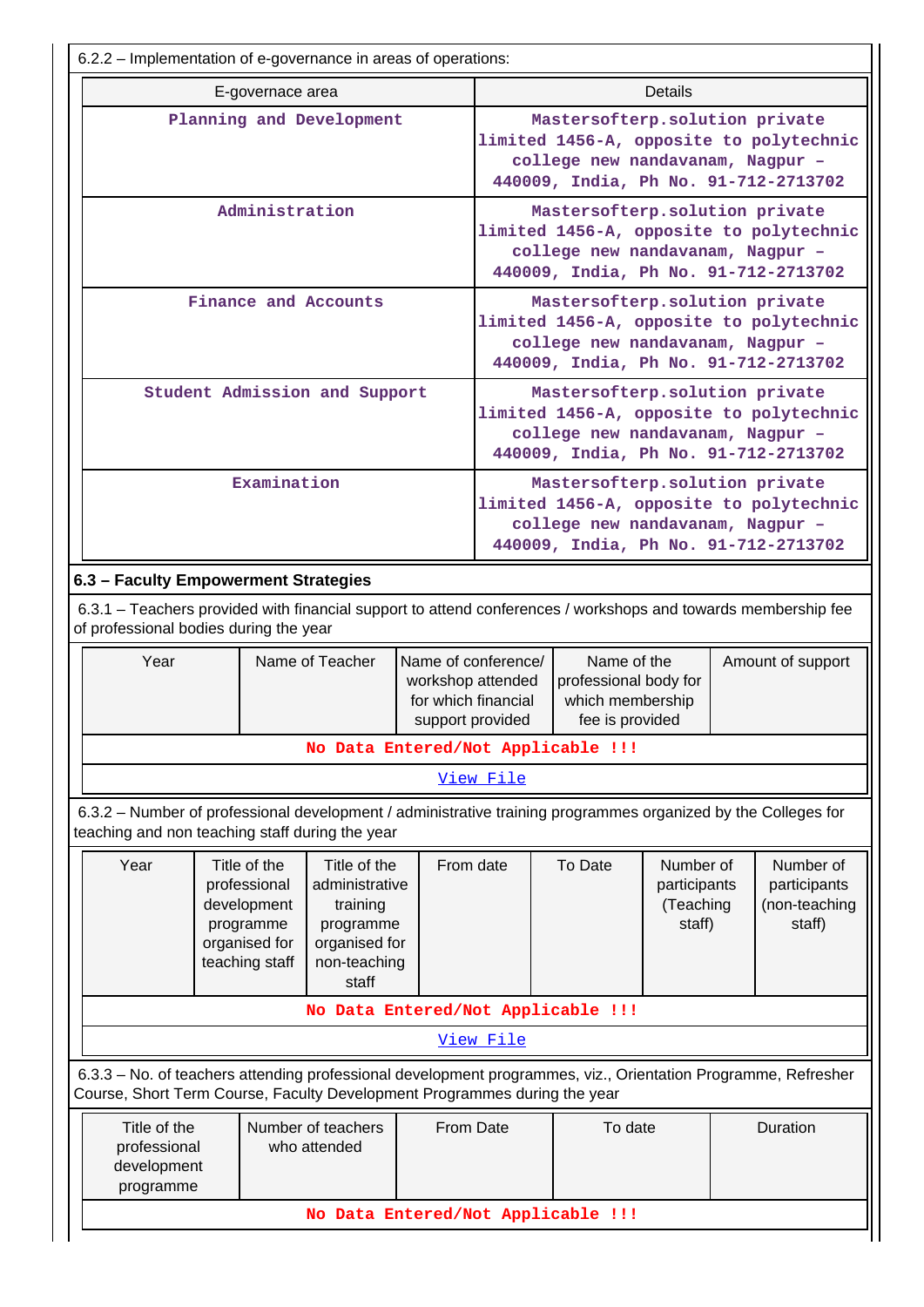| View File                                                                                                                                                                                                                                                                                                                                                                                                                                                                                                                                                                                                                                                                                                                                                                                                                                                                                                                                                                                                                                                                                                                                     |          |                                                                                                                                                                                                        |                       |              |                                                                                                                                                                    |  |
|-----------------------------------------------------------------------------------------------------------------------------------------------------------------------------------------------------------------------------------------------------------------------------------------------------------------------------------------------------------------------------------------------------------------------------------------------------------------------------------------------------------------------------------------------------------------------------------------------------------------------------------------------------------------------------------------------------------------------------------------------------------------------------------------------------------------------------------------------------------------------------------------------------------------------------------------------------------------------------------------------------------------------------------------------------------------------------------------------------------------------------------------------|----------|--------------------------------------------------------------------------------------------------------------------------------------------------------------------------------------------------------|-----------------------|--------------|--------------------------------------------------------------------------------------------------------------------------------------------------------------------|--|
| 6.3.4 - Faculty and Staff recruitment (no. for permanent recruitment):                                                                                                                                                                                                                                                                                                                                                                                                                                                                                                                                                                                                                                                                                                                                                                                                                                                                                                                                                                                                                                                                        |          |                                                                                                                                                                                                        |                       |              |                                                                                                                                                                    |  |
|                                                                                                                                                                                                                                                                                                                                                                                                                                                                                                                                                                                                                                                                                                                                                                                                                                                                                                                                                                                                                                                                                                                                               | Teaching |                                                                                                                                                                                                        |                       | Non-teaching |                                                                                                                                                                    |  |
| Permanent                                                                                                                                                                                                                                                                                                                                                                                                                                                                                                                                                                                                                                                                                                                                                                                                                                                                                                                                                                                                                                                                                                                                     |          | <b>Full Time</b>                                                                                                                                                                                       | Permanent             |              | <b>Full Time</b>                                                                                                                                                   |  |
| 111                                                                                                                                                                                                                                                                                                                                                                                                                                                                                                                                                                                                                                                                                                                                                                                                                                                                                                                                                                                                                                                                                                                                           |          | 111                                                                                                                                                                                                    | 116                   |              | 116                                                                                                                                                                |  |
| $6.3.5$ – Welfare schemes for                                                                                                                                                                                                                                                                                                                                                                                                                                                                                                                                                                                                                                                                                                                                                                                                                                                                                                                                                                                                                                                                                                                 |          |                                                                                                                                                                                                        |                       |              |                                                                                                                                                                    |  |
| Teaching                                                                                                                                                                                                                                                                                                                                                                                                                                                                                                                                                                                                                                                                                                                                                                                                                                                                                                                                                                                                                                                                                                                                      |          | Non-teaching                                                                                                                                                                                           |                       |              | <b>Students</b>                                                                                                                                                    |  |
| EPF Coverage for all<br>Staff members. Casual<br>leave: Staff are eligible<br>for 12 days of CL in a<br>Calendar Year. Eight<br>years completed<br>nonteaching staff can<br>avail 15 days CL. New<br>entrants can avail CL at<br>the rate of one day for<br>every completed 30days<br>till the completion of<br>probation period (2)<br>years). Earned leave:<br>After completion of 7<br>years, 3 days of EL per<br>year is given. After<br>completion of 10 years, 6<br>days of EL per year is<br>given. Medical leave:<br>After 15 years of<br>service, 60 days ML.<br>First 30 days full pay<br>and next 30 days on half<br>pay. Maternity leave: 3<br>months can be availed for<br>first two children. One<br>month with pay two months<br>without pay. 11 members<br>of teaching faculty have<br>availed this scheme<br>durimg the last five<br>years. Quaters for<br>Administrative Officers.<br>Health Insurance Policy<br>from star health<br>insurance serves the<br>employees of the<br>institution. Under Tailor<br>made Group Personal<br>Accident Insurance<br>Policy, seven members<br>were given a sum of<br>$Rs.1,18,416/-.$ |          | for drivers and<br>attenders. . Medical<br>Check-up for college<br>vechicle drivers. .<br>Drivers and conducters of<br>Bus fleet are provided<br>breakfast, Lunch, uniform,<br>special batta and bonus | Orientation programme |              | Fee concession for<br>children of Faculty in<br>TACW. Fee concession for<br>children in sister<br>concern such as ES music<br>academy, E.S<br>matriculation School |  |

6.4.1 – Institution conducts internal and external financial audits regularly (with in 100 words each)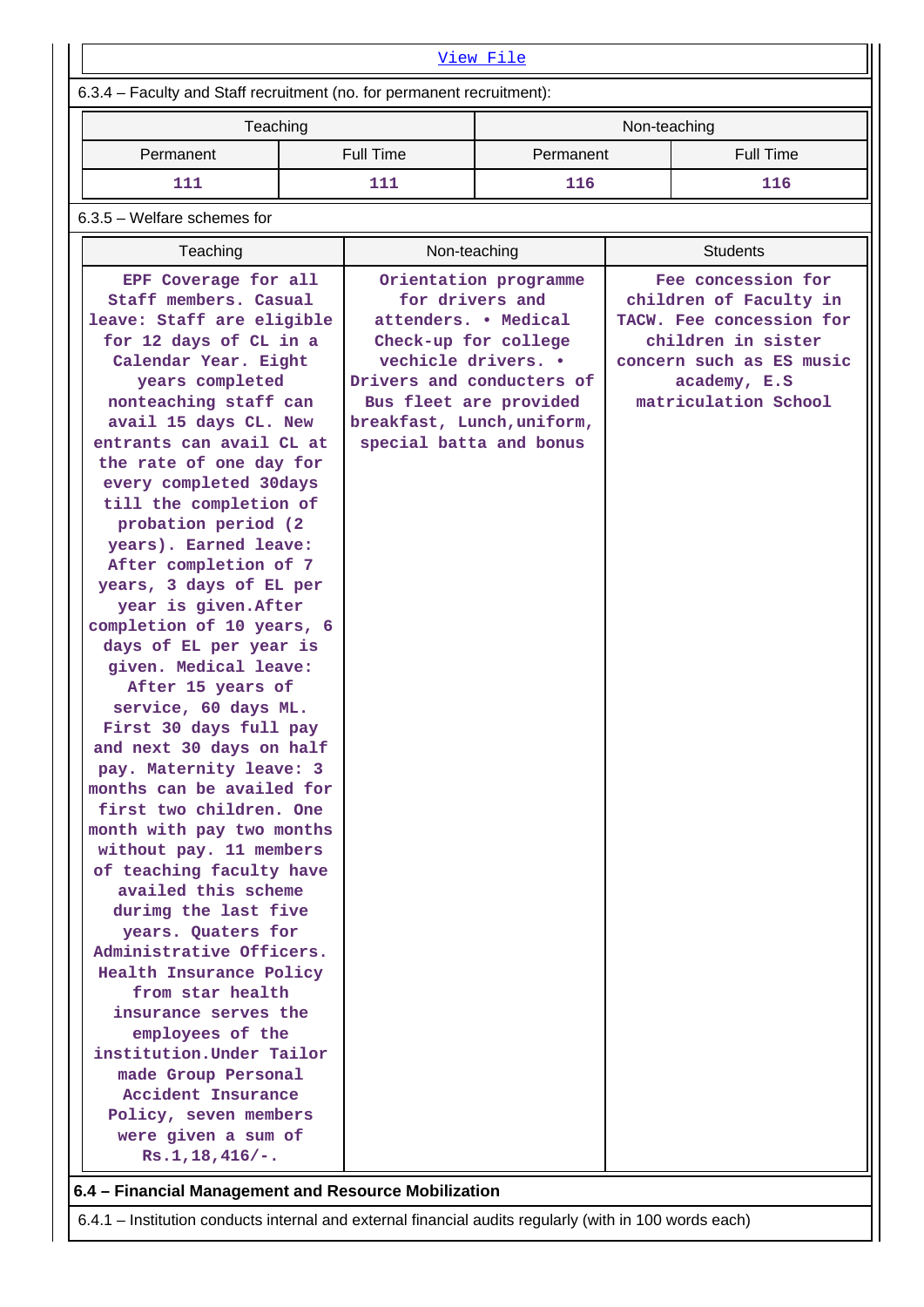**Financial audits are conducted once in six months internally and once a year external audits are organised. Internal Audit We have followed internal audit procedure by our experienced regular staff in the following method 1. Internal Check 2.Pre-release audit All financial transactions have been carried out with proper approval of our college higher authority after making multiple depth scrutiny. Financial Audit We have carried out financial audit yearly once by external auditor, a Chartered Accountant. We have followed proper norms for financial disbursal, therefore no audit objections raised in the financial audit. The system of internal check and pre-release audit in our college have been framed and followed in discussion with Chartered Accountant firms and financial expert, in order to obey and meet all statutory obligations, financial disbursal and efficient utilization of funds. So, there are no audit objections during our financial audit.**

 6.4.2 – Funds / Grants received from management, non-government bodies, individuals, philanthropies during the year(not covered in Criterion III)

| Name of the non government<br>funding agencies /individuals | Funds/ Grnats received in Rs. | Purpose    |  |  |  |
|-------------------------------------------------------------|-------------------------------|------------|--|--|--|
| <b>NIL</b>                                                  | Nill                          | <b>NIL</b> |  |  |  |
| No file uploaded.                                           |                               |            |  |  |  |

6.4.3 – Total corpus fund generated

# **0**

### **6.5 – Internal Quality Assurance System**

6.5.1 – Whether Academic and Administrative Audit (AAA) has been done?

| <b>Audit Type</b> | External |           | Internal |             |
|-------------------|----------|-----------|----------|-------------|
|                   | Yes/No   | Agency    | Yes/No   | Authority   |
| Academic          | Yes      | ISO Audit | Yes      | <b>IQAC</b> |
| Administrative    | Yes      | ISO Audit | Yes      | IQAC        |

6.5.2 – Activities and support from the Parent – Teacher Association (at least three)

 **1. Parent Teacher meeting is conducted regularly after CIA Test I II to discuss about the Academic Performance of the students. 2. Parent Meeting is arranged for final year students to Create awareness among the Higher Education. 3. Parents are supported and accepted to send their daughters for Off Campus Participation such as Paper Presentation, Poster Presentation, Co- Curricular Activities etc..,**

6.5.3 – Development programmes for support staff (at least three)

 **1. Motivational Programme were arranged for Drivers Attenders 2. Computer Training Programmes are organized for non- teaching staff**

6.5.4 – Post Accreditation initiative(s) (mention at least three)

 **1. Creation of Innovation Centre with MoUs 2. Research Publication to be increased more 3. Apply more Funded Projects**

6.5.5 – Internal Quality Assurance System Details

| a) Submission of Data for AISHE portal | Yes |
|----------------------------------------|-----|
| b) Participation in NIRF               | Yes |
| c)ISO certification                    | Yes |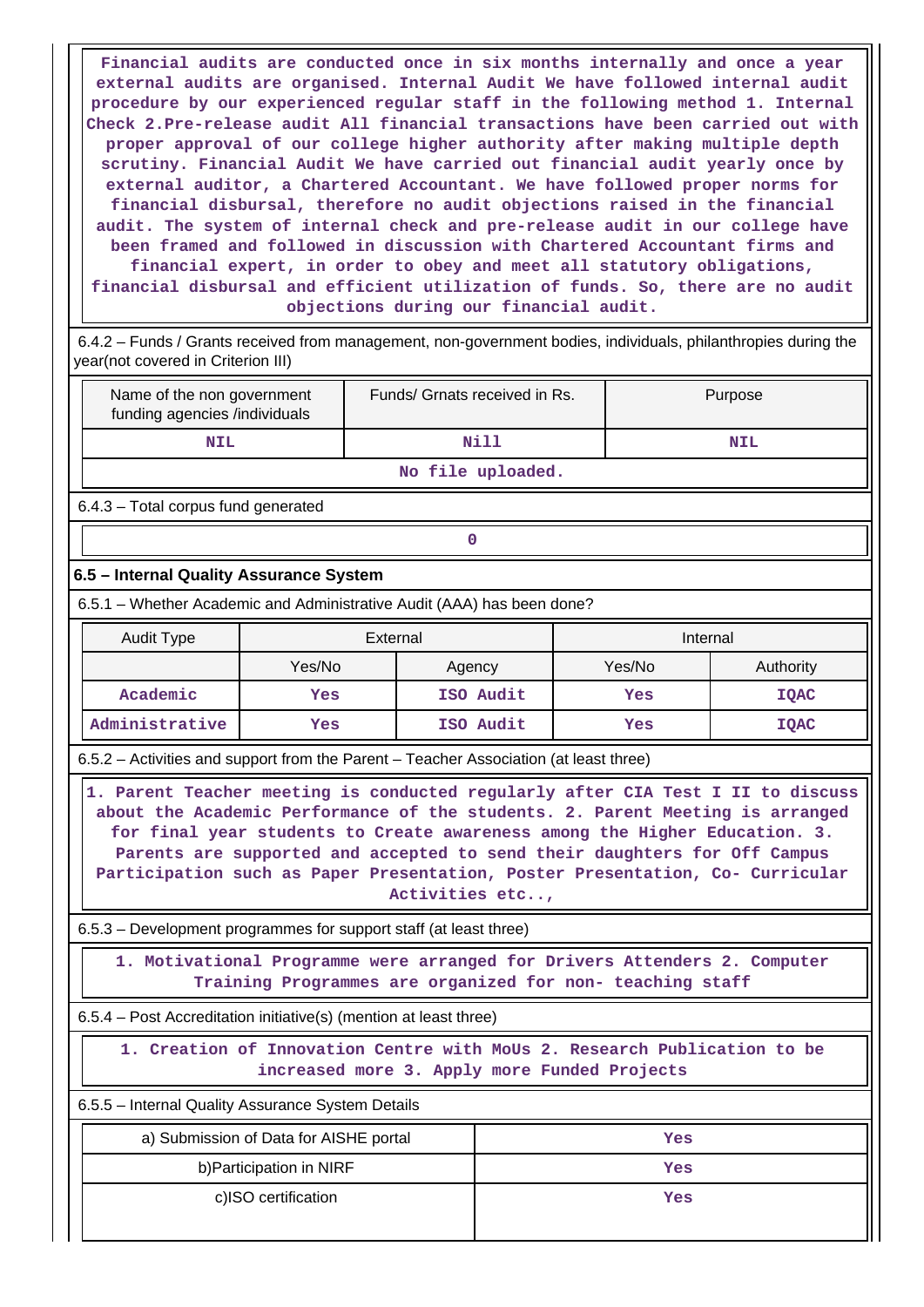| d)NBA or any other quality audit                                                                                                                                                                                                                                                                                                                                                                                                                                                                                                                                                                                                                                                                                                                           |                                                                                             |             | <b>No</b>  |                    |                           |             |             |
|------------------------------------------------------------------------------------------------------------------------------------------------------------------------------------------------------------------------------------------------------------------------------------------------------------------------------------------------------------------------------------------------------------------------------------------------------------------------------------------------------------------------------------------------------------------------------------------------------------------------------------------------------------------------------------------------------------------------------------------------------------|---------------------------------------------------------------------------------------------|-------------|------------|--------------------|---------------------------|-------------|-------------|
| 6.5.6 - Number of Quality Initiatives undertaken during the year                                                                                                                                                                                                                                                                                                                                                                                                                                                                                                                                                                                                                                                                                           |                                                                                             |             |            |                    |                           |             |             |
| Year                                                                                                                                                                                                                                                                                                                                                                                                                                                                                                                                                                                                                                                                                                                                                       | Name of quality<br>Date of<br><b>Duration From</b><br>initiative by IQAC<br>conducting IQAC |             |            | <b>Duration To</b> | Number of<br>participants |             |             |
| 2018                                                                                                                                                                                                                                                                                                                                                                                                                                                                                                                                                                                                                                                                                                                                                       | <b>Nill</b>                                                                                 | <b>Nill</b> |            | <b>Nill</b>        |                           | Nill        | Nill        |
|                                                                                                                                                                                                                                                                                                                                                                                                                                                                                                                                                                                                                                                                                                                                                            |                                                                                             |             |            | View File          |                           |             |             |
|                                                                                                                                                                                                                                                                                                                                                                                                                                                                                                                                                                                                                                                                                                                                                            | <b>CRITERION VII - INSTITUTIONAL VALUES AND BEST PRACTICES</b>                              |             |            |                    |                           |             |             |
| 7.1 - Institutional Values and Social Responsibilities                                                                                                                                                                                                                                                                                                                                                                                                                                                                                                                                                                                                                                                                                                     |                                                                                             |             |            |                    |                           |             |             |
| 7.1.1 – Gender Equity (Number of gender equity promotion programmes organized by the institution during the<br>year)                                                                                                                                                                                                                                                                                                                                                                                                                                                                                                                                                                                                                                       |                                                                                             |             |            |                    |                           |             |             |
| Title of the<br>programme                                                                                                                                                                                                                                                                                                                                                                                                                                                                                                                                                                                                                                                                                                                                  | Period from                                                                                 |             | Period To  |                    | Number of Participants    |             |             |
|                                                                                                                                                                                                                                                                                                                                                                                                                                                                                                                                                                                                                                                                                                                                                            |                                                                                             |             |            |                    |                           | Female      | Male        |
| Lecture about<br>Womens<br>Education                                                                                                                                                                                                                                                                                                                                                                                                                                                                                                                                                                                                                                                                                                                       | 28/07/2018                                                                                  |             | 28/07/2018 |                    |                           | 78          | <b>Nill</b> |
| Lecture on<br><b>Health Issues</b>                                                                                                                                                                                                                                                                                                                                                                                                                                                                                                                                                                                                                                                                                                                         | 11/08/2018                                                                                  |             |            | 11/08/2018         |                           | 78          | <b>Nill</b> |
|                                                                                                                                                                                                                                                                                                                                                                                                                                                                                                                                                                                                                                                                                                                                                            | 15/08/2018<br>Lecture on<br>Women's Rights                                                  |             | 15/08/2018 |                    | 78                        | <b>Nill</b> |             |
| Lecture about<br>13/10/2018<br>Child Abuse                                                                                                                                                                                                                                                                                                                                                                                                                                                                                                                                                                                                                                                                                                                 |                                                                                             | 13/10/2018  |            |                    | 93                        | <b>Nill</b> |             |
| Child health<br>24/11/2018<br>care &<br>Nutritional<br>care for young<br>energetic<br>society                                                                                                                                                                                                                                                                                                                                                                                                                                                                                                                                                                                                                                                              |                                                                                             |             |            | 24/11/2018         |                           | 101         | <b>Nill</b> |
| 7.1.2 - Environmental Consciousness and Sustainability/Alternate Energy initiatives such as:                                                                                                                                                                                                                                                                                                                                                                                                                                                                                                                                                                                                                                                               |                                                                                             |             |            |                    |                           |             |             |
| Percentage of power requirement of the University met by the renewable energy sources                                                                                                                                                                                                                                                                                                                                                                                                                                                                                                                                                                                                                                                                      |                                                                                             |             |            |                    |                           |             |             |
| Solar Panels Initiatives are made to introduce solar power electricity<br>generation using solar panels and to generate electricity from renewable energy<br>source to reduce environmental pollution. Solar plant has been already<br>installed occupying a significant terrace space of Auditorium. Consequently,<br>the demand for greater supply of electricity has led to the installation of<br>250KVA. Power requirement met by renewable energy sources - 250KWH per day/<br>7550KWH per month Total power requirement - 2278279.13KWH Renewable energy<br>source - SOLAR (The Process has initiated, it is conditioned by 2018) Renewable<br>energy generated and used - 3279.1KWH per month(September 2018) Energy supplied<br>to the grid - YES |                                                                                             |             |            |                    |                           |             |             |
| 7.1.3 - Differently abled (Divyangjan) friendliness                                                                                                                                                                                                                                                                                                                                                                                                                                                                                                                                                                                                                                                                                                        |                                                                                             |             |            |                    |                           |             |             |
| Item facilities<br>Yes/No<br>Number of beneficiaries                                                                                                                                                                                                                                                                                                                                                                                                                                                                                                                                                                                                                                                                                                       |                                                                                             |             |            |                    |                           |             |             |
|                                                                                                                                                                                                                                                                                                                                                                                                                                                                                                                                                                                                                                                                                                                                                            | Physical facilities                                                                         |             |            | Yes                | 6                         |             |             |
|                                                                                                                                                                                                                                                                                                                                                                                                                                                                                                                                                                                                                                                                                                                                                            | Provision for lift                                                                          |             |            | No                 |                           |             | Nill        |
| Ramp/Rails                                                                                                                                                                                                                                                                                                                                                                                                                                                                                                                                                                                                                                                                                                                                                 |                                                                                             |             |            | Yes                |                           |             | 6           |
| <b>Braille</b>                                                                                                                                                                                                                                                                                                                                                                                                                                                                                                                                                                                                                                                                                                                                             |                                                                                             |             | No         |                    |                           | Nill        |             |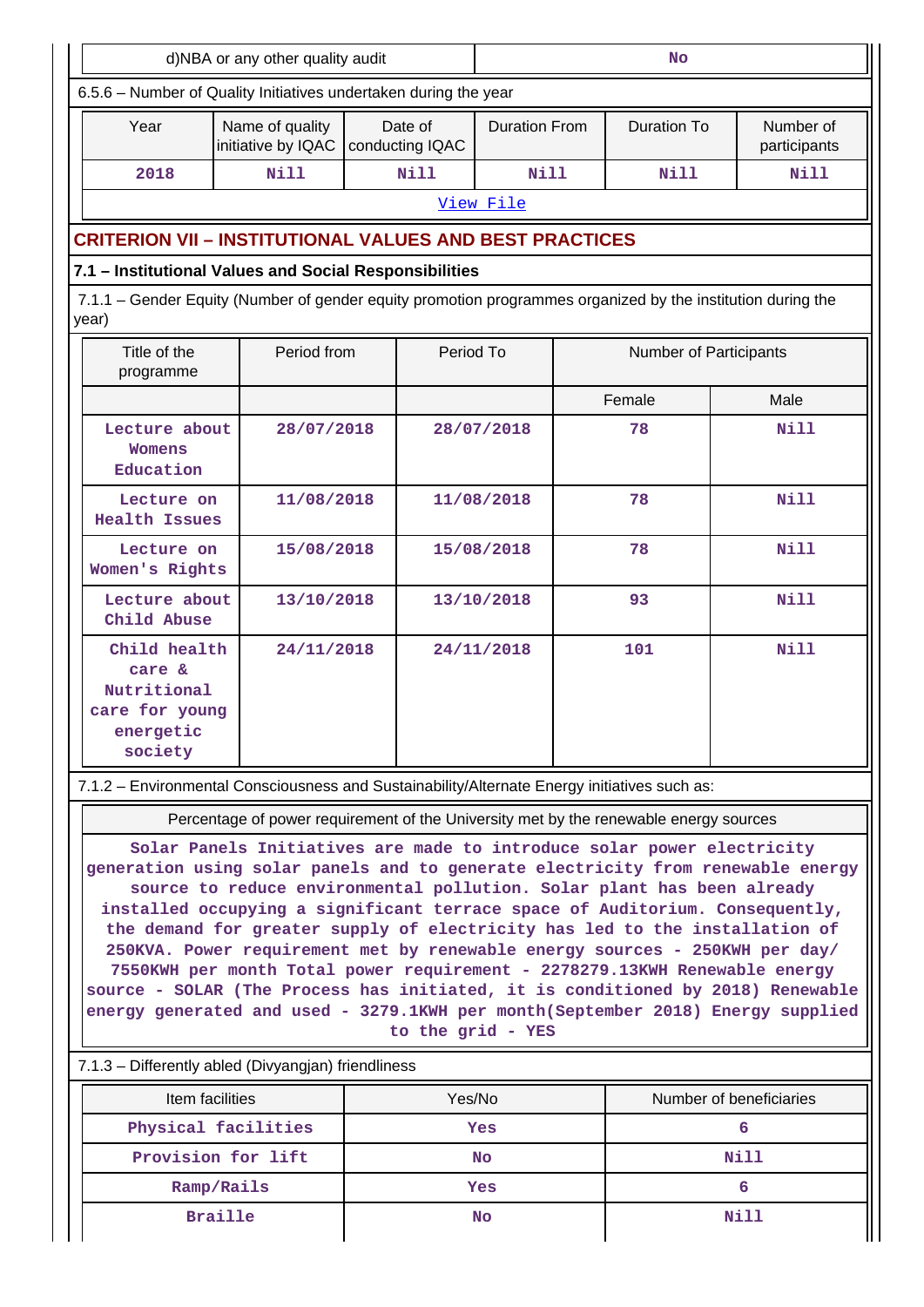|                                                                   | Software/facilities                                                                         |                                                                                                   |                     |                                                                                            |          |                                                                                                                                                                                                                                                                                                                                                                                                                                                                                                                                                                                                                                                                                   |                       |                            |                                                     |
|-------------------------------------------------------------------|---------------------------------------------------------------------------------------------|---------------------------------------------------------------------------------------------------|---------------------|--------------------------------------------------------------------------------------------|----------|-----------------------------------------------------------------------------------------------------------------------------------------------------------------------------------------------------------------------------------------------------------------------------------------------------------------------------------------------------------------------------------------------------------------------------------------------------------------------------------------------------------------------------------------------------------------------------------------------------------------------------------------------------------------------------------|-----------------------|----------------------------|-----------------------------------------------------|
| Rest Rooms                                                        |                                                                                             | Yes                                                                                               |                     |                                                                                            | 6        |                                                                                                                                                                                                                                                                                                                                                                                                                                                                                                                                                                                                                                                                                   |                       |                            |                                                     |
| Scribes for examination                                           |                                                                                             | Yes                                                                                               |                     | <b>Nill</b>                                                                                |          |                                                                                                                                                                                                                                                                                                                                                                                                                                                                                                                                                                                                                                                                                   |                       |                            |                                                     |
| Special skill<br>development for<br>differently abled<br>students |                                                                                             | Yes                                                                                               |                     |                                                                                            | 6        |                                                                                                                                                                                                                                                                                                                                                                                                                                                                                                                                                                                                                                                                                   |                       |                            |                                                     |
|                                                                   | Any other similar<br>facility                                                               |                                                                                                   | Yes                 |                                                                                            |          | 6                                                                                                                                                                                                                                                                                                                                                                                                                                                                                                                                                                                                                                                                                 |                       |                            |                                                     |
|                                                                   | 7.1.4 – Inclusion and Situatedness                                                          |                                                                                                   |                     |                                                                                            |          |                                                                                                                                                                                                                                                                                                                                                                                                                                                                                                                                                                                                                                                                                   |                       |                            |                                                     |
| Year                                                              | Number of<br>initiatives to<br>address<br>locational<br>advantages<br>and disadva<br>ntages | Number of<br>initiatives<br>taken to<br>engage with<br>and<br>contribute to<br>local<br>community |                     | Date                                                                                       | Duration |                                                                                                                                                                                                                                                                                                                                                                                                                                                                                                                                                                                                                                                                                   | Name of<br>initiative | <b>Issues</b><br>addressed | Number of<br>participating<br>students<br>and staff |
|                                                                   |                                                                                             |                                                                                                   |                     |                                                                                            |          |                                                                                                                                                                                                                                                                                                                                                                                                                                                                                                                                                                                                                                                                                   |                       |                            |                                                     |
| No Data Entered/Not Applicable !!!<br>View File                   |                                                                                             |                                                                                                   |                     |                                                                                            |          |                                                                                                                                                                                                                                                                                                                                                                                                                                                                                                                                                                                                                                                                                   |                       |                            |                                                     |
|                                                                   | 7.1.5 - Human Values and Professional Ethics                                                |                                                                                                   |                     |                                                                                            |          |                                                                                                                                                                                                                                                                                                                                                                                                                                                                                                                                                                                                                                                                                   |                       |                            |                                                     |
|                                                                   | <b>Title</b>                                                                                |                                                                                                   | Date of publication |                                                                                            |          | Follow up(max 100 words)                                                                                                                                                                                                                                                                                                                                                                                                                                                                                                                                                                                                                                                          |                       |                            |                                                     |
| <b>GENERAL RULES OF</b><br><b>CONDUCT</b>                         |                                                                                             |                                                                                                   |                     | 13/06/2018                                                                                 |          | Students College takes<br>utmost care in<br>maintaining discipline<br>and decorum on the<br>campus. Discipline At<br>$9:20$ am and $1:20$ pm, when<br>the first bell rings, the<br>students are expected to<br>be seated in their<br>respective classrooms. On<br>entering the class,<br>students should observe<br>strict silence and get-up<br>quietly as the lecturer<br>enters the class and keep<br>standing till the latter<br>sits or desires them. At<br>9.30 am when the prayer<br>song is played on the PAS<br>students and teachers in<br>the class to remain<br>standing in silence.<br>Students are expected to<br>attend the classes with<br>the required textbooks |                       |                            |                                                     |
| DRESS CODE                                                        |                                                                                             | 13/06/2018                                                                                        |                     | Students should come<br>neatly and decently<br>dressed either in half<br>saree or Saree or |          |                                                                                                                                                                                                                                                                                                                                                                                                                                                                                                                                                                                                                                                                                   |                       |                            |                                                     |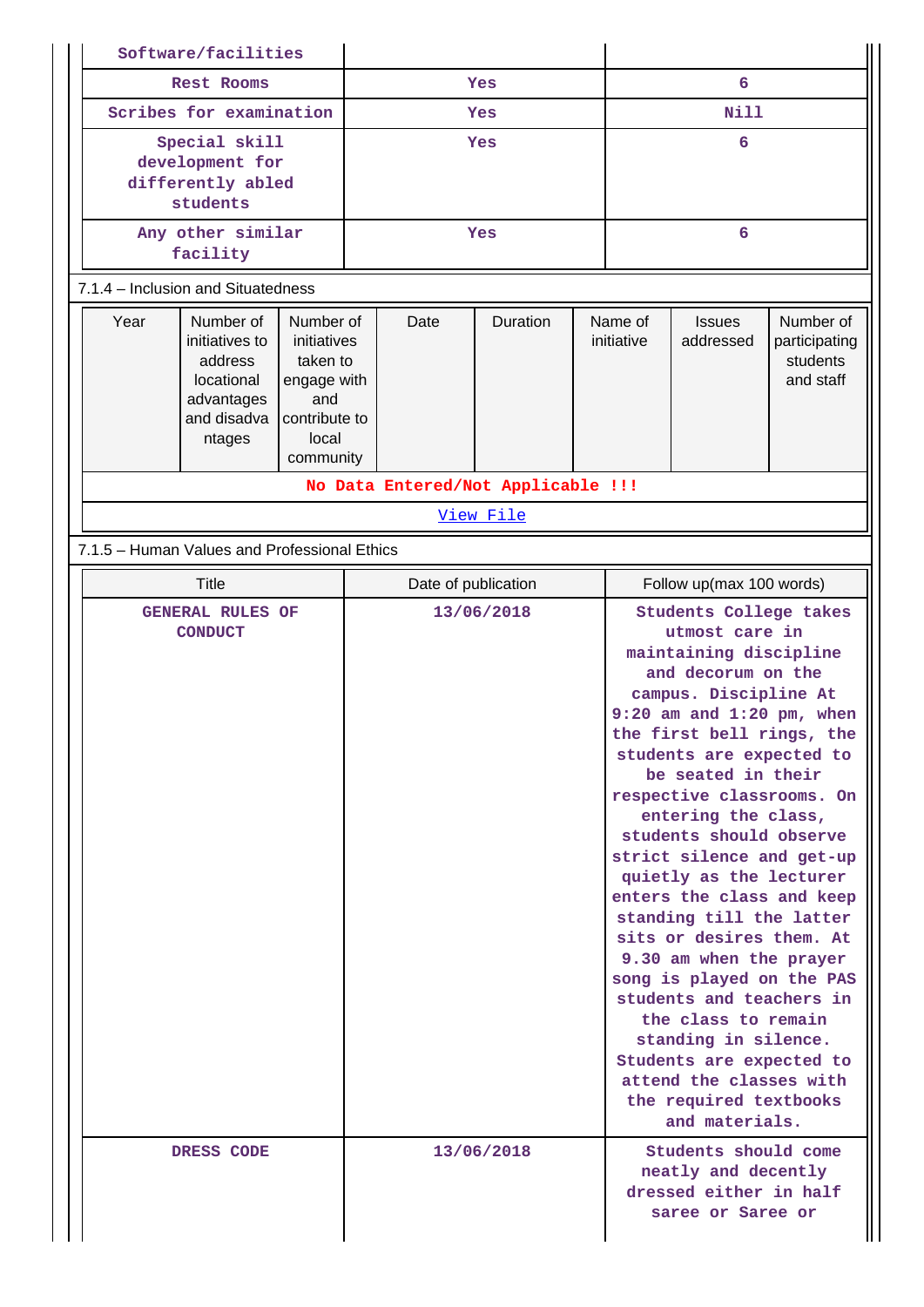|                                |            | Chudithar with shawl<br>properly pinned.                                                                                                                                                                                                                                                                                                                                                                                                                                                                                                                                                                                                                                                            |
|--------------------------------|------------|-----------------------------------------------------------------------------------------------------------------------------------------------------------------------------------------------------------------------------------------------------------------------------------------------------------------------------------------------------------------------------------------------------------------------------------------------------------------------------------------------------------------------------------------------------------------------------------------------------------------------------------------------------------------------------------------------------|
| <b>IDENTITY CARD</b>           | 13/06/2018 | Students should wear<br>their ID cards while they<br>are on campus. This<br>should be strictly<br>followed by all the<br>students.                                                                                                                                                                                                                                                                                                                                                                                                                                                                                                                                                                  |
| <b>ATTENDANCE</b>              | 13/06/2018 | Candidate will be<br>permitted to take ESE for<br>any semester, if secures<br>not less than 75 of<br>attendance during the<br>semester. If 74-65, a<br>condonation fee Rs.250/-<br>to be paid, If $64-55$ ,<br>student has to compensate<br>the shortage of<br>Attendance in the<br>subsequent semester<br>besides earning the<br>required percentage in<br>that semester. She takes<br>the examination of both<br>the semester papers<br>together at the end of<br>latter semester. If it is<br>less than 55 in any<br>semester, student has to<br>redo the course by<br>rejoining the semester in<br>which the attendance is<br>in shortage. Married<br>woman students 55<br>attendance required. |
| <b>NOTICE BOARD</b>            | 13/06/2018 | Students are expected<br>to read regularly the<br>notices displayed on the<br>College Notice Board.<br>Ignorance of any notice<br>thus displayed will not<br>be accepted as an excuse<br>for failing to comply<br>with the directions or<br>instructions contained in<br>it. No notice of any kind<br>should be circulated<br>among the students or<br>pasted on the Notice<br>Board without Director's<br>approval.                                                                                                                                                                                                                                                                                |
| <b>EXAMINATION REPORT CARD</b> | 13/06/2018 | Students are expected<br>to take all the tests<br>without fail. Absenting<br>themselves without prior<br>permission is Punishable                                                                                                                                                                                                                                                                                                                                                                                                                                                                                                                                                                   |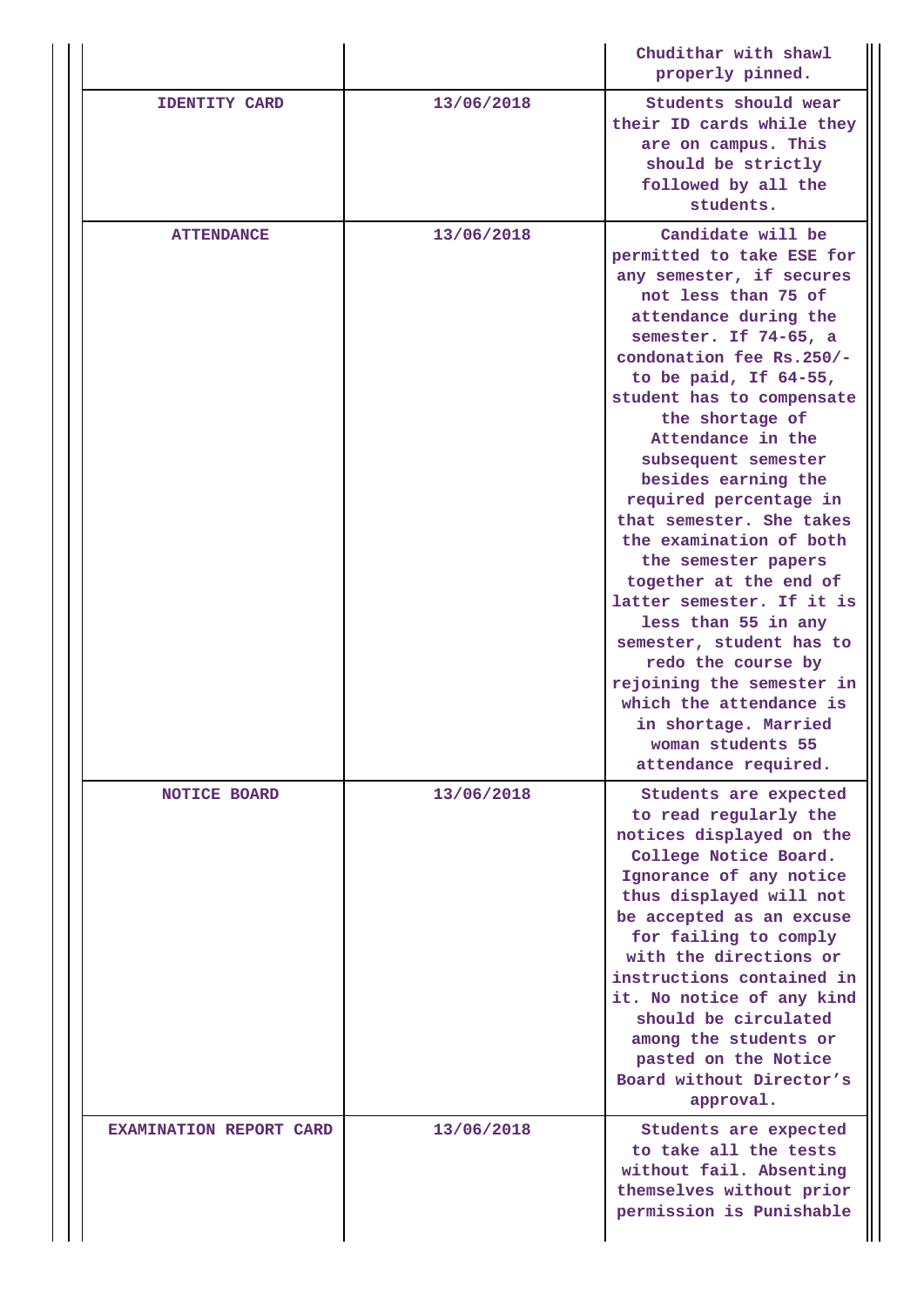|                                              |            | and such case will be<br>dealt with seriously.<br>Performance of the<br>students will be<br>communicated to the<br>parent/guardian through<br>report card, which has to<br>be signed by the parent<br>and returned. Failure to<br>submit the card in time<br>and loss of progress<br>report will be viewed<br>seriously. |
|----------------------------------------------|------------|--------------------------------------------------------------------------------------------------------------------------------------------------------------------------------------------------------------------------------------------------------------------------------------------------------------------------|
| STUDENTS COMPLAINTS AND<br><b>GRIEVANCES</b> | 13/06/2018 | Students with genuine<br>complaints and grievances<br>can approach the Ward<br>tutor/ HoD's.<br>Confidential complaints<br>can be deposited in the<br>suggestion box, which<br>will be dealt with by the<br>authorities.                                                                                                 |
| <b>MISBEHAVIOR</b>                           | 13/06/2018 | Students are advised<br>not to have intimate<br>relationships with other<br>than family members<br>without then knowledge of<br>their parents/ guardians.<br>If any such matters come<br>to the knowledge of<br>college authorities and<br>proved, disciplinary<br>action will be taken on<br>such students.             |
| <b>RAGGING</b>                               | 13/06/2018 | According to Supreme<br>Court of India if any<br>incident of ragging comes<br>to the notice of the<br>authority, the concerned<br>student shall be given<br>liberty to explain and if<br>the explanation is not<br>found satisfactory, the<br>authority would expel the<br>student from the<br>institution.              |
| DISCIPLINE COMMITTEE                         | 13/06/2018 | Disciplinary Committee<br>deals with student<br>discipline on the campus<br>and recommends action to<br>be taken on the students<br>involved.                                                                                                                                                                            |
| <b>BONAFIDE CERTIFICATE</b>                  | 13/06/2018 | Bonafide Certificate<br>will be issued to the<br>students on application,<br>applied at least two days                                                                                                                                                                                                                   |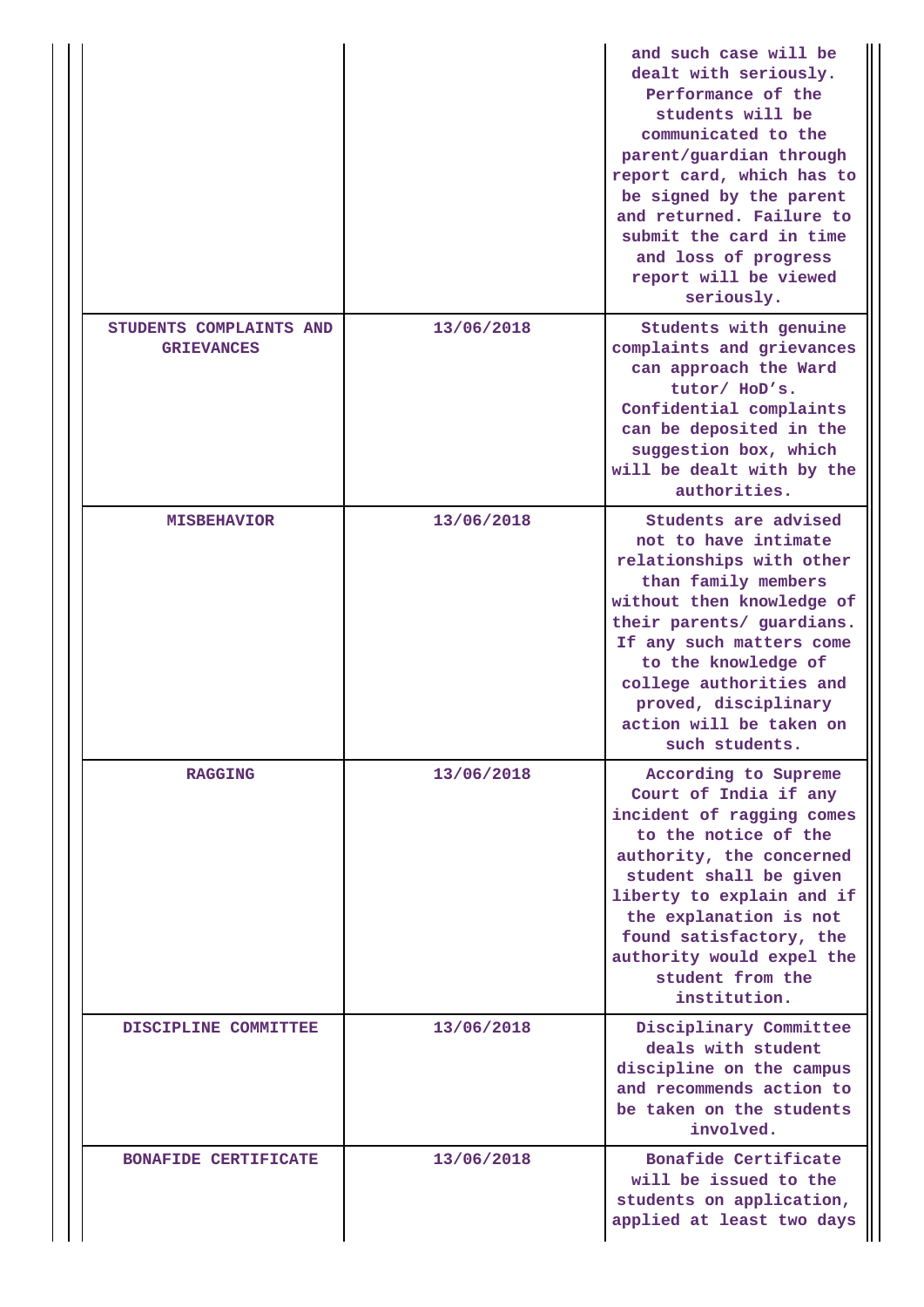|  |                                  |            | in advance.                                                                                                                 |
|--|----------------------------------|------------|-----------------------------------------------------------------------------------------------------------------------------|
|  | INDUSTRIAL VISIT /<br>STUDY TOUR | 13/06/2018 | Prior permission will<br>be obtained from Parents/<br>Guardian before taking<br>students to industrial<br>visit/Study tour. |
|  | POSSESSION OF CELLPHONE          | 13/06/2018 | Possession and usage of<br>cell phones on the<br>campus, in the college<br>bus or hostel is strictly<br>prohibited.         |
|  | LAPTOP                           | 13/06/2018 | Usage of laptops is<br>allowed for academic<br>purposes with prior<br>approval from the college<br>authorities.             |
|  | <b>HOSTEL STAY</b>               | 13/06/2018 | Students are not<br>permitted to stay in the<br>private Hostels/ Rooms/<br>Houses outside the<br>campus.                    |

7.1.6 – Activities conducted for promotion of universal Values and Ethics

| Activity                     | Duration From | Duration To | Number of participants |  |  |
|------------------------------|---------------|-------------|------------------------|--|--|
| Independence Day             | 15/08/2018    | 15/08/2018  | 782                    |  |  |
| Teacher's Day                | 05/09/2018    | 05/09/2018  | 791                    |  |  |
| Republic Day                 | 26/01/2019    | 26/01/2019  | 782                    |  |  |
| Suppose Pongal               | 11/01/2019    | 11/01/2019  | 2586                   |  |  |
| International<br>Women's Day | 08/03/2019    | 08/03/2019  | 791                    |  |  |
| No file uploaded.            |               |             |                        |  |  |

7.1.7 – Initiatives taken by the institution to make the campus eco-friendly (at least five)

 **Green practices on campus include litter free campus, green landscaping with well-maintained lawn, trees and plants. The ten acre campus has cemented passages for the entire campus entrance. All vehicles and buses are parked in the parking lot adjacent to the gate. Switching-off lights, fans, air conditioners and computers when not in use are the green practices adopted in the college. Bicycles:The students are encouraged to use bicycles to commute to the college. Public Transport:The College maintains a fleet of buses that are available to the students for travel between campus to their houses. Pedestrian Friendly Roads:College has providing safe (fully video surveillance) and beautiful greenish pedestrian friendly roads for the convenience of students. The students move safely in and around the green and lush campus. Plastic free campus:College is maintaining a plastic free zone campus. The students and faculty members are prohibited to bring plastics inside the campus. Through environmental club awareness programs were organized to maintain plastic free campus. College also promotes innovative green practices like Organic farming to mushroom cultivation, herbal garden and vermi composting. Paperless Office:TACW has introduced automation with Mastersoft ERP software and at present that is moving towards process of paperless practices for academic and administrative functioning .The entire student and faculty details are maintained in the software, which reduce the level of paper usage in the**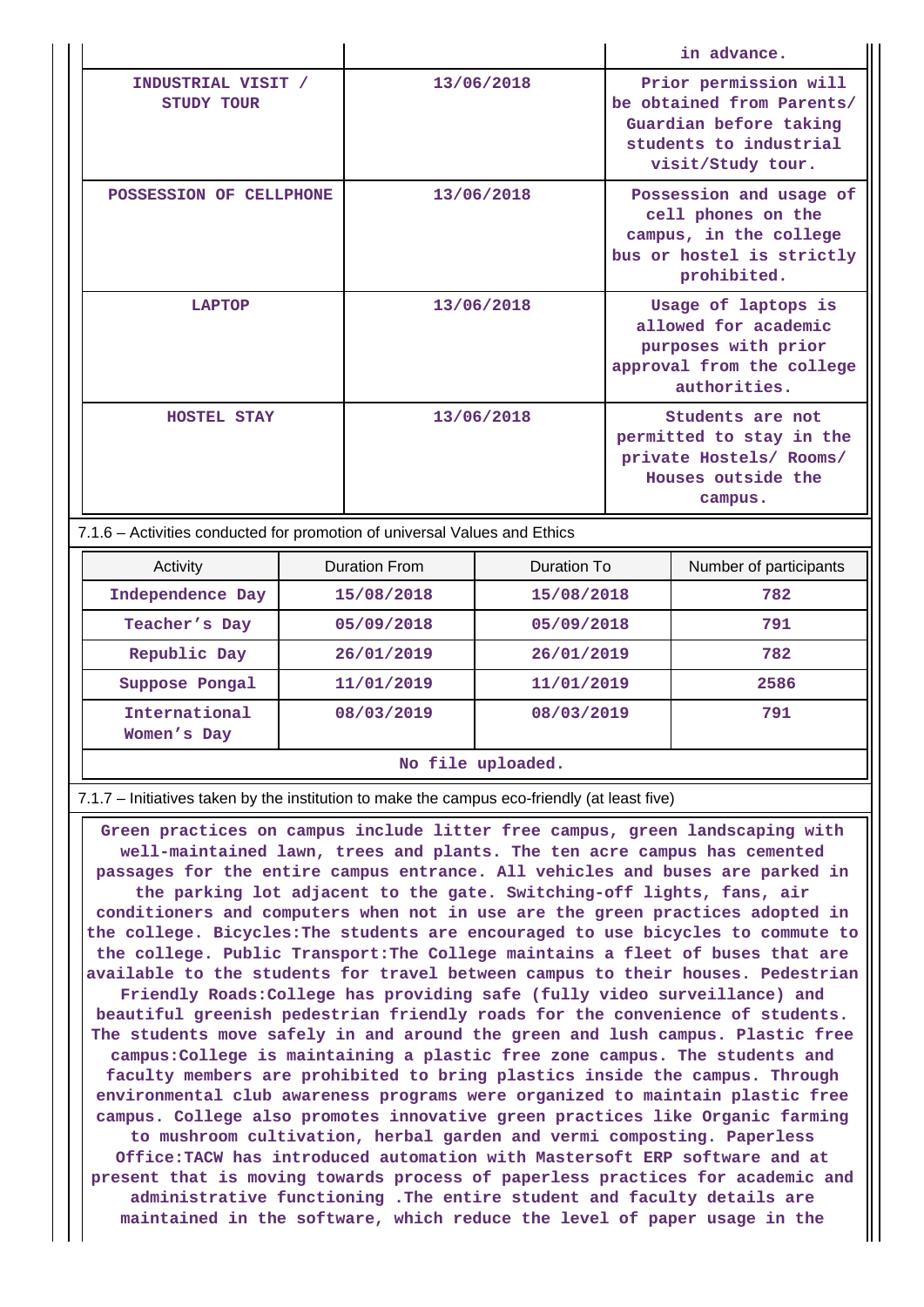**college. The information's within the college are passed as e – communication . Green Landscaping with Trees Plants: Campus has around 350 plants including herbs, shrubs and big shady trees with lawns as well as beautiful trees planted all over the campus as pollutant free campus, ultimately it gives a pleasant feeling for the students to learn and for the faculty members to work. Impetus is given for plants ,Trees,Herbs like Mangifera indica , Syzygium cumini , Artocarpus heterophyllus, Delonix regia , Azadirachta indica , Saracaasoca , Mimusops elengi Maulsari , Ocimum tenuiflorum, Millingtonia hortensis, Annonasquamosa Calophyllum inophyllum , Ixora coccinea , Artocarpus altis, Manilkara zapota , Grevillea robusta etc. College has organized activities such as Swachh Bharat Abhiyan, plantation drives etc through environmental club and NSS College also has separate herbal garden in the campus which is helpful for interdisciplinary research. Lawns are equipped with sprinkler system and drip to reduce water wastage less consumption of electricity for regular watering Solar Panels: Initiatives are made to introduce solar power electricity generation using solar panels and to generate electricity from renewable energy source to reduce environmental pollution. Solar plant has been already installed occupying a significant terrace space of Auditorium. Consequently, the demand for greater supply of electricity has led to the installation of 250KVA.**

#### **7.2 – Best Practices**

#### 7.2.1 – Describe at least two institutional best practices

 **BEST PRACTICE - I 1. Title of the Practice: Online Course The SWOC analysis was carried out under the guidance of Dr.S.Jayakrishna, Associate Professor BIM, in 2016 and strategic plan prepared for the college. This exercise enabled introducing ICT enabled teaching with the short term strategy of establishing NPTEL local chapter and Spoken tutorial Nodal Resource Center. As part of this initiative, students are encouraged to enroll the selected course identified by the department, under the mentorship of a faculty. Computer and online facilities are provided by the college in the computer lab III. 2. Objectives of the Practice Objectives To establish an online platform encouraging effective communication between the instructors and students. To provide programs relevant to the students future career of their desired course. To make their learning easy go process. Outcome: Continuous training and updating their knowledge can benefit from well-developed and peerreviewed course contents by the IITs and IISc. Gaining extra credit added in the mark statement. Getting extra certificate. Principles/Concepts of the practice: Improving Job scope. Creating self development and positive behaviour. 3. The Context Contextual feature: 1.Collaboration with IIT Madras, IIT Bombay ,SWAYAM and ICT Academy of Tamilnadu. 2.Utilization of computers, LCDs and internet facilities. 3.Infrastructural support. 4.Experienced faculty. 5.Assessment of outcome. 6.Orientation to the students monitoring. 4. The Practice i) Establishment of NPTEL Local Chapter NPTEL Local Chapter was established in September 2016 in collaboration with IIT Madras. Dr. Mangal Sundar Krishnan, Professor of Chemistry from IIT Madras and Dr. Shantha Kumari from Rajiv Gandhi College of Engineering gave orientation about NPTEL online courses to the Faculty and Students. The total number of students enrolled in the online courses during the last two years was 350 and the data is enclosed. The marks obtained in the exam is being entered in the mark statement under extra credit earning provision ii) Establishment of Nodal Resource Centre The college is nominated as Nodal Resource Centre for Spoken Tutorial Project in collaboration with IIT Bombay. The Spoken Tutorial is an initiative of National Mission on Education through Information and Communication Technology launched by Ministry of Human Resources and Development, Government of India to promote literacy through FOSS (Free Open Source Software). It was inaugurated on 4th February 2017 by Ms. Shyama Iyer, National Co-Ordinator of Spoken Tutorial from IIT**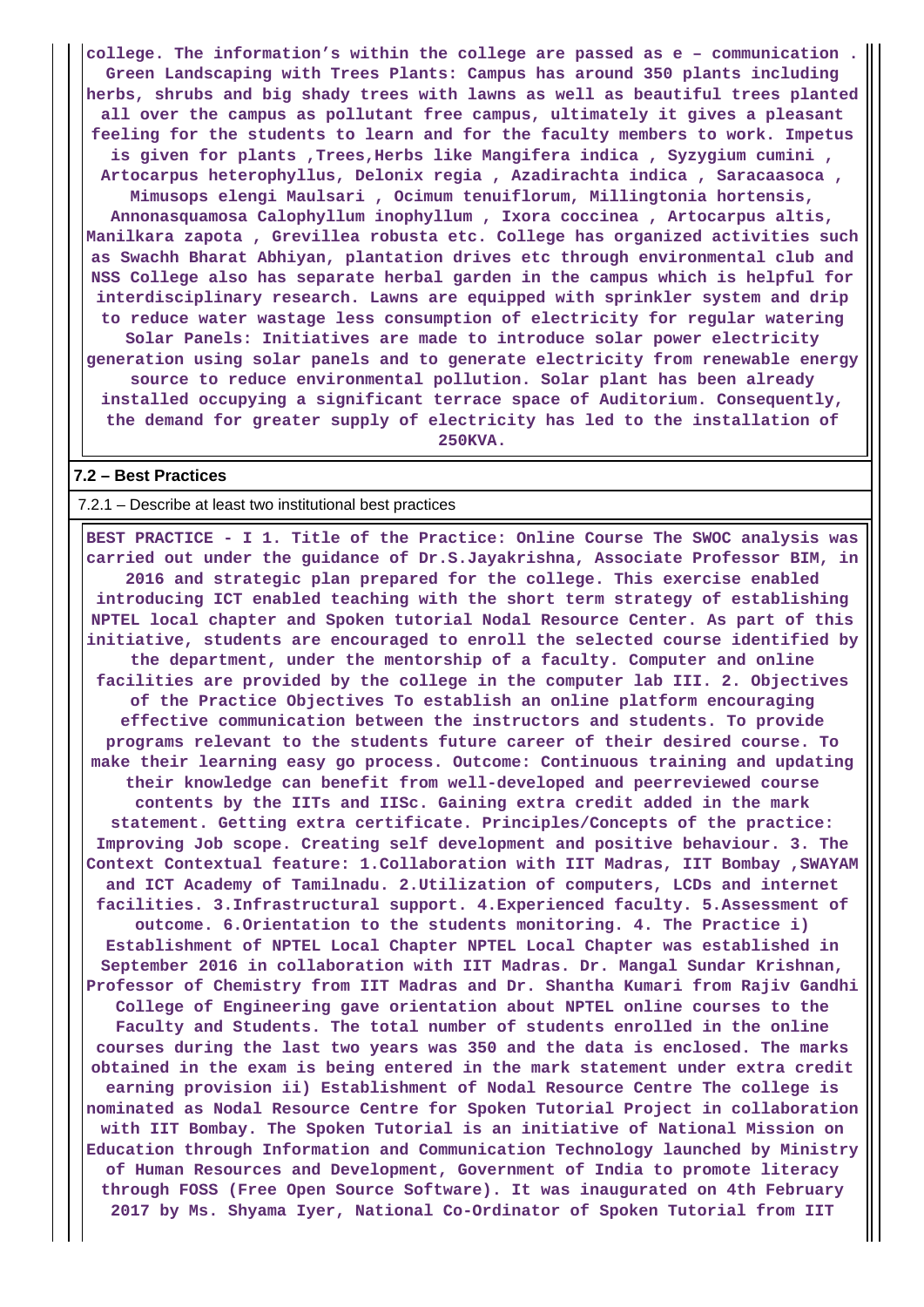**Bombay. Nearly 1700 UG students enrolled for the course Libre office suite offered through spoken tutorial. iii) Introduction of SWAYAM One more initiative taken by the Management to adopt SWAYAM. Mr. Caxton Emerald, Assistant Professor of Computer Science attended one day Regional Workshop organized by UGC on "Adoption Promotion Production of MOOCS" at MANUU, Gachibowli, Hyderabad on 31st August, 2018. Based on the learning experience orientation is given to the Faculty Students and online courses offered under SWAYAM incorporated from the academic year 2018-2019. iv) NDLM Online Certification National Digital Literacy Mission Scheme has been formulated to**

**impart IT training to all authorized ration dealers in all the States across the country.1939 students wrote the Online Examination and received Digital Literacy Certificate in association with ICT Academy of Tamilnadu. Our campus is certified as "Fully Digital Literate Campus" by ICT Academy and MHRD. 5. Evidence of Success NPTEL - January – April 2018 120 students SPOKEN TUTORIAL - July - December 2018 75 students 6. Problems Encountered and Resources Required Constrains/Limitations Some of the students don't have own computers High speed**

**internet connectivity at all times without break for online courses. Communication Understanding. Continuous monitoring. Resources Required Requirement of many personal computers for further enrolment in online courses.**

**Dedicated faculty for enrolment of students organising online classes/enrichment programs and assessments BEST PRACTICE - II 1. Title of the Practice: Vocational Course (Add on Courses) The College organizes a series of vocational courses outside the curriculum under Part VI. Employability skill is promoted through value added mandatory certificate course in first year and diploma course in second year. A student has to register one certificate and one diploma course of her own interest during her course of study. Classes are conducted between 3.30 pm and 4.30 pm during college hours. This program also aims to help students in overall career development in their respective discipline 2. Objectives of the Practice Objectives To impart job skills to the students. To acquire skill development emphasising skill-based education. To promote Entrepreneurship among students. Outcome: Ensure all round development of personality of the students. Expanding job opportunity and prospects through value added mandatory certificate course in first year and diploma course in second year. Principles/Concepts of the practice: Improving Job scope Creating self development and positive attitude. 3. The Context Contextual feature: After graduation, when students enter their concerned profession, in addition to domain knowledge, other skills and abilities are very much required to become successful in the profession. Following things are required • Tie up /collaboration with industries • Infrastructural support • Trained faculty • Assessment of outcome • Hands on training 4. The Practice In the beginning of every year proposal is received by the Vocational course Co-ordinator from every department along with the details of industry, teacher profile, duration, course fee, MoU format. Time duration I UG Certificate - 50 hours II UG Diploma - 80 hours Class hours in the time table I UG Certificate - Monday Tuesday II UG Diploma - Wednesday, Thursday Friday Duration I UG Certificate - 3.30pm – 4.30pm (2 hrs per week) II UG Diploma - 3.30pm – 4.30pm (3 hrs per week) 5. Evidence of Success Assessment of the students is carried out at the end of every year by the external examiner. Papers are evaluated by the course teacher and the results are announced. Certificates are issued at the time college student council valediction. The success of the course is reflected through results placement. Sample evidence for placement (Biochemistry-Medical coding Medical Lab Technology) Academic Year No. of students placed 2017-2018 6 2016-2017 9 2015-2016 6 2014-2015 3 2013-2014 15 6. Problems Encountered and Resources Required Constrains/Limitations Effectiveness of the training in spite of the regular production work at the industry or service sector. Permission to undergo training for month long duration. Safety and security of students doing internship outstation.**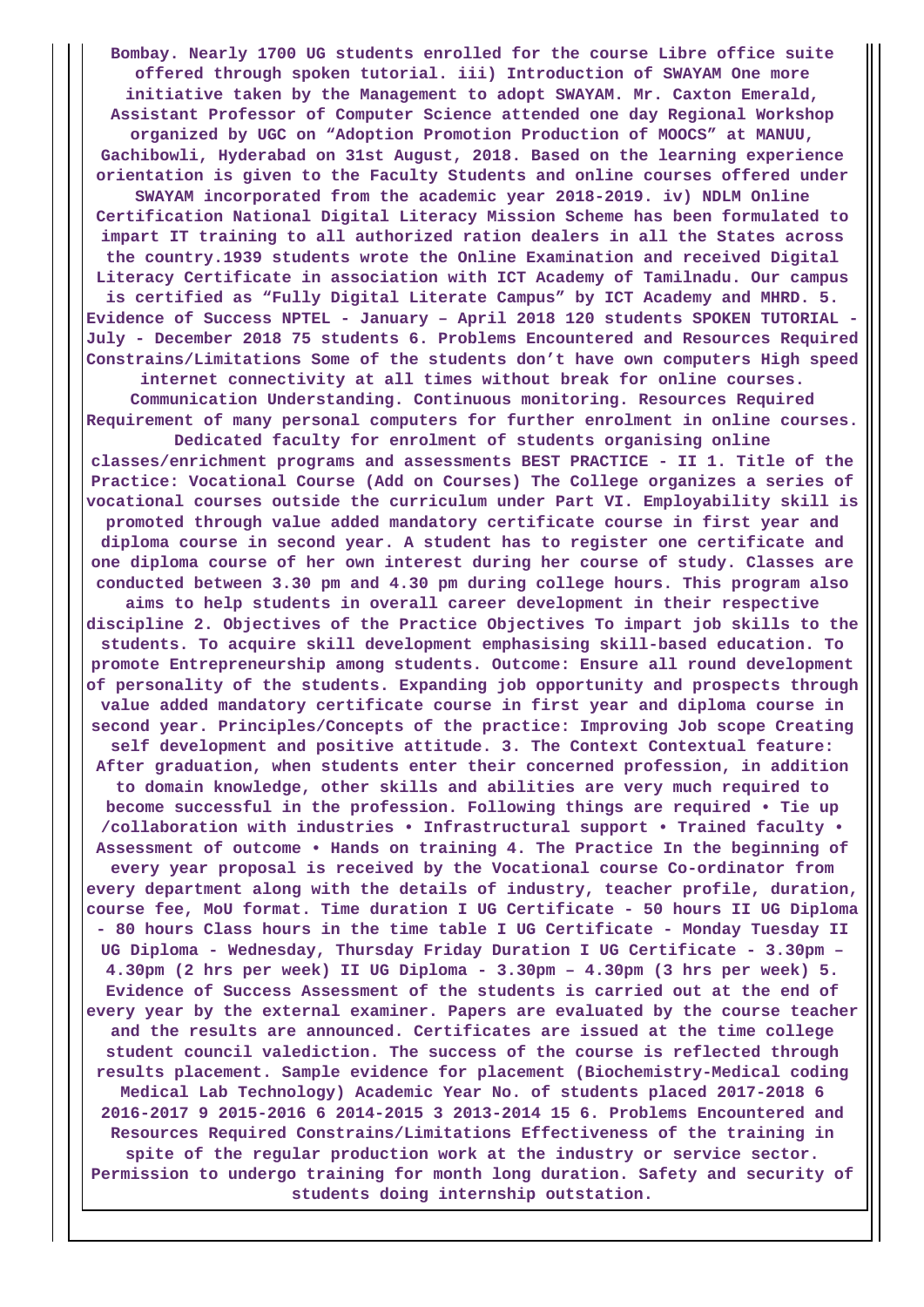Upload details of two best practices successfully implemented by the institution as per NAAC format in your institution website, provide the link

<www.tacw.in>

#### **7.3 – Institutional Distinctiveness**

 7.3.1 – Provide the details of the performance of the institution in one area distinctive to its vision, priority and thrust in not more than 500 words

 **Area-Identified – "Empowerment of Rural Women" Vision To empower rural women through quality education for the purpose of serving the humanity with social responsibility and leadership commitment. Academic Excellence Quality education is rendered to the rural students through well defined curriculum. Contemporary theory courses and skill oriented lab courses create employability and knowledgeable workforce. Rural and women oriented courses strengthen the understanding of students in facing with challenges in daily life. Project work as part of curriculum inculcates logical reasoning analytical skills and research aptitude. Soft skills train the rural women students in interpersonal communications, team building and decision making. Courses across the disciplines especially Computer based courses create empowered youth to undertake careers based on technology. Introduction of post graduate, research programmes, and discipline based Add-On Course is a bold step to empower the rural women students of Villupuram region to step into the less travelled path. Women of Character Activities such as Charity for poor and downtrodden, awareness on women's rights and gender equality, celebration of National festivals. College student council functioning instills democratic values and NCC parades embolden the youngsters on campus. Employability Employment Opportunity Career Guidance Programme is conducted for the students to get opportunities in On and off campus placement drive help students to get placed from the portals of the college. Entrepreneurship training instills courage to venture into self-employment. Service to Community Extension activities are mandatory to UG students to adopt villages and 'learning by doing' experience inculcate the value of service to society through awareness programmes based on 9 service clubs. It enables each student to participate for 60 hours for the whole year and 100 percent attendance required for completion of part-V in all clubs. Service learning programme for PG students is included in course profile. Developing leadership Skills Leadership training programme arranged for all office bearers in college student council with external expert moulds the students for the leadership roles. Excellence in Sports College concentrates and encourage the sportsmanship for offering Management sponsors through 100 fee concession and free boarding. Sports students have received Form-III certificates for representing in sports at University level in the Inter-University Competitions. College organizes inter-collegiate tournaments within the campus and sports day is celebrated. Recognition of merit on campus Management sponsors best department, best student and best library user awards in recognition of contributors towards the institutional goals. Endowment prizes for academic achievements recognize meritorious students. Study abroad awareness As mark of true empowerment of rural women of this region, study abroad preparation trips to universities in Singapore were arranged by the college. Women Empowerment is witnessed through number of students awarded with UG, PG and M.Phil degrees, number of placements and number of students enrolled for higher studies. As a result, the education is imparted, the college contribute to improve the literacy rate, as 10264 graduates passed out of the campus. Thus the college strives towards its goals of women empowerment through quality education, where educating one woman is educating the entire family.**

Provide the weblink of the institution

<www.tacw.in>